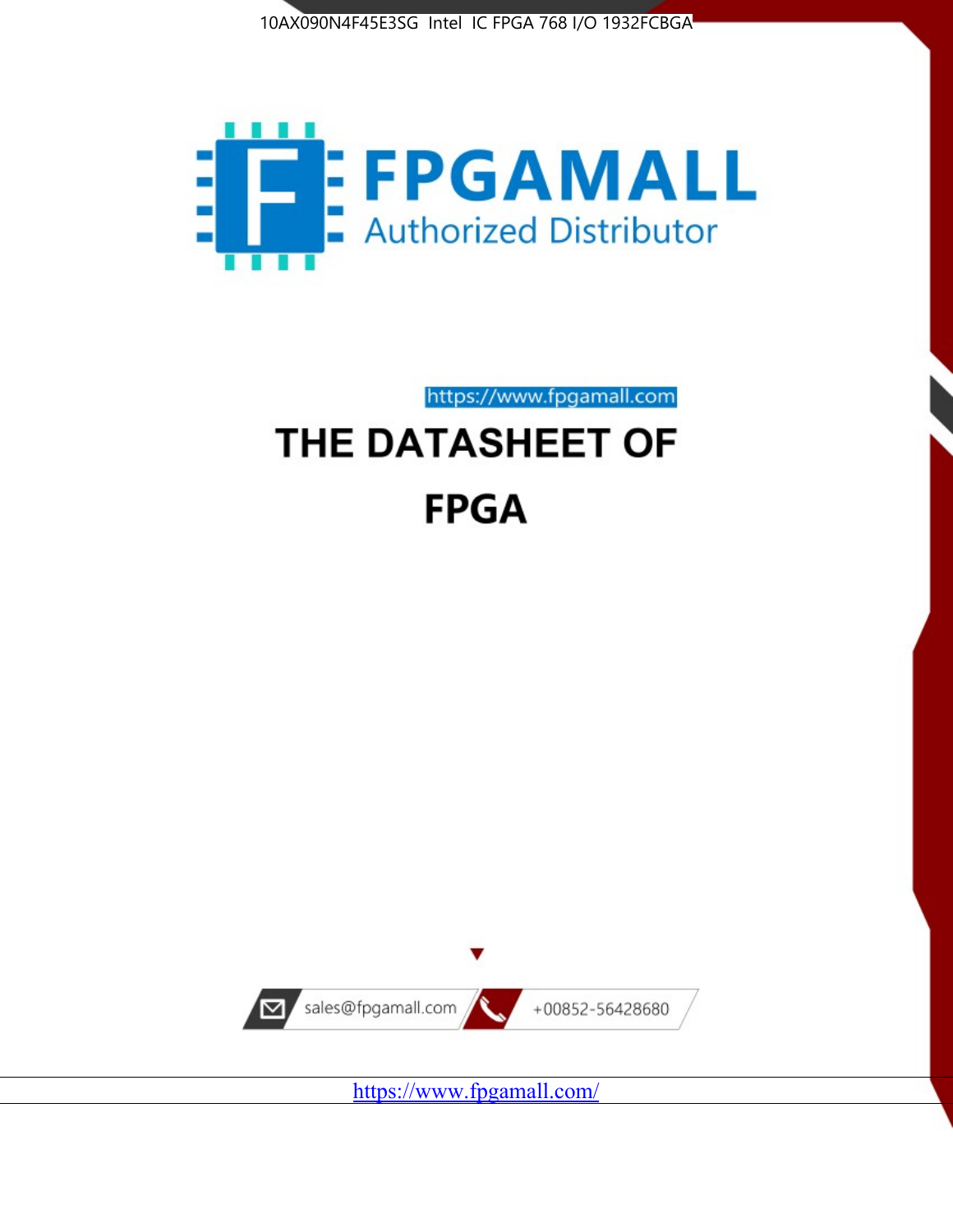10AX090N4F45E3SG Intel IC FPGA 768 I/O 1932FCBGA



# **Intel® Arria® 10 Device Overview**



**A10-OVERVIEW | 2018.12.06** Latest document on the web: **[PDF](https://www.intel.com/content/dam/www/programmable/us/en/pdfs/literature/hb/arria-10/a10_overview.pdf)** | **[HTML](https://www.intel.com/content/www/us/en/programmable/documentation/sam1403480274650.html)**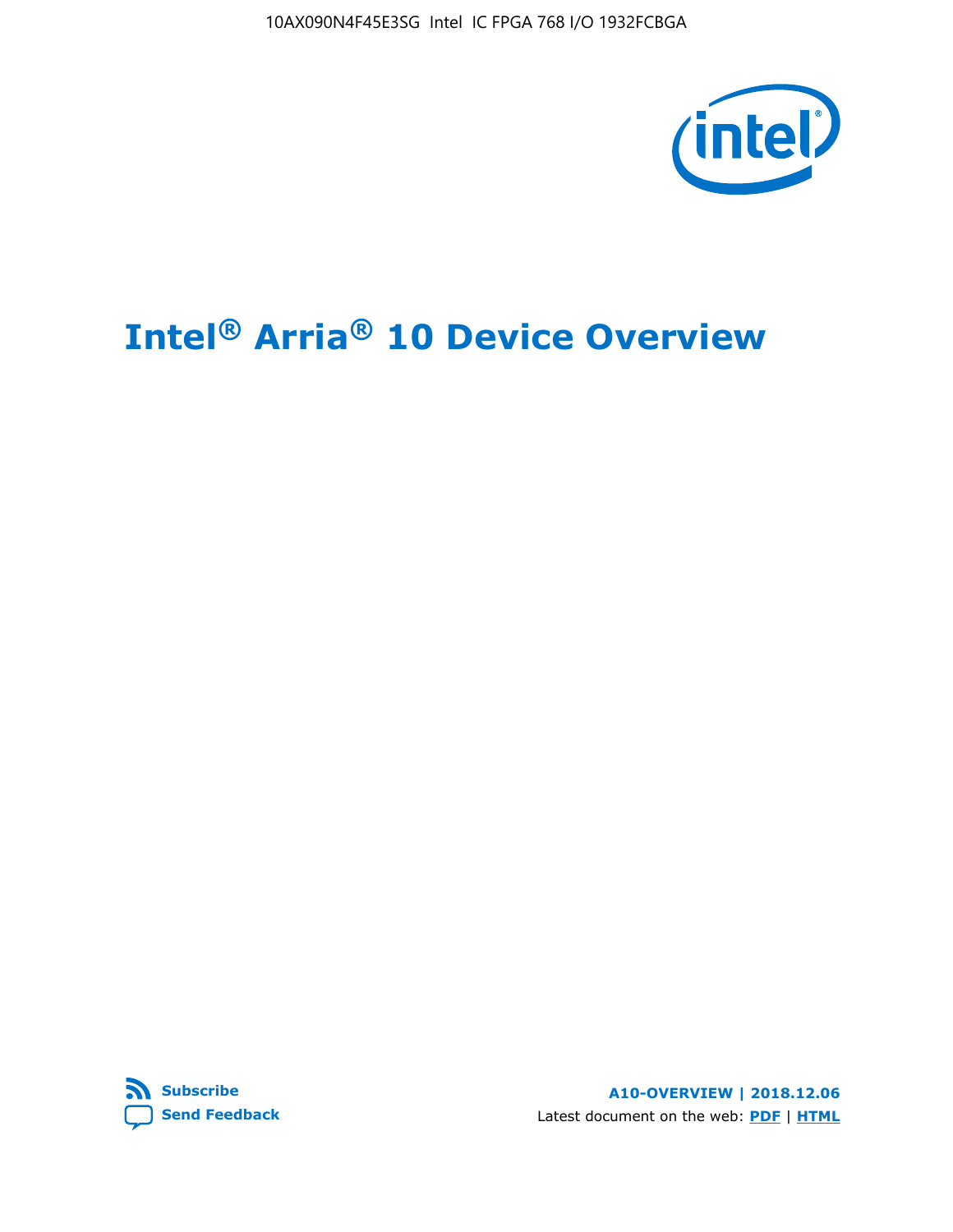

**Contents** 

# **Contents**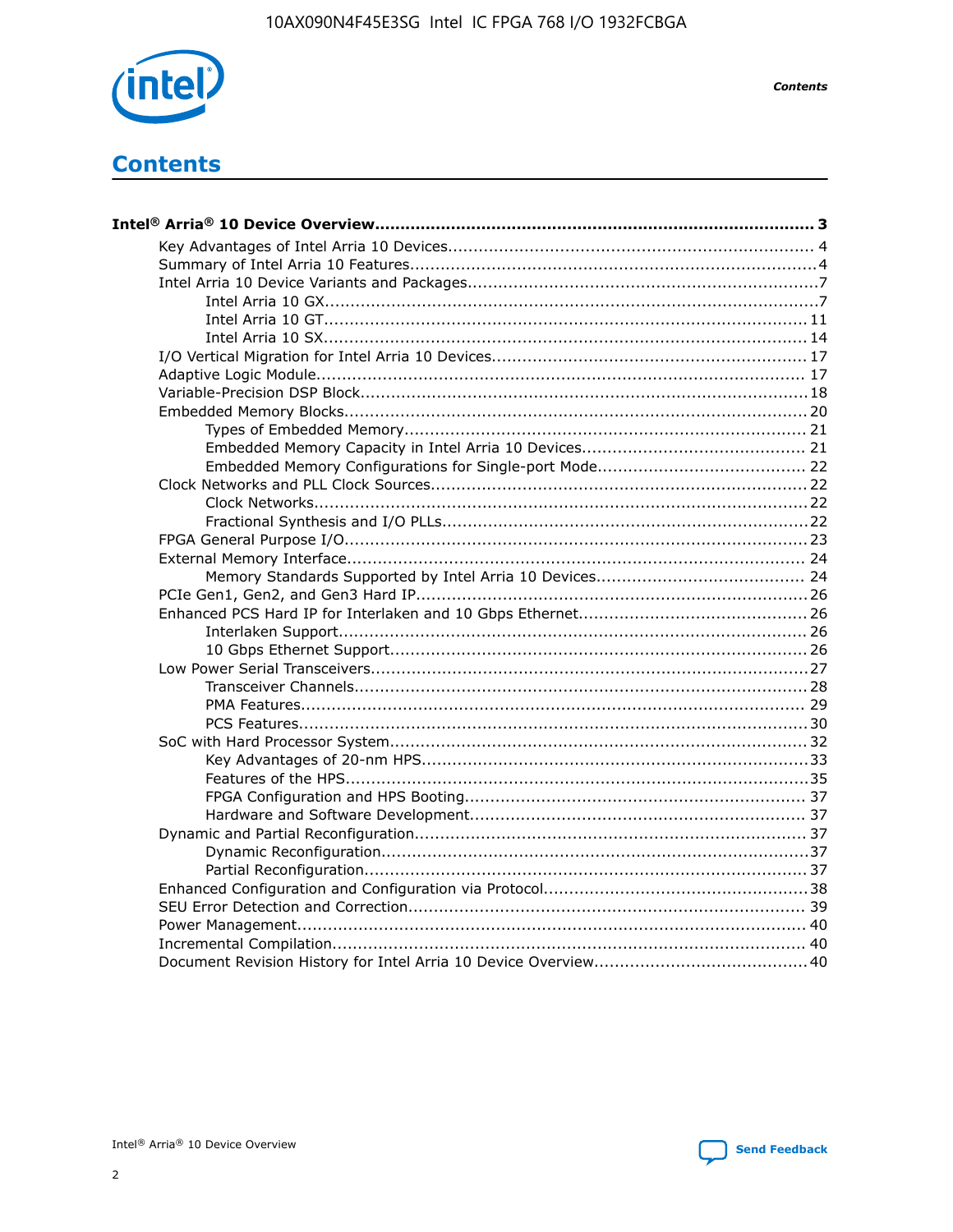**A10-OVERVIEW | 2018.12.06**

**[Send Feedback](mailto:FPGAtechdocfeedback@intel.com?subject=Feedback%20on%20Intel%20Arria%2010%20Device%20Overview%20(A10-OVERVIEW%202018.12.06)&body=We%20appreciate%20your%20feedback.%20In%20your%20comments,%20also%20specify%20the%20page%20number%20or%20paragraph.%20Thank%20you.)**



# **Intel® Arria® 10 Device Overview**

The Intel<sup>®</sup> Arria<sup>®</sup> 10 device family consists of high-performance and power-efficient 20 nm mid-range FPGAs and SoCs.

Intel Arria 10 device family delivers:

- Higher performance than the previous generation of mid-range and high-end FPGAs.
- Power efficiency attained through a comprehensive set of power-saving technologies.

The Intel Arria 10 devices are ideal for high performance, power-sensitive, midrange applications in diverse markets.

| <b>Market</b>         | <b>Applications</b>                                                                                               |
|-----------------------|-------------------------------------------------------------------------------------------------------------------|
| Wireless              | Channel and switch cards in remote radio heads<br>٠<br>Mobile backhaul<br>٠                                       |
| Wireline              | 40G/100G muxponders and transponders<br>٠<br>100G line cards<br>٠<br><b>Bridging</b><br>٠<br>Aggregation<br>٠     |
| <b>Broadcast</b>      | Studio switches<br>٠<br>Servers and transport<br>٠<br>Videoconferencing<br>٠<br>Professional audio and video<br>٠ |
| Computing and Storage | Flash cache<br>٠<br>Cloud computing servers<br>٠<br>Server acceleration<br>٠                                      |
| Medical               | Diagnostic scanners<br>٠<br>Diagnostic imaging<br>٠                                                               |
| Military              | Missile guidance and control<br>٠<br>Radar<br>٠<br>Electronic warfare<br>٠<br>Secure communications<br>٠          |

#### **Table 1. Sample Markets and Ideal Applications for Intel Arria 10 Devices**

#### **Related Information**

- [Intel Arria 10 Device Handbook: Known Issues](http://www.altera.com/support/kdb/solutions/rd07302013_646.html) Lists the planned updates to the *Intel Arria 10 Device Handbook* chapters.
- [Intel Arria 10 GX/GT Device Errata and Design Recommendations](https://www.intel.com/content/www/us/en/programmable/documentation/agz1493851706374.html#yqz1494433888646)
- [Intel Arria 10 SX Device Errata and Design Recommendations](https://www.intel.com/content/www/us/en/programmable/documentation/cru1462832385668.html#cru1462832558642)

Intel Corporation. All rights reserved. Intel, the Intel logo, Altera, Arria, Cyclone, Enpirion, MAX, Nios, Quartus and Stratix words and logos are trademarks of Intel Corporation or its subsidiaries in the U.S. and/or other countries. Intel warrants performance of its FPGA and semiconductor products to current specifications in accordance with Intel's standard warranty, but reserves the right to make changes to any products and services at any time without notice. Intel assumes no responsibility or liability arising out of the application or use of any information, product, or service described herein except as expressly agreed to in writing by Intel. Intel customers are advised to obtain the latest version of device specifications before relying on any published information and before placing orders for products or services. \*Other names and brands may be claimed as the property of others.

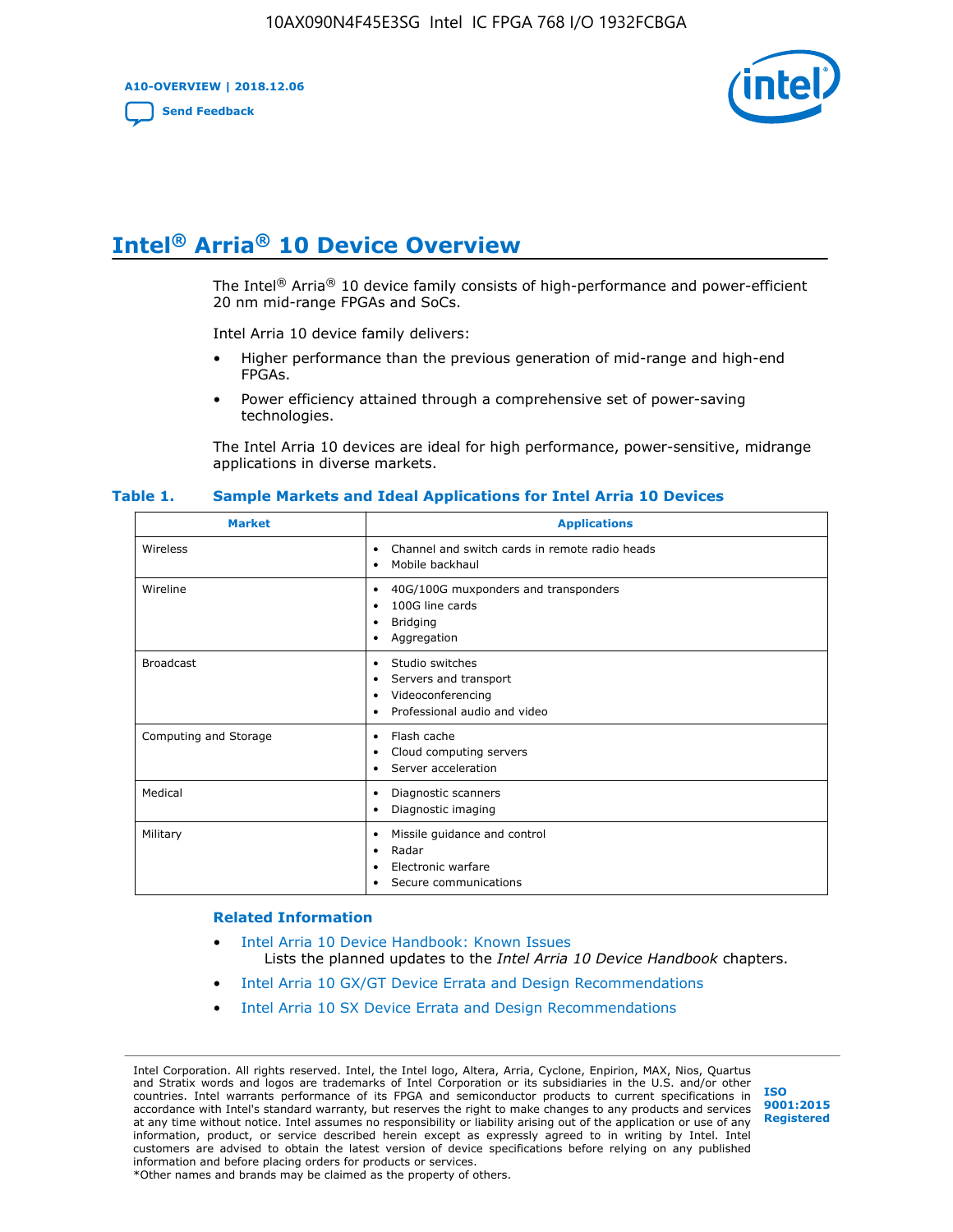

# **Key Advantages of Intel Arria 10 Devices**

# **Table 2. Key Advantages of the Intel Arria 10 Device Family**

| <b>Advantage</b>                                                                                          | <b>Supporting Feature</b>                                                                                                                                                                                                                                                                                                |  |  |  |  |  |
|-----------------------------------------------------------------------------------------------------------|--------------------------------------------------------------------------------------------------------------------------------------------------------------------------------------------------------------------------------------------------------------------------------------------------------------------------|--|--|--|--|--|
| Enhanced core architecture                                                                                | Built on TSMC's 20 nm process technology<br>٠<br>60% higher performance than the previous generation of mid-range FPGAs<br>٠<br>15% higher performance than the fastest previous-generation FPGA<br>٠                                                                                                                    |  |  |  |  |  |
| High-bandwidth integrated<br>transceivers                                                                 | Short-reach rates up to 25.8 Gigabits per second (Gbps)<br>٠<br>Backplane capability up to 12.5 Gbps<br>٠<br>Integrated 10GBASE-KR and 40GBASE-KR4 Forward Error Correction (FEC)<br>٠                                                                                                                                   |  |  |  |  |  |
| Improved logic integration and<br>hard IP blocks                                                          | 8-input adaptive logic module (ALM)<br>٠<br>Up to 65.6 megabits (Mb) of embedded memory<br>٠<br>Variable-precision digital signal processing (DSP) blocks<br>Fractional synthesis phase-locked loops (PLLs)<br>Hard PCI Express Gen3 IP blocks<br>Hard memory controllers and PHY up to 2,400 Megabits per second (Mbps) |  |  |  |  |  |
| Second generation hard<br>processor system (HPS) with<br>integrated ARM* Cortex*-A9*<br>MPCore* processor | Tight integration of a dual-core ARM Cortex-A9 MPCore processor, hard IP, and an<br>٠<br>FPGA in a single Intel Arria 10 system-on-a-chip (SoC)<br>Supports over 128 Gbps peak bandwidth with integrated data coherency between<br>$\bullet$<br>the processor and the FPGA fabric                                        |  |  |  |  |  |
| Advanced power savings                                                                                    | Comprehensive set of advanced power saving features<br>٠<br>Power-optimized MultiTrack routing and core architecture<br>٠<br>Up to 40% lower power compared to previous generation of mid-range FPGAs<br>٠<br>Up to 60% lower power compared to previous generation of high-end FPGAs                                    |  |  |  |  |  |

# **Summary of Intel Arria 10 Features**

## **Table 3. Summary of Features for Intel Arria 10 Devices**

| <b>Feature</b>                  | <b>Description</b>                                                                                                                                                                                                                                                                                                                                                                                       |
|---------------------------------|----------------------------------------------------------------------------------------------------------------------------------------------------------------------------------------------------------------------------------------------------------------------------------------------------------------------------------------------------------------------------------------------------------|
| Technology                      | TSMC's 20-nm SoC process technology<br>٠<br>Allows operation at a lower $V_{\text{CC}}$ level of 0.82 V instead of the 0.9 V standard $V_{\text{CC}}$ core voltage                                                                                                                                                                                                                                       |
| Packaging                       | 1.0 mm ball-pitch Fineline BGA packaging<br>0.8 mm ball-pitch Ultra Fineline BGA packaging<br>Multiple devices with identical package footprints for seamless migration between different<br><b>FPGA</b> densities<br>Devices with compatible package footprints allow migration to next generation high-end<br>Stratix $\mathcal{R}$ 10 devices<br>RoHS, leaded $(1)$ , and lead-free (Pb-free) options |
| High-performance<br>FPGA fabric | Enhanced 8-input ALM with four registers<br>٠<br>Improved multi-track routing architecture to reduce congestion and improve compilation time<br>Hierarchical core clocking architecture<br>Fine-grained partial reconfiguration                                                                                                                                                                          |
| Internal memory<br>blocks       | M20K-20-Kb memory blocks with hard error correction code (ECC)<br>Memory logic array block (MLAB)-640-bit memory                                                                                                                                                                                                                                                                                         |
|                                 | continued                                                                                                                                                                                                                                                                                                                                                                                                |



<sup>(1)</sup> Contact Intel for availability.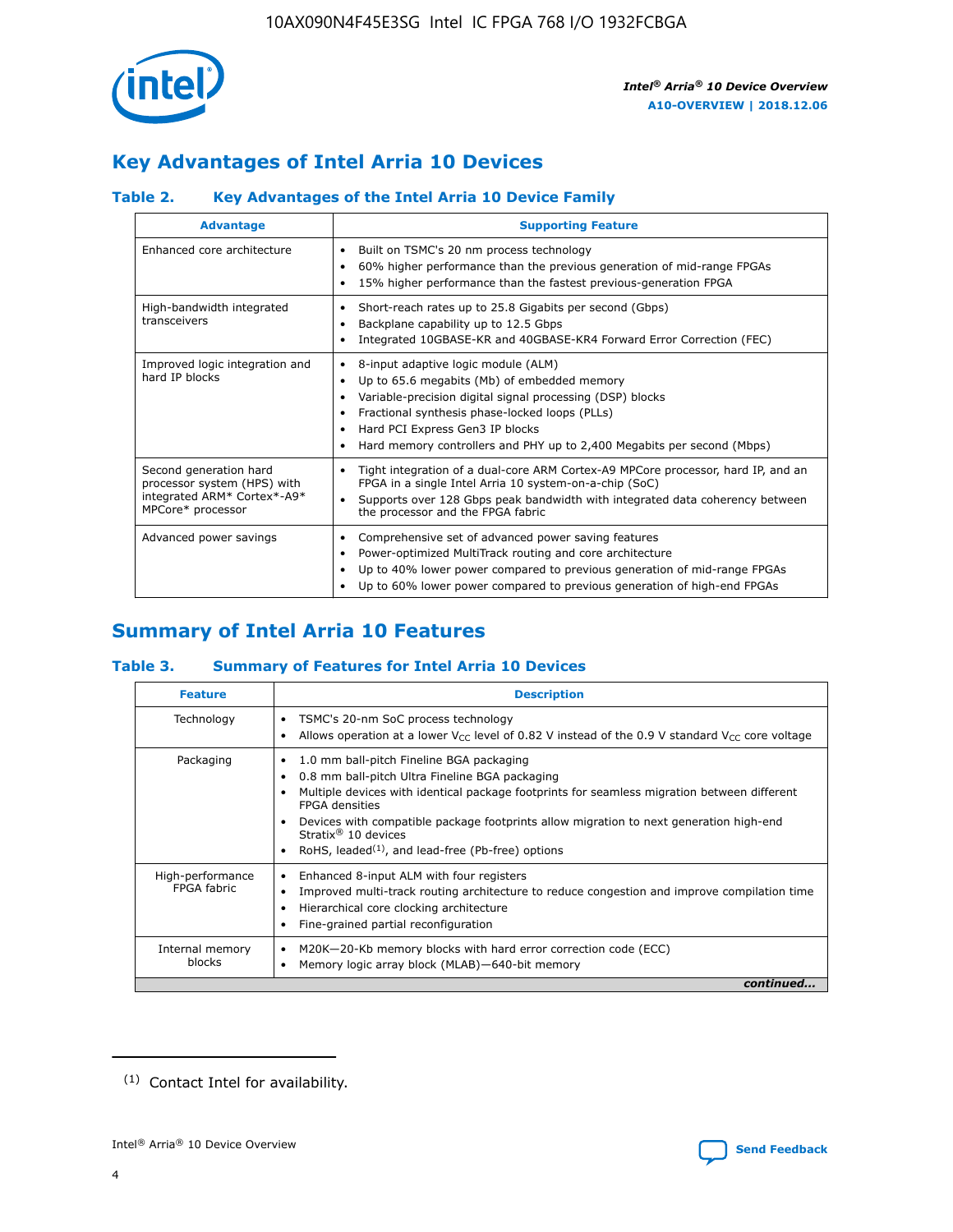$\mathsf{r}$ 



| <b>Feature</b>                         |                                                                                                                | <b>Description</b>                                                                                                                                                                                                                                                                                                                                                                                                                                                                                                                                                                                                                                                                                                                                                                                                                          |
|----------------------------------------|----------------------------------------------------------------------------------------------------------------|---------------------------------------------------------------------------------------------------------------------------------------------------------------------------------------------------------------------------------------------------------------------------------------------------------------------------------------------------------------------------------------------------------------------------------------------------------------------------------------------------------------------------------------------------------------------------------------------------------------------------------------------------------------------------------------------------------------------------------------------------------------------------------------------------------------------------------------------|
| Embedded Hard IP<br>blocks             | Variable-precision DSP                                                                                         | Native support for signal processing precision levels from $18 \times 19$ to<br>$\bullet$<br>54 x 54<br>Native support for 27 x 27 multiplier mode<br>64-bit accumulator and cascade for systolic finite impulse responses<br>(FIRs)<br>Internal coefficient memory banks<br>٠<br>Preadder/subtractor for improved efficiency<br>Additional pipeline register to increase performance and reduce<br>power<br>Supports floating point arithmetic:<br>- Perform multiplication, addition, subtraction, multiply-add,<br>multiply-subtract, and complex multiplication.<br>- Supports multiplication with accumulation capability, cascade<br>summation, and cascade subtraction capability.<br>- Dynamic accumulator reset control.<br>- Support direct vector dot and complex multiplication chaining<br>multiply floating point DSP blocks. |
|                                        | Memory controller                                                                                              | DDR4, DDR3, and DDR3L                                                                                                                                                                                                                                                                                                                                                                                                                                                                                                                                                                                                                                                                                                                                                                                                                       |
|                                        | PCI Express*                                                                                                   | PCI Express (PCIe*) Gen3 (x1, x2, x4, or x8), Gen2 (x1, x2, x4, or x8)<br>and Gen1 (x1, x2, x4, or x8) hard IP with complete protocol stack,<br>endpoint, and root port                                                                                                                                                                                                                                                                                                                                                                                                                                                                                                                                                                                                                                                                     |
|                                        | Transceiver I/O                                                                                                | 10GBASE-KR/40GBASE-KR4 Forward Error Correction (FEC)<br>PCS hard IPs that support:<br>- 10-Gbps Ethernet (10GbE)<br>- PCIe PIPE interface<br>- Interlaken<br>- Gbps Ethernet (GbE)<br>- Common Public Radio Interface (CPRI) with deterministic latency<br>support<br>- Gigabit-capable passive optical network (GPON) with fast lock-<br>time support<br>13.5G JESD204b<br>$\bullet$<br>8B/10B, 64B/66B, 64B/67B encoders and decoders<br>Custom mode support for proprietary protocols                                                                                                                                                                                                                                                                                                                                                   |
| Core clock networks                    | $\bullet$<br>$\bullet$                                                                                         | Up to 800 MHz fabric clocking, depending on the application:<br>- 667 MHz external memory interface clocking with 2,400 Mbps DDR4 interface<br>- 800 MHz LVDS interface clocking with 1,600 Mbps LVDS interface<br>Global, regional, and peripheral clock networks<br>Clock networks that are not used can be gated to reduce dynamic power                                                                                                                                                                                                                                                                                                                                                                                                                                                                                                 |
| Phase-locked loops<br>(PLLs)           | High-resolution fractional synthesis PLLs:<br>$\bullet$<br>Integer PLLs:<br>- Adjacent to general purpose I/Os | - Precision clock synthesis, clock delay compensation, and zero delay buffering (ZDB)<br>- Support integer mode and fractional mode<br>- Fractional mode support with third-order delta-sigma modulation<br>- Support external memory and LVDS interfaces                                                                                                                                                                                                                                                                                                                                                                                                                                                                                                                                                                                   |
| FPGA General-purpose<br>$I/Os$ (GPIOs) | On-chip termination (OCT)<br>$\bullet$                                                                         | 1.6 Gbps LVDS-every pair can be configured as receiver or transmitter<br>1.2 V to 3.0 V single-ended LVTTL/LVCMOS interfacing                                                                                                                                                                                                                                                                                                                                                                                                                                                                                                                                                                                                                                                                                                               |
| <b>External Memory</b><br>Interface    |                                                                                                                | Hard memory controller- DDR4, DDR3, and DDR3L support<br>$-$ DDR4 $-$ speeds up to 1,200 MHz/2,400 Mbps<br>- DDR3-speeds up to 1,067 MHz/2,133 Mbps<br>Soft memory controller—provides support for RLDRAM $3^{(2)}$ , QDR IV $(2^2)$ , and QDR II+<br>continued                                                                                                                                                                                                                                                                                                                                                                                                                                                                                                                                                                             |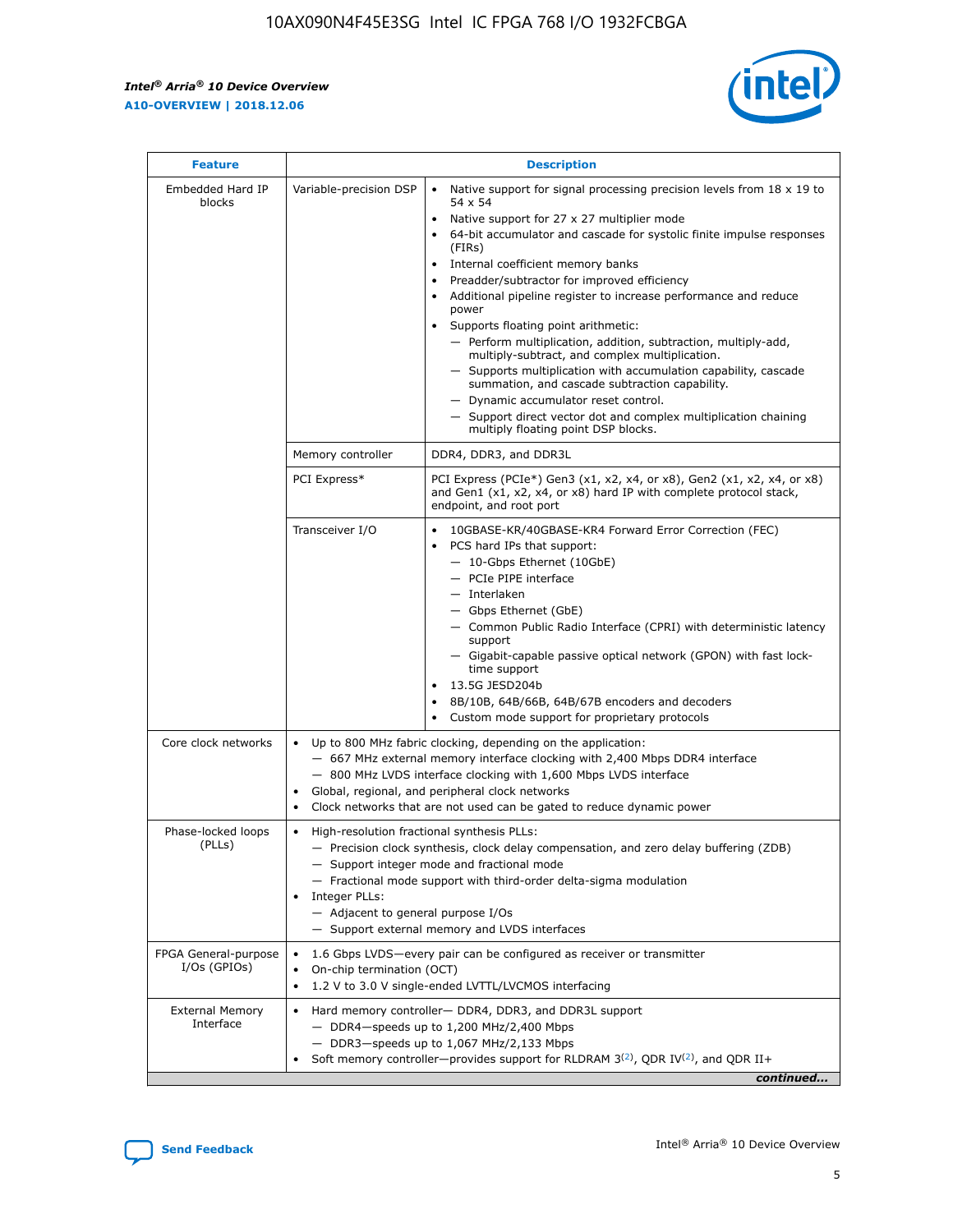

| <b>Feature</b>                                    | <b>Description</b>                                                                                                                                                                                                                                                                                                                                                                                                                                                                                                                                                                                                                         |
|---------------------------------------------------|--------------------------------------------------------------------------------------------------------------------------------------------------------------------------------------------------------------------------------------------------------------------------------------------------------------------------------------------------------------------------------------------------------------------------------------------------------------------------------------------------------------------------------------------------------------------------------------------------------------------------------------------|
| Low-power serial<br>transceivers                  | • Continuous operating range:<br>- Intel Arria 10 GX-1 Gbps to 17.4 Gbps<br>- Intel Arria 10 GT-1 Gbps to 25.8 Gbps<br>Backplane support:<br>$-$ Intel Arria 10 GX-up to 12.5<br>- Intel Arria 10 GT-up to 12.5<br>Extended range down to 125 Mbps with oversampling<br>ATX transmit PLLs with user-configurable fractional synthesis capability<br>Electronic Dispersion Compensation (EDC) support for XFP, SFP+, QSFP, and CFP optical<br>module<br>• Adaptive linear and decision feedback equalization<br>Transmitter pre-emphasis and de-emphasis<br>$\bullet$<br>Dynamic partial reconfiguration of individual transceiver channels |
| <b>HPS</b><br>(Intel Arria 10 SX<br>devices only) | Dual-core ARM Cortex-A9 MPCore processor-1.2 GHz CPU with<br>Processor and system<br>$\bullet$<br>1.5 GHz overdrive capability<br>256 KB on-chip RAM and 64 KB on-chip ROM<br>System peripherals-general-purpose timers, watchdog timers, direct<br>memory access (DMA) controller, FPGA configuration manager, and<br>clock and reset managers<br>Security features-anti-tamper, secure boot, Advanced Encryption<br>$\bullet$<br>Standard (AES) and authentication (SHA)<br>ARM CoreSight* JTAG debug access port, trace port, and on-chip<br>trace storage                                                                              |
|                                                   | <b>External interfaces</b><br>Hard memory interface-Hard memory controller (2,400 Mbps DDR4,<br>$\bullet$<br>and 2,133 Mbps DDR3), Quad serial peripheral interface (QSPI) flash<br>controller, NAND flash controller, direct memory access (DMA)<br>controller, Secure Digital/MultiMediaCard (SD/MMC) controller<br>Communication interface-10/100/1000 Ethernet media access<br>$\bullet$<br>control (MAC), USB On-The-GO (OTG) controllers, I <sup>2</sup> C controllers,<br>UART 16550, serial peripheral interface (SPI), and up to 62<br>HPS GPIO interfaces (48 direct-share I/Os)                                                 |
|                                                   | High-performance ARM AMBA* AXI bus bridges that support<br>Interconnects to core<br>$\bullet$<br>simultaneous read and write<br>HPS-FPGA bridges-include the FPGA-to-HPS, HPS-to-FPGA, and<br>$\bullet$<br>lightweight HPS-to-FPGA bridges that allow the FPGA fabric to issue<br>transactions to slaves in the HPS, and vice versa<br>Configuration bridge that allows HPS configuration manager to<br>configure the core logic via dedicated 32-bit configuration port<br>FPGA-to-HPS SDRAM controller bridge-provides configuration<br>interfaces for the multiport front end (MPFE) of the HPS SDRAM<br>controller                     |
| Configuration                                     | Tamper protection—comprehensive design protection to protect your valuable IP investments<br>Enhanced 256-bit advanced encryption standard (AES) design security with authentication<br>٠<br>Configuration via protocol (CvP) using PCIe Gen1, Gen2, or Gen3<br>continued                                                                                                                                                                                                                                                                                                                                                                  |

<sup>(2)</sup> Intel Arria 10 devices support this external memory interface using hard PHY with soft memory controller.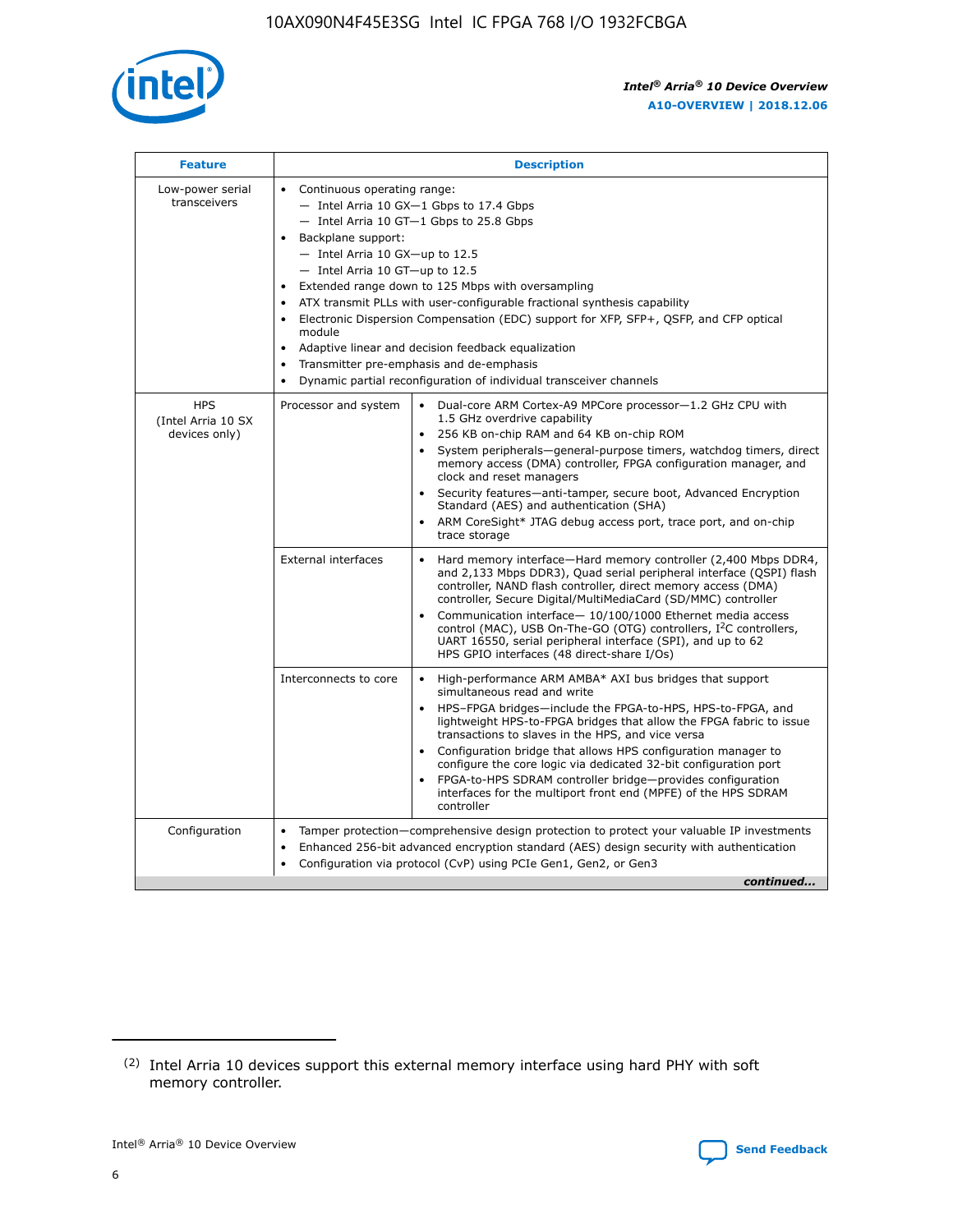

| <b>Feature</b>     | <b>Description</b>                                                                                                                                                                                                            |
|--------------------|-------------------------------------------------------------------------------------------------------------------------------------------------------------------------------------------------------------------------------|
|                    | Dynamic reconfiguration of the transceivers and PLLs<br>Fine-grained partial reconfiguration of the core fabric<br>Active Serial x4 Interface<br>$\bullet$                                                                    |
| Power management   | SmartVID<br>Low static power device options<br>Programmable Power Technology<br>Intel Quartus <sup>®</sup> Prime integrated power analysis                                                                                    |
| Software and tools | Intel Quartus Prime design suite<br>Transceiver toolkit<br>$\bullet$<br>Platform Designer system integration tool<br>DSP Builder for Intel FPGAs<br>OpenCL <sup>™</sup> support<br>Intel SoC FPGA Embedded Design Suite (EDS) |

# **Related Information**

#### [Intel Arria 10 Transceiver PHY Overview](https://www.intel.com/content/www/us/en/programmable/documentation/nik1398707230472.html#nik1398706768037) Provides details on Intel Arria 10 transceivers.

# **Intel Arria 10 Device Variants and Packages**

### **Table 4. Device Variants for the Intel Arria 10 Device Family**

| <b>Variant</b>    | <b>Description</b>                                                                                                                                                                                                     |
|-------------------|------------------------------------------------------------------------------------------------------------------------------------------------------------------------------------------------------------------------|
| Intel Arria 10 GX | FPGA featuring 17.4 Gbps transceivers for short reach applications with 12.5 backplane driving<br>capability.                                                                                                          |
| Intel Arria 10 GT | FPGA featuring:<br>17.4 Gbps transceivers for short reach applications with 12.5 backplane driving capability.<br>25.8 Gbps transceivers for supporting CAUI-4 and CEI-25G applications with CFP2 and CFP4<br>modules. |
| Intel Arria 10 SX | SoC integrating ARM-based HPS and FPGA featuring 17.4 Gbps transceivers for short reach<br>applications with 12.5 backplane driving capability.                                                                        |

# **Intel Arria 10 GX**

This section provides the available options, maximum resource counts, and package plan for the Intel Arria 10 GX devices.

The information in this section is correct at the time of publication. For the latest information and to get more details, refer to the Intel FPGA Product Selector.

## **Related Information**

#### [Intel FPGA Product Selector](http://www.altera.com/products/selector/psg-selector.html) Provides the latest information on Intel products.

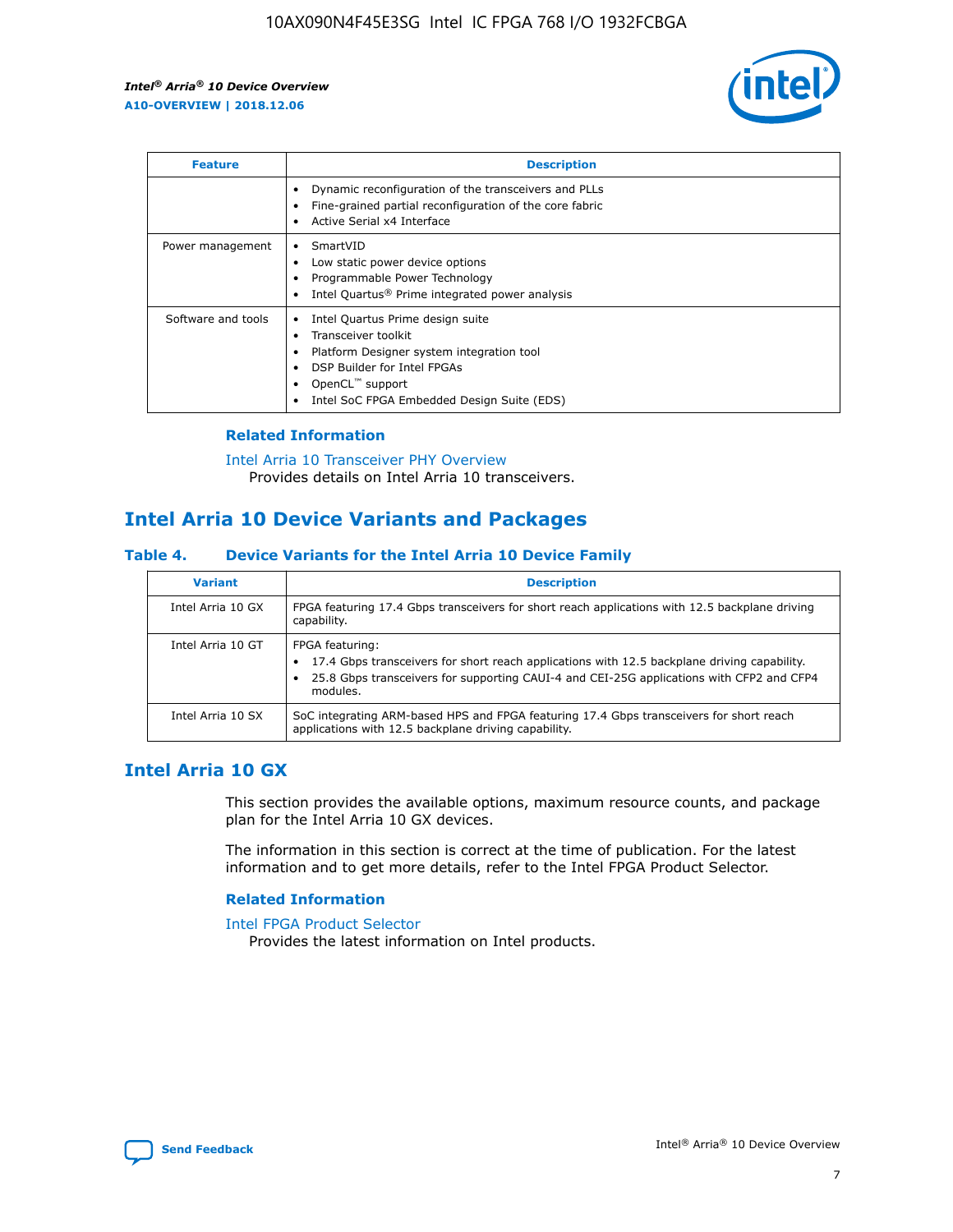

# **Available Options**





#### **Related Information**

[Transceiver Performance for Intel Arria 10 GX/SX Devices](https://www.intel.com/content/www/us/en/programmable/documentation/mcn1413182292568.html#mcn1413213965502) Provides more information about the transceiver speed grade.

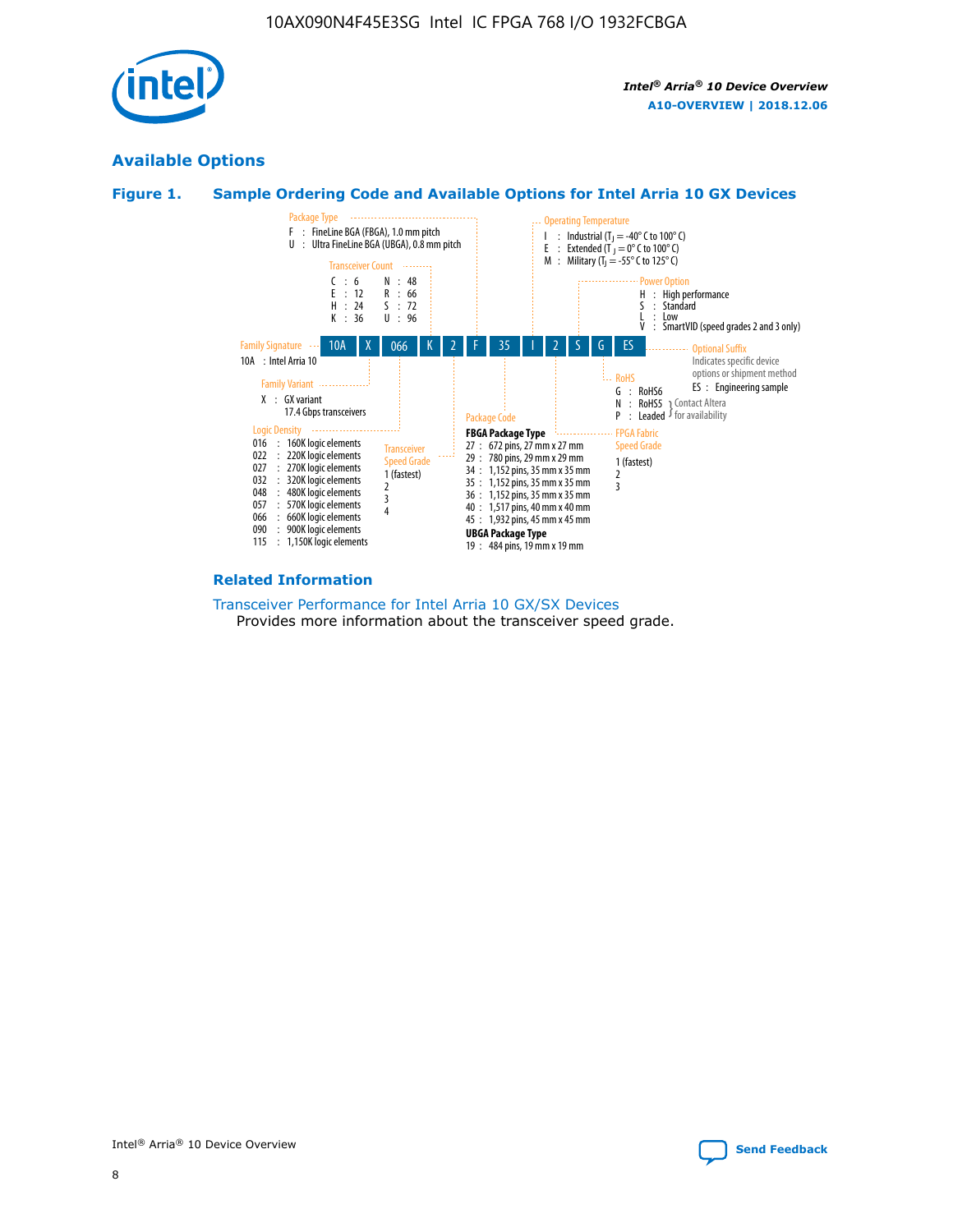

# **Maximum Resources**

#### **Table 5. Maximum Resource Counts for Intel Arria 10 GX Devices (GX 160, GX 220, GX 270, GX 320, and GX 480)**

| <b>Resource</b>              |                         | <b>Product Line</b> |                   |                    |                |                |  |  |  |
|------------------------------|-------------------------|---------------------|-------------------|--------------------|----------------|----------------|--|--|--|
|                              |                         | <b>GX 160</b>       | <b>GX 220</b>     | <b>GX 270</b>      | <b>GX 320</b>  | <b>GX 480</b>  |  |  |  |
| Logic Elements (LE) (K)      |                         | 160                 | 220               | 270                | 320            | 480            |  |  |  |
| <b>ALM</b>                   |                         | 61,510              | 80,330            | 101,620            | 119,900        | 183,590        |  |  |  |
| Register                     |                         | 246,040             | 321,320           | 406,480<br>479,600 |                | 734,360        |  |  |  |
| Memory (Kb)                  | M <sub>20</sub> K       | 8,800               | 11,740<br>15,000  |                    | 17,820         | 28,620         |  |  |  |
| <b>MLAB</b>                  |                         | 1,050               | 1,690<br>2,452    |                    | 2,727          | 4,164          |  |  |  |
| Variable-precision DSP Block |                         | 156                 | 192<br>830<br>985 |                    |                | 1,368          |  |  |  |
| 18 x 19 Multiplier           |                         | 312                 | 384               | 1,970<br>1,660     |                | 2,736          |  |  |  |
| PLL                          | Fractional<br>Synthesis | 6                   | 6                 | 8                  | 8              | 12             |  |  |  |
|                              | I/O                     | 6                   | 6                 | 8                  | 8              | 12             |  |  |  |
| 17.4 Gbps Transceiver        |                         | 12                  | 12                | 24                 | 24             | 36             |  |  |  |
| GPIO <sup>(3)</sup>          |                         | 288                 | 288               | 384<br>384         |                | 492            |  |  |  |
| LVDS Pair $(4)$              |                         | 120                 | 120               | 168                | 168            | 222            |  |  |  |
| PCIe Hard IP Block           |                         | 1                   | 1                 | 2                  | $\overline{2}$ | $\overline{2}$ |  |  |  |
| Hard Memory Controller       |                         | 6                   | 6                 | 8                  | 8              | 12             |  |  |  |

<sup>(4)</sup> Each LVDS I/O pair can be used as differential input or output.



<sup>(3)</sup> The number of GPIOs does not include transceiver I/Os. In the Intel Quartus Prime software, the number of user I/Os includes transceiver I/Os.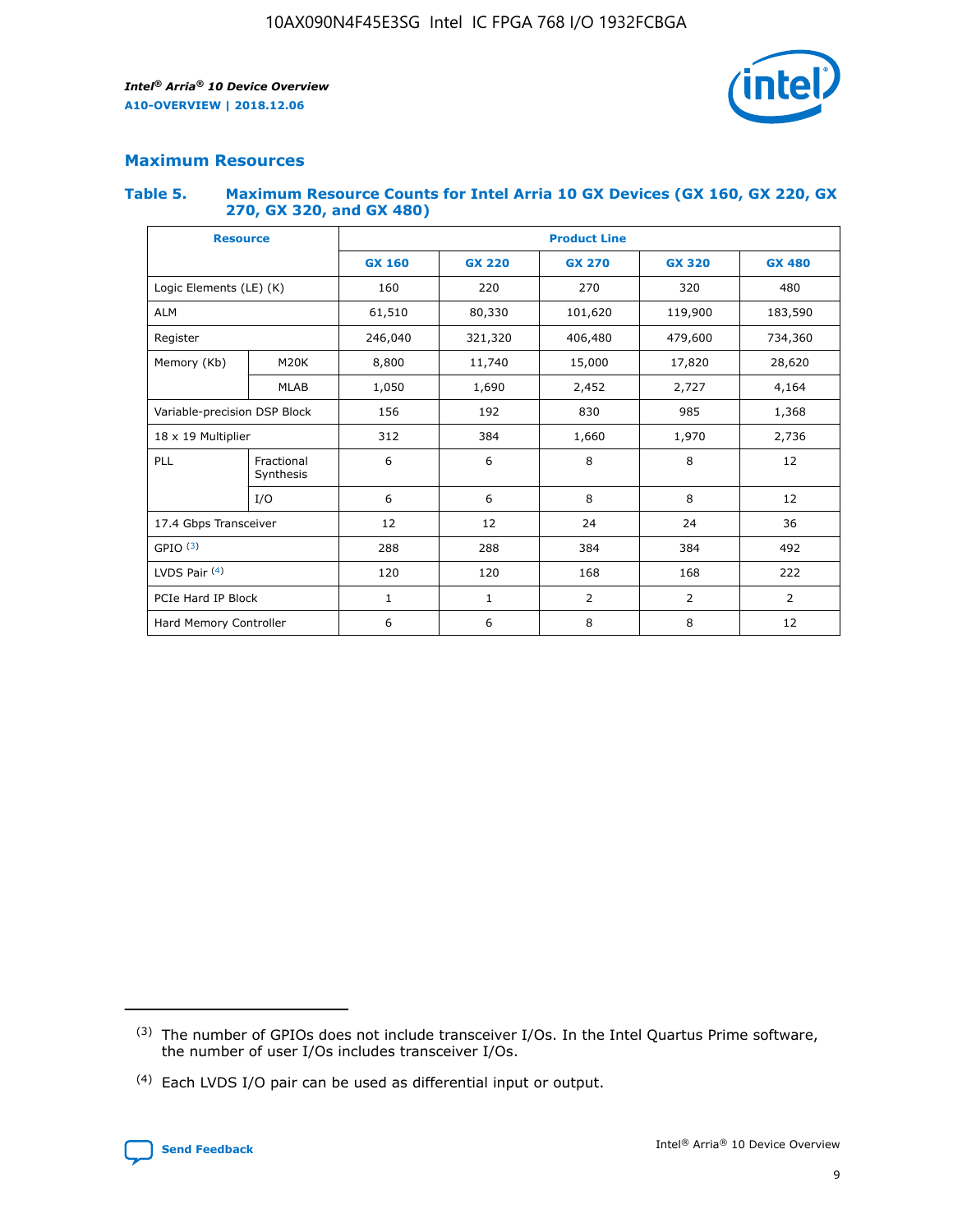

## **Table 6. Maximum Resource Counts for Intel Arria 10 GX Devices (GX 570, GX 660, GX 900, and GX 1150)**

|                              | <b>Resource</b>         | <b>Product Line</b> |               |                |                |  |  |  |  |
|------------------------------|-------------------------|---------------------|---------------|----------------|----------------|--|--|--|--|
|                              |                         | <b>GX 570</b>       | <b>GX 660</b> | <b>GX 900</b>  | <b>GX 1150</b> |  |  |  |  |
| Logic Elements (LE) (K)      |                         | 570                 | 660           | 900            | 1,150          |  |  |  |  |
| <b>ALM</b>                   |                         | 217,080             | 251,680       | 339,620        | 427,200        |  |  |  |  |
| Register                     |                         | 868,320             | 1,006,720     | 1,358,480      | 1,708,800      |  |  |  |  |
| Memory (Kb)                  | <b>M20K</b>             | 36,000              | 42,620        | 48,460         | 54,260         |  |  |  |  |
|                              | <b>MLAB</b>             | 5,096               | 5,788         | 9,386          | 12,984         |  |  |  |  |
| Variable-precision DSP Block |                         | 1,523               | 1,687         | 1,518          | 1,518          |  |  |  |  |
| $18 \times 19$ Multiplier    |                         | 3,046               | 3,374         | 3,036          | 3,036          |  |  |  |  |
| PLL                          | Fractional<br>Synthesis | 16                  | 16            | 32             | 32             |  |  |  |  |
|                              | I/O                     | 16                  | 16            | 16             | 16             |  |  |  |  |
| 17.4 Gbps Transceiver        |                         | 48                  | 48            | 96             | 96             |  |  |  |  |
| GPIO <sup>(3)</sup>          |                         | 696                 | 696           | 768            | 768            |  |  |  |  |
| LVDS Pair $(4)$              |                         | 324                 | 324           | 384            | 384            |  |  |  |  |
| PCIe Hard IP Block           |                         | 2                   | 2             | $\overline{4}$ | $\overline{4}$ |  |  |  |  |
| Hard Memory Controller       |                         | 16                  | 16            | 16             | 16             |  |  |  |  |

# **Package Plan**

# **Table 7. Package Plan for Intel Arria 10 GX Devices (U19, F27, and F29)**

Refer to I/O and High Speed I/O in Intel Arria 10 Devices chapter for the number of 3 V I/O, LVDS I/O, and LVDS channels in each device package.

| <b>Product Line</b> | U <sub>19</sub><br>$(19 \text{ mm} \times 19 \text{ mm})$<br>484-pin UBGA) |          |             |         | <b>F27</b><br>(27 mm × 27 mm,<br>672-pin FBGA) |             | <b>F29</b><br>(29 mm × 29 mm,<br>780-pin FBGA) |          |             |  |
|---------------------|----------------------------------------------------------------------------|----------|-------------|---------|------------------------------------------------|-------------|------------------------------------------------|----------|-------------|--|
|                     | 3 V I/O                                                                    | LVDS I/O | <b>XCVR</b> | 3 V I/O | <b>LVDS I/O</b>                                | <b>XCVR</b> | 3 V I/O                                        | LVDS I/O | <b>XCVR</b> |  |
| GX 160              | 48                                                                         | 192      | 6           | 48      | 192                                            | 12          | 48                                             | 240      | 12          |  |
| GX 220              | 48                                                                         | 192      | 6           | 48      | 192                                            | 12          | 48                                             | 240      | 12          |  |
| GX 270              |                                                                            |          |             | 48      | 192                                            | 12          | 48                                             | 312      | 12          |  |
| GX 320              |                                                                            |          |             | 48      | 192                                            | 12          | 48                                             | 312      | 12          |  |
| GX 480              |                                                                            |          |             |         |                                                |             | 48                                             | 312      | 12          |  |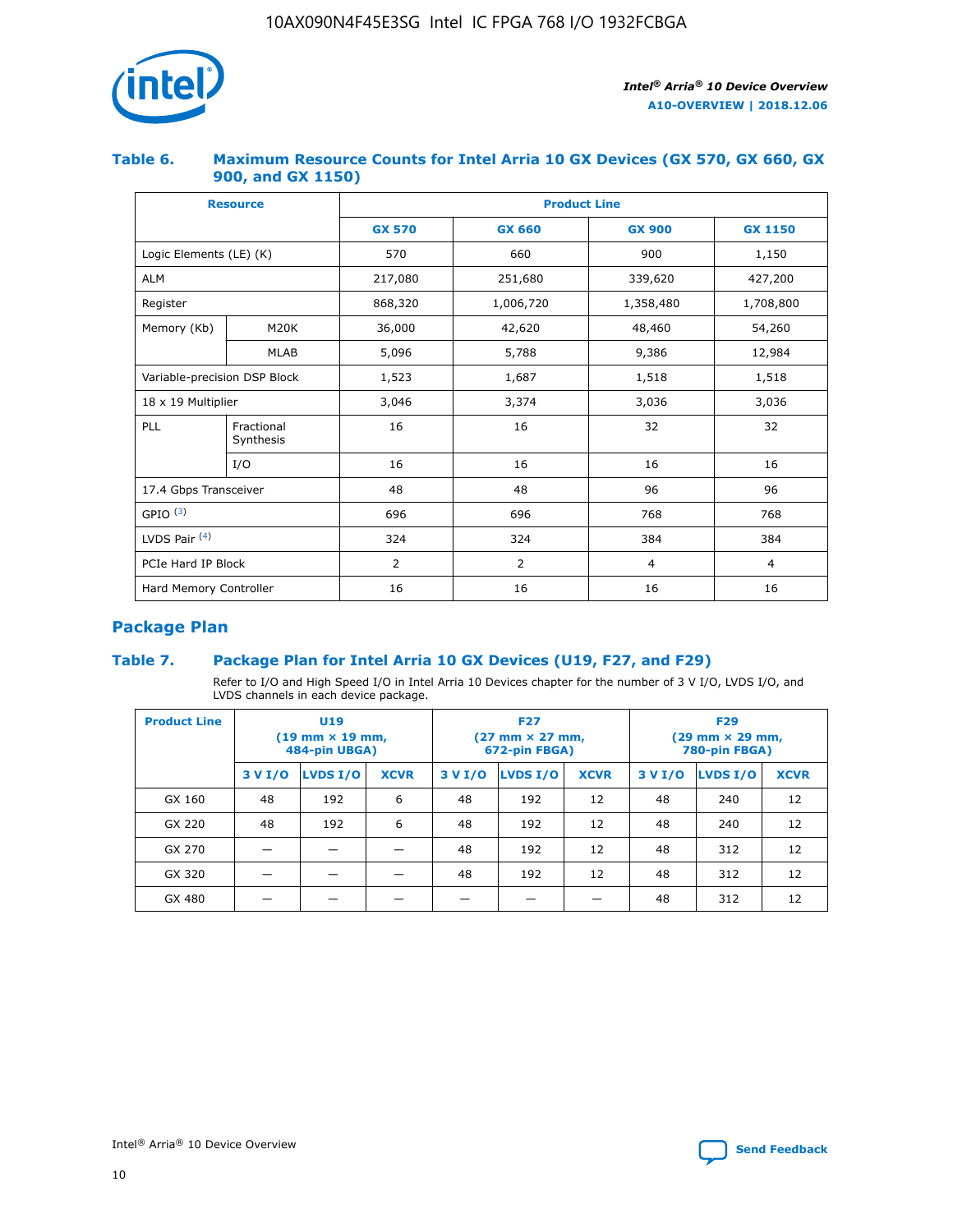

#### **Table 8. Package Plan for Intel Arria 10 GX Devices (F34, F35, NF40, and KF40)**

Refer to I/O and High Speed I/O in Intel Arria 10 Devices chapter for the number of 3 V I/O, LVDS I/O, and LVDS channels in each device package.

| <b>Product Line</b> | <b>F34</b><br>$(35 \text{ mm} \times 35 \text{ mm})$<br>1152-pin FBGA) |                    | <b>F35</b><br>$(35 \text{ mm} \times 35 \text{ mm})$<br><b>1152-pin FBGA)</b> |           | <b>KF40</b><br>$(40$ mm $\times$ 40 mm,<br>1517-pin FBGA) |             |           | <b>NF40</b><br>$(40$ mm $\times$ 40 mm,<br><b>1517-pin FBGA)</b> |             |            |                    |             |
|---------------------|------------------------------------------------------------------------|--------------------|-------------------------------------------------------------------------------|-----------|-----------------------------------------------------------|-------------|-----------|------------------------------------------------------------------|-------------|------------|--------------------|-------------|
|                     | 3V<br>I/O                                                              | <b>LVDS</b><br>I/O | <b>XCVR</b>                                                                   | 3V<br>I/O | <b>LVDS</b><br>I/O                                        | <b>XCVR</b> | 3V<br>I/O | <b>LVDS</b><br>I/O                                               | <b>XCVR</b> | 3 V<br>I/O | <b>LVDS</b><br>I/O | <b>XCVR</b> |
| GX 270              | 48                                                                     | 336                | 24                                                                            | 48        | 336                                                       | 24          |           |                                                                  |             |            |                    |             |
| GX 320              | 48                                                                     | 336                | 24                                                                            | 48        | 336                                                       | 24          |           |                                                                  |             |            |                    |             |
| GX 480              | 48                                                                     | 444                | 24                                                                            | 48        | 348                                                       | 36          |           |                                                                  |             |            |                    |             |
| GX 570              | 48                                                                     | 444                | 24                                                                            | 48        | 348                                                       | 36          | 96        | 600                                                              | 36          | 48         | 540                | 48          |
| GX 660              | 48                                                                     | 444                | 24                                                                            | 48        | 348                                                       | 36          | 96        | 600                                                              | 36          | 48         | 540                | 48          |
| GX 900              |                                                                        | 504                | 24                                                                            | -         |                                                           |             |           |                                                                  |             |            | 600                | 48          |
| GX 1150             |                                                                        | 504                | 24                                                                            |           |                                                           |             |           |                                                                  |             |            | 600                | 48          |

#### **Table 9. Package Plan for Intel Arria 10 GX Devices (RF40, NF45, SF45, and UF45)**

Refer to I/O and High Speed I/O in Intel Arria 10 Devices chapter for the number of 3 V I/O, LVDS I/O, and LVDS channels in each device package.

| <b>Product Line</b> | <b>RF40</b><br>$(40$ mm $\times$ 40 mm,<br>1517-pin FBGA) |                    | <b>NF45</b><br>$(45 \text{ mm} \times 45 \text{ mm})$<br><b>1932-pin FBGA)</b> |            |                    | <b>SF45</b><br>$(45 \text{ mm} \times 45 \text{ mm})$<br><b>1932-pin FBGA)</b> |            |                    | <b>UF45</b><br>$(45 \text{ mm} \times 45 \text{ mm})$<br><b>1932-pin FBGA)</b> |           |                    |             |
|---------------------|-----------------------------------------------------------|--------------------|--------------------------------------------------------------------------------|------------|--------------------|--------------------------------------------------------------------------------|------------|--------------------|--------------------------------------------------------------------------------|-----------|--------------------|-------------|
|                     | 3V<br>I/O                                                 | <b>LVDS</b><br>I/O | <b>XCVR</b>                                                                    | 3 V<br>I/O | <b>LVDS</b><br>I/O | <b>XCVR</b>                                                                    | 3 V<br>I/O | <b>LVDS</b><br>I/O | <b>XCVR</b>                                                                    | 3V<br>I/O | <b>LVDS</b><br>I/O | <b>XCVR</b> |
| GX 900              |                                                           | 342                | 66                                                                             | _          | 768                | 48                                                                             |            | 624                | 72                                                                             |           | 480                | 96          |
| GX 1150             |                                                           | 342                | 66                                                                             | _          | 768                | 48                                                                             |            | 624                | 72                                                                             |           | 480                | 96          |

## **Related Information**

[I/O and High-Speed Differential I/O Interfaces in Intel Arria 10 Devices chapter, Intel](https://www.intel.com/content/www/us/en/programmable/documentation/sam1403482614086.html#sam1403482030321) [Arria 10 Device Handbook](https://www.intel.com/content/www/us/en/programmable/documentation/sam1403482614086.html#sam1403482030321)

Provides the number of 3 V and LVDS I/Os, and LVDS channels for each Intel Arria 10 device package.

# **Intel Arria 10 GT**

This section provides the available options, maximum resource counts, and package plan for the Intel Arria 10 GT devices.

The information in this section is correct at the time of publication. For the latest information and to get more details, refer to the Intel FPGA Product Selector.

#### **Related Information**

#### [Intel FPGA Product Selector](http://www.altera.com/products/selector/psg-selector.html)

Provides the latest information on Intel products.

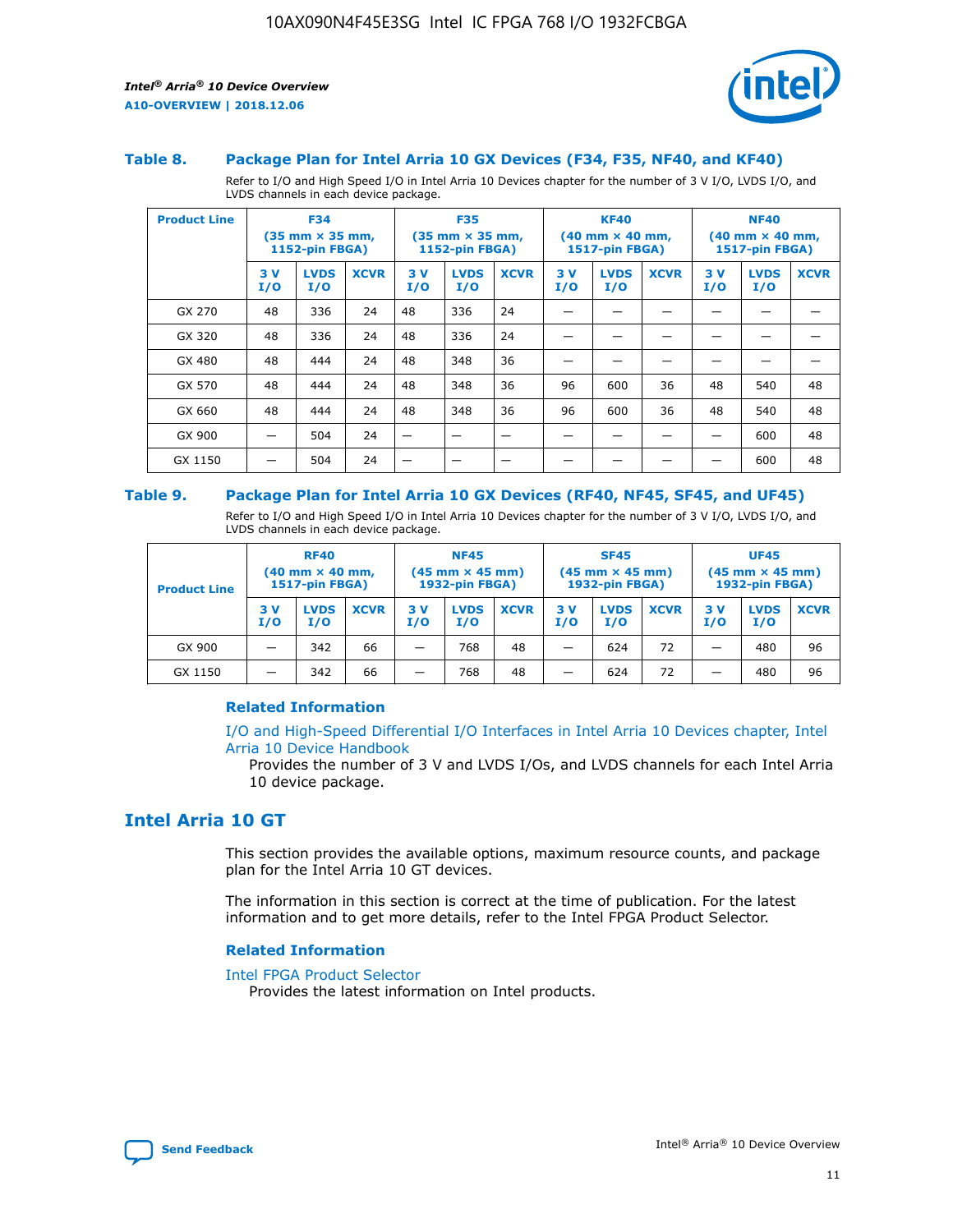

# **Available Options**

# **Figure 2. Sample Ordering Code and Available Options for Intel Arria 10 GT Devices**

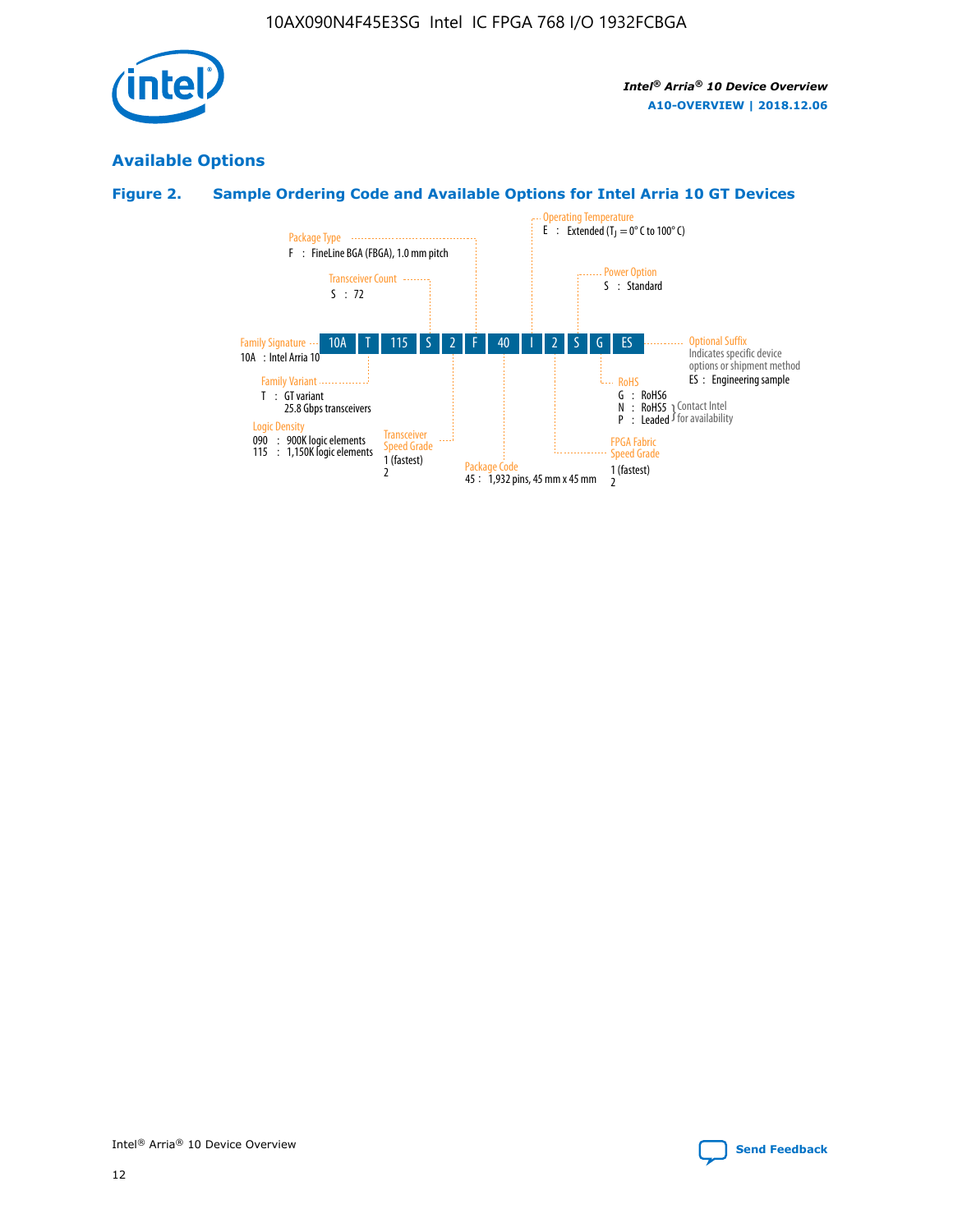

## **Maximum Resources**

#### **Table 10. Maximum Resource Counts for Intel Arria 10 GT Devices**

| <b>Resource</b>              |                      |                | <b>Product Line</b> |  |
|------------------------------|----------------------|----------------|---------------------|--|
|                              |                      | <b>GT 900</b>  | GT 1150             |  |
| Logic Elements (LE) (K)      |                      | 900            | 1,150               |  |
| <b>ALM</b>                   |                      | 339,620        | 427,200             |  |
| Register                     |                      | 1,358,480      | 1,708,800           |  |
| Memory (Kb)                  | M <sub>20</sub> K    | 48,460         | 54,260              |  |
|                              | <b>MLAB</b>          | 9,386          | 12,984              |  |
| Variable-precision DSP Block |                      | 1,518          | 1,518               |  |
| 18 x 19 Multiplier           |                      | 3,036          | 3,036               |  |
| PLL                          | Fractional Synthesis | 32             | 32                  |  |
|                              | I/O                  | 16             | 16                  |  |
| Transceiver                  | 17.4 Gbps            | 72(5)          | 72(5)               |  |
|                              | 25.8 Gbps            | 6              | 6                   |  |
| GPIO <sup>(6)</sup>          |                      | 624            | 624                 |  |
| LVDS Pair $(7)$              |                      | 312            | 312                 |  |
| PCIe Hard IP Block           |                      | $\overline{4}$ | $\overline{4}$      |  |
| Hard Memory Controller       |                      | 16             | 16                  |  |

#### **Related Information**

#### [Intel Arria 10 GT Channel Usage](https://www.intel.com/content/www/us/en/programmable/documentation/nik1398707230472.html#nik1398707008178)

Configuring GT/GX channels in Intel Arria 10 GT devices.

## **Package Plan**

### **Table 11. Package Plan for Intel Arria 10 GT Devices**

Refer to I/O and High Speed I/O in Intel Arria 10 Devices chapter for the number of 3 V I/O, LVDS I/O, and LVDS channels in each device package.

| <b>Product Line</b> | <b>SF45</b><br>(45 mm × 45 mm, 1932-pin FBGA) |                 |             |  |  |  |
|---------------------|-----------------------------------------------|-----------------|-------------|--|--|--|
|                     | 3 V I/O                                       | <b>LVDS I/O</b> | <b>XCVR</b> |  |  |  |
| GT 900              |                                               | 624             | 72          |  |  |  |
| GT 1150             |                                               | 624             | 72          |  |  |  |

<sup>(7)</sup> Each LVDS I/O pair can be used as differential input or output.



 $(5)$  If all 6 GT channels are in use, 12 of the GX channels are not usable.

<sup>(6)</sup> The number of GPIOs does not include transceiver I/Os. In the Intel Quartus Prime software, the number of user I/Os includes transceiver I/Os.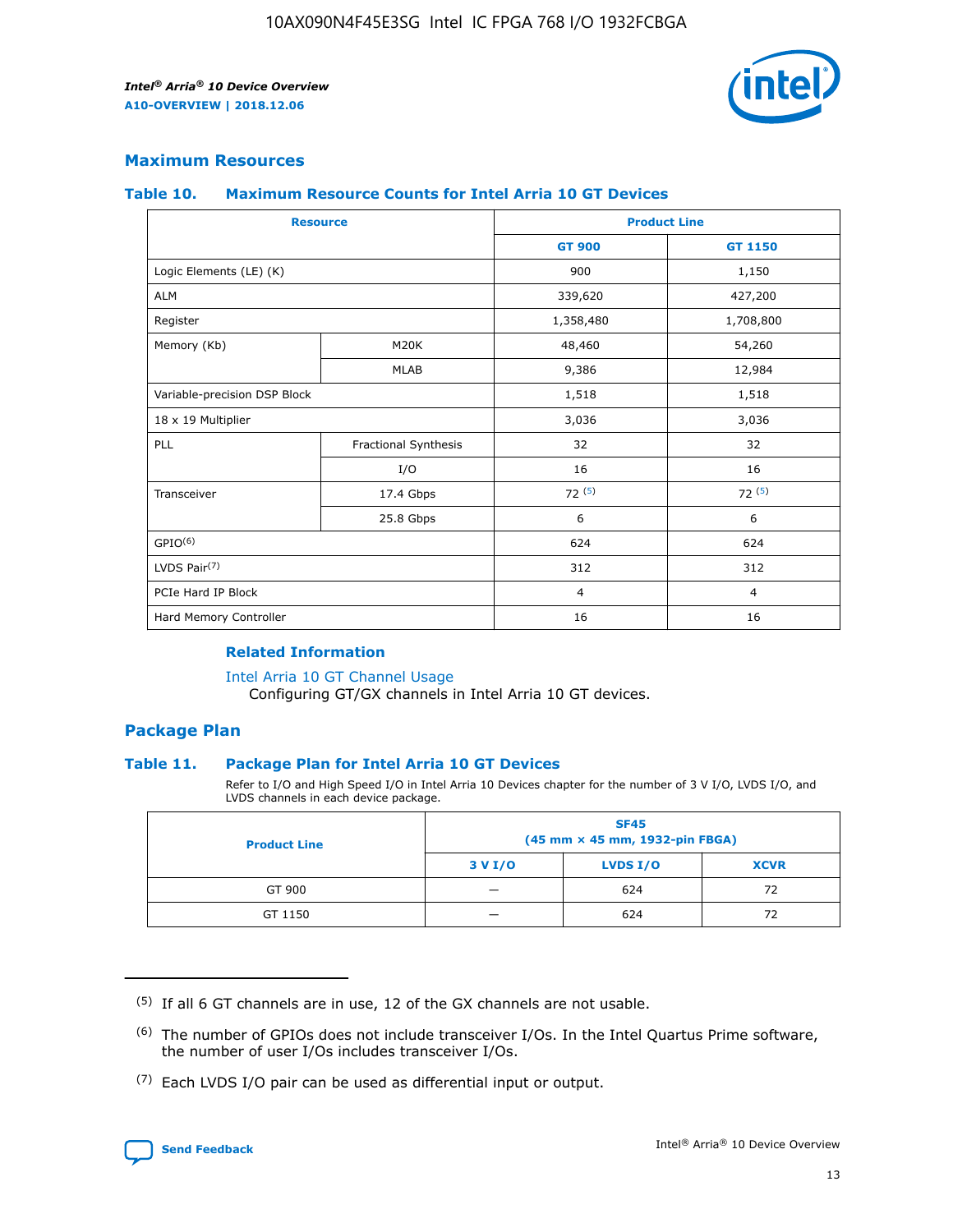

#### **Related Information**

[I/O and High-Speed Differential I/O Interfaces in Intel Arria 10 Devices chapter, Intel](https://www.intel.com/content/www/us/en/programmable/documentation/sam1403482614086.html#sam1403482030321) [Arria 10 Device Handbook](https://www.intel.com/content/www/us/en/programmable/documentation/sam1403482614086.html#sam1403482030321)

Provides the number of 3 V and LVDS I/Os, and LVDS channels for each Intel Arria 10 device package.

# **Intel Arria 10 SX**

This section provides the available options, maximum resource counts, and package plan for the Intel Arria 10 SX devices.

The information in this section is correct at the time of publication. For the latest information and to get more details, refer to the Intel FPGA Product Selector.

#### **Related Information**

[Intel FPGA Product Selector](http://www.altera.com/products/selector/psg-selector.html) Provides the latest information on Intel products.

#### **Available Options**

#### **Figure 3. Sample Ordering Code and Available Options for Intel Arria 10 SX Devices**



#### **Related Information**

[Transceiver Performance for Intel Arria 10 GX/SX Devices](https://www.intel.com/content/www/us/en/programmable/documentation/mcn1413182292568.html#mcn1413213965502) Provides more information about the transceiver speed grade.

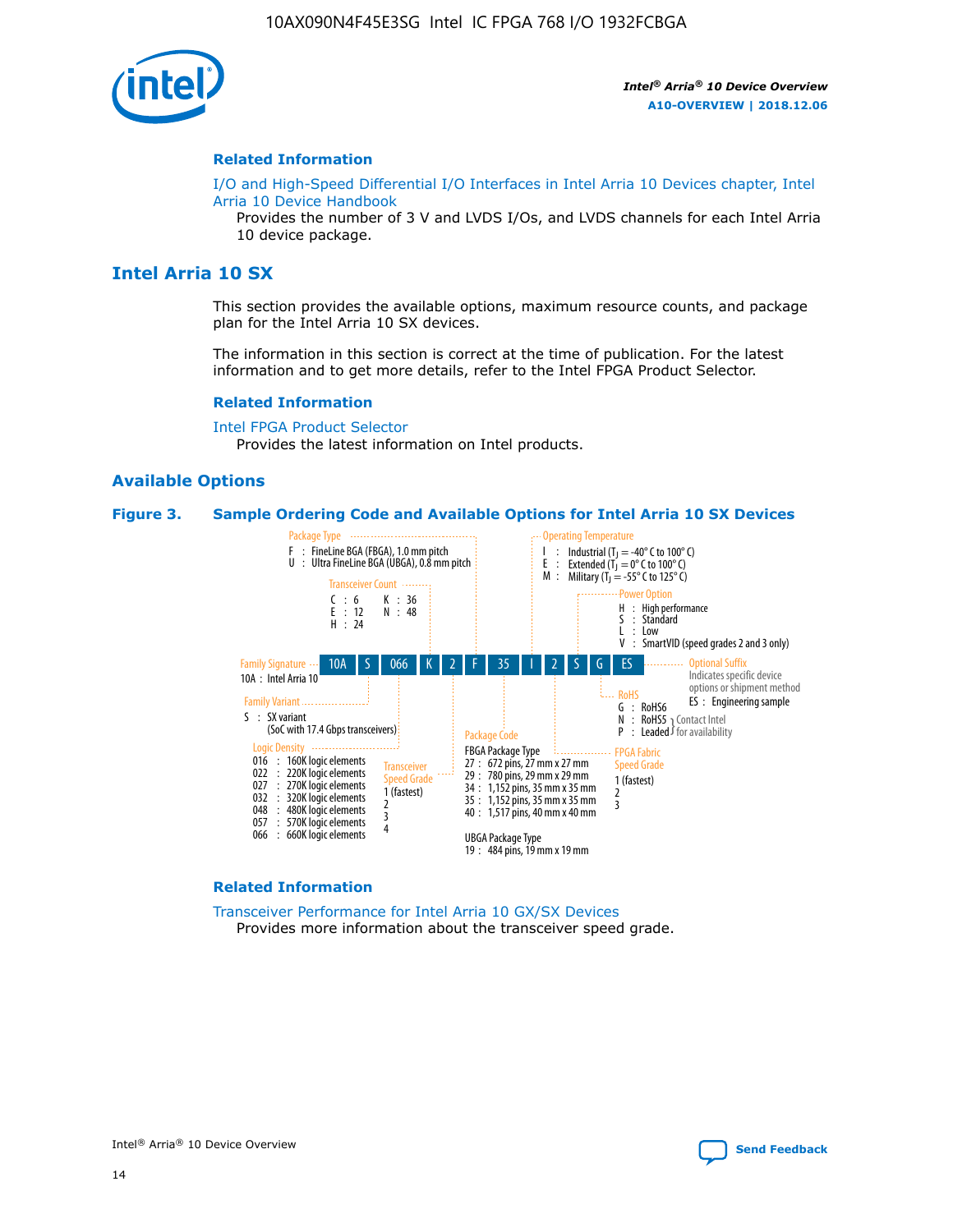

# **Maximum Resources**

### **Table 12. Maximum Resource Counts for Intel Arria 10 SX Devices**

| <b>Resource</b>                   |                         | <b>Product Line</b> |               |                |                |                |                |                |  |  |  |
|-----------------------------------|-------------------------|---------------------|---------------|----------------|----------------|----------------|----------------|----------------|--|--|--|
|                                   |                         | <b>SX 160</b>       | <b>SX 220</b> | <b>SX 270</b>  | <b>SX 320</b>  | <b>SX 480</b>  | <b>SX 570</b>  | <b>SX 660</b>  |  |  |  |
| Logic Elements (LE) (K)           |                         | 160                 | 220           | 270            | 320            | 480            | 570            | 660            |  |  |  |
| <b>ALM</b>                        |                         | 61,510              | 80,330        | 101,620        | 119,900        | 183,590        | 217,080        | 251,680        |  |  |  |
| Register                          |                         | 246,040             | 321,320       | 406,480        | 479,600        | 734,360        | 868,320        | 1,006,720      |  |  |  |
| Memory (Kb)                       | M <sub>20</sub> K       | 8,800               | 11,740        | 15,000         | 17,820         | 28,620         | 36,000         | 42,620         |  |  |  |
|                                   | <b>MLAB</b>             | 1,050               | 1,690         | 2,452          | 2,727          | 4,164          | 5,096          | 5,788          |  |  |  |
| Variable-precision DSP Block      |                         | 156                 | 192           | 830            | 985            | 1,368          | 1,523          | 1,687          |  |  |  |
| 18 x 19 Multiplier                |                         | 312                 | 384           | 1,660          | 1,970          | 2,736          | 3,046          | 3,374          |  |  |  |
| PLL                               | Fractional<br>Synthesis | 6                   | 6             | 8              | 8              | 12             | 16             | 16             |  |  |  |
|                                   | I/O                     | 6                   | 6             | 8              | 8              | 12             | 16             | 16             |  |  |  |
| 17.4 Gbps Transceiver             |                         | 12                  | 12            | 24             | 24             | 36             | 48             | 48             |  |  |  |
| GPIO <sup>(8)</sup>               |                         | 288                 | 288           | 384            | 384            | 492            | 696            | 696            |  |  |  |
| LVDS Pair $(9)$                   |                         | 120                 | 120           | 168            | 168            | 174            | 324            | 324            |  |  |  |
| PCIe Hard IP Block                |                         | $\mathbf{1}$        | $\mathbf{1}$  | $\overline{2}$ | $\overline{2}$ | $\overline{2}$ | $\overline{2}$ | $\overline{2}$ |  |  |  |
| Hard Memory Controller            |                         | 6                   | 6             | 8              | 8              | 12             | 16             | 16             |  |  |  |
| ARM Cortex-A9 MPCore<br>Processor |                         | Yes                 | Yes           | Yes            | Yes            | Yes            | Yes            | <b>Yes</b>     |  |  |  |

# **Package Plan**

### **Table 13. Package Plan for Intel Arria 10 SX Devices (U19, F27, F29, and F34)**

Refer to I/O and High Speed I/O in Intel Arria 10 Devices chapter for the number of 3 V I/O, LVDS I/O, and LVDS channels in each device package.

| <b>Product Line</b> | <b>U19</b><br>$(19 \text{ mm} \times 19 \text{ mm})$<br>484-pin UBGA) |                    |             | <b>F27</b><br>$(27 \text{ mm} \times 27 \text{ mm})$<br>672-pin FBGA) |                    | <b>F29</b><br>$(29 \text{ mm} \times 29 \text{ mm})$<br>780-pin FBGA) |           |                    | <b>F34</b><br>$(35 \text{ mm} \times 35 \text{ mm})$<br><b>1152-pin FBGA)</b> |           |                    |             |
|---------------------|-----------------------------------------------------------------------|--------------------|-------------|-----------------------------------------------------------------------|--------------------|-----------------------------------------------------------------------|-----------|--------------------|-------------------------------------------------------------------------------|-----------|--------------------|-------------|
|                     | 3V<br>I/O                                                             | <b>LVDS</b><br>I/O | <b>XCVR</b> | 3V<br>I/O                                                             | <b>LVDS</b><br>I/O | <b>XCVR</b>                                                           | 3V<br>I/O | <b>LVDS</b><br>I/O | <b>XCVR</b>                                                                   | 3V<br>I/O | <b>LVDS</b><br>I/O | <b>XCVR</b> |
| SX 160              | 48                                                                    | 144                | 6           | 48                                                                    | 192                | 12                                                                    | 48        | 240                | 12                                                                            | -         |                    |             |
| SX 220              | 48                                                                    | 144                | 6           | 48                                                                    | 192                | 12                                                                    | 48        | 240                | 12                                                                            |           |                    |             |
| SX 270              |                                                                       |                    |             | 48                                                                    | 192                | 12                                                                    | 48        | 312                | 12                                                                            | 48        | 336                | 24          |
| SX 320              |                                                                       |                    |             | 48                                                                    | 192                | 12                                                                    | 48        | 312                | 12                                                                            | 48        | 336                | 24          |
|                     | continued                                                             |                    |             |                                                                       |                    |                                                                       |           |                    |                                                                               |           |                    |             |

 $(8)$  The number of GPIOs does not include transceiver I/Os. In the Intel Quartus Prime software, the number of user I/Os includes transceiver I/Os.

 $(9)$  Each LVDS I/O pair can be used as differential input or output.

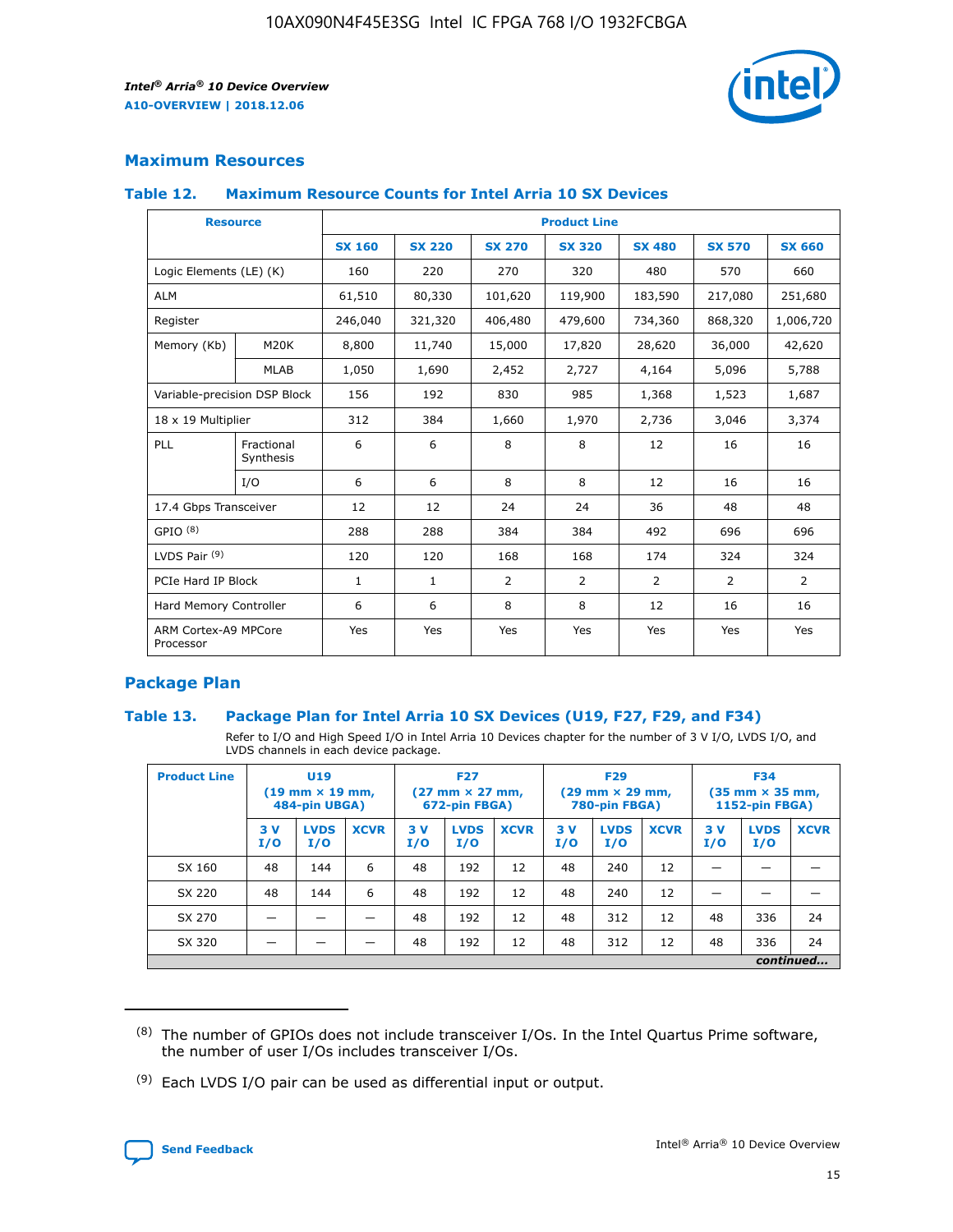

| <b>Product Line</b> | U <sub>19</sub><br>$(19 \text{ mm} \times 19 \text{ mm})$<br>484-pin UBGA) |                    | <b>F27</b><br>$(27 \text{ mm} \times 27 \text{ mm})$<br>672-pin FBGA) |           | <b>F29</b><br>$(29 \text{ mm} \times 29 \text{ mm})$<br>780-pin FBGA) |             |           | <b>F34</b><br>$(35 \text{ mm} \times 35 \text{ mm})$<br><b>1152-pin FBGA)</b> |             |           |                    |             |
|---------------------|----------------------------------------------------------------------------|--------------------|-----------------------------------------------------------------------|-----------|-----------------------------------------------------------------------|-------------|-----------|-------------------------------------------------------------------------------|-------------|-----------|--------------------|-------------|
|                     | 3 V<br>I/O                                                                 | <b>LVDS</b><br>I/O | <b>XCVR</b>                                                           | 3V<br>I/O | <b>LVDS</b><br>I/O                                                    | <b>XCVR</b> | 3V<br>I/O | <b>LVDS</b><br>I/O                                                            | <b>XCVR</b> | 3V<br>I/O | <b>LVDS</b><br>I/O | <b>XCVR</b> |
| SX 480              |                                                                            |                    |                                                                       |           |                                                                       |             | 48        | 312                                                                           | 12          | 48        | 444                | 24          |
| SX 570              |                                                                            |                    |                                                                       |           |                                                                       |             |           |                                                                               |             | 48        | 444                | 24          |
| SX 660              |                                                                            |                    |                                                                       |           |                                                                       |             |           |                                                                               |             | 48        | 444                | 24          |

## **Table 14. Package Plan for Intel Arria 10 SX Devices (F35, KF40, and NF40)**

Refer to I/O and High Speed I/O in Intel Arria 10 Devices chapter for the number of 3 V I/O, LVDS I/O, and LVDS channels in each device package.

| <b>Product Line</b> | <b>F35</b><br>$(35 \text{ mm} \times 35 \text{ mm})$<br><b>1152-pin FBGA)</b> |          |             |                                           | <b>KF40</b><br>(40 mm × 40 mm,<br>1517-pin FBGA) |    | <b>NF40</b><br>$(40 \text{ mm} \times 40 \text{ mm})$<br>1517-pin FBGA) |          |             |  |
|---------------------|-------------------------------------------------------------------------------|----------|-------------|-------------------------------------------|--------------------------------------------------|----|-------------------------------------------------------------------------|----------|-------------|--|
|                     | 3 V I/O                                                                       | LVDS I/O | <b>XCVR</b> | <b>LVDS I/O</b><br><b>XCVR</b><br>3 V I/O |                                                  |    | 3 V I/O                                                                 | LVDS I/O | <b>XCVR</b> |  |
| SX 270              | 48                                                                            | 336      | 24          |                                           |                                                  |    |                                                                         |          |             |  |
| SX 320              | 48                                                                            | 336      | 24          |                                           |                                                  |    |                                                                         |          |             |  |
| SX 480              | 48                                                                            | 348      | 36          |                                           |                                                  |    |                                                                         |          |             |  |
| SX 570              | 48                                                                            | 348      | 36          | 96                                        | 600                                              | 36 | 48                                                                      | 540      | 48          |  |
| SX 660              | 48                                                                            | 348      | 36          | 96                                        | 600                                              | 36 | 48                                                                      | 540      | 48          |  |

# **Related Information**

[I/O and High-Speed Differential I/O Interfaces in Intel Arria 10 Devices chapter, Intel](https://www.intel.com/content/www/us/en/programmable/documentation/sam1403482614086.html#sam1403482030321) [Arria 10 Device Handbook](https://www.intel.com/content/www/us/en/programmable/documentation/sam1403482614086.html#sam1403482030321)

Provides the number of 3 V and LVDS I/Os, and LVDS channels for each Intel Arria 10 device package.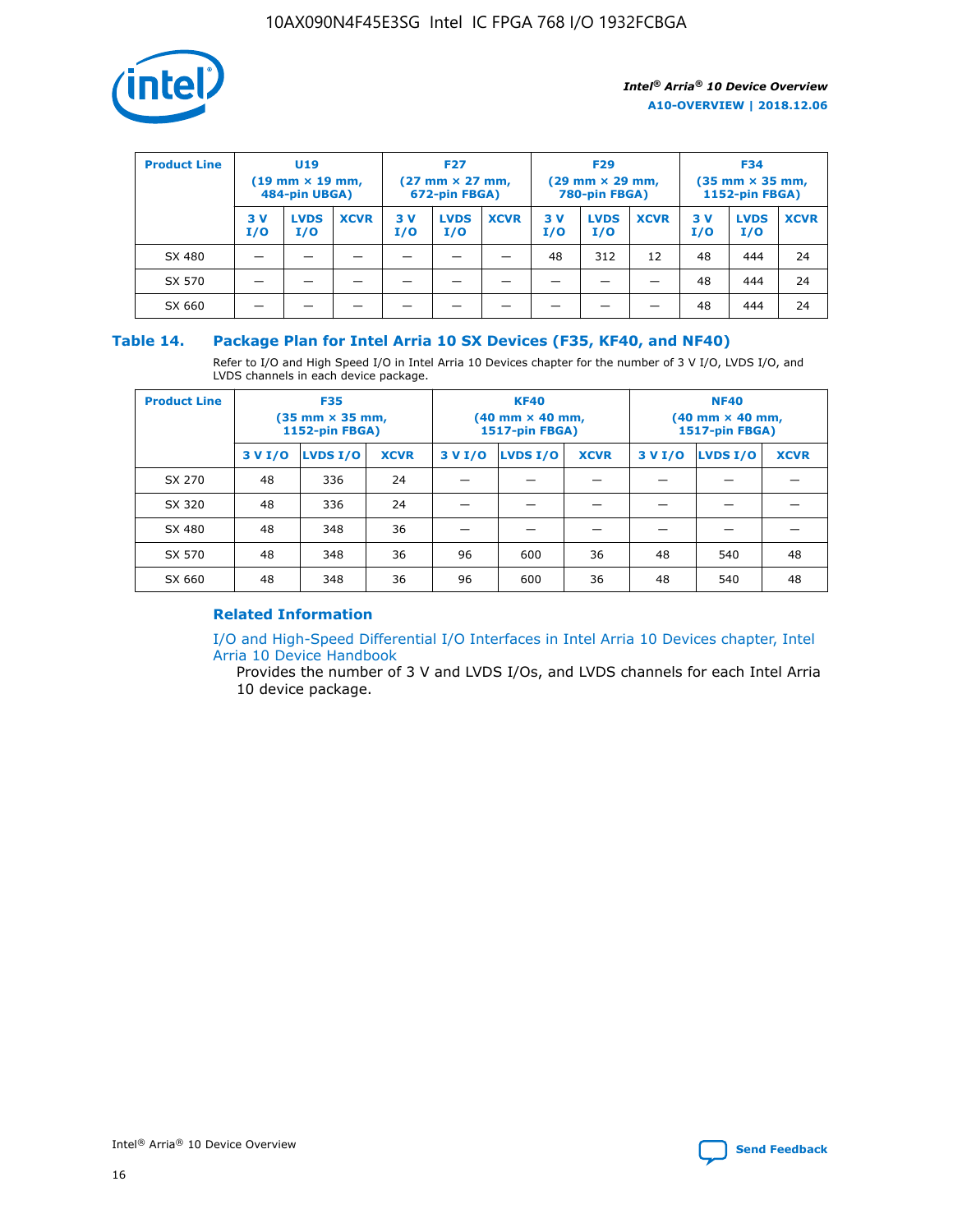

# **I/O Vertical Migration for Intel Arria 10 Devices**

#### **Figure 4. Migration Capability Across Intel Arria 10 Product Lines**

- The arrows indicate the migration paths. The devices included in each vertical migration path are shaded. Devices with fewer resources in the same path have lighter shades.
- To achieve the full I/O migration across product lines in the same migration path, restrict I/Os and transceivers usage to match the product line with the lowest I/O and transceiver counts.
- An LVDS I/O bank in the source device may be mapped to a 3 V I/O bank in the target device. To use memory interface clock frequency higher than 533 MHz, assign external memory interface pins only to banks that are LVDS I/O in both devices.
- There may be nominal 0.15 mm package height difference between some product lines in the same package type.
	- **Variant Product Line Package U19 F27 F29 F34 F35 KF40 NF40 RF40 NF45 SF45 UF45** Intel® Arria® 10 GX GX 160 GX 220 GX 270 GX 320 GX 480 GX 570 GX 660 GX 900 GX 1150 Intel Arria 10 GT GT 900 GT 1150 Intel Arria 10 SX SX 160 SX 220 SX 270 SX 320 SX 480 SX 570 SX 660
- Some migration paths are not shown in the Intel Quartus Prime software **Pin Migration View**.

*Note:* To verify the pin migration compatibility, use the **Pin Migration View** window in the Intel Quartus Prime software Pin Planner.

# **Adaptive Logic Module**

Intel Arria 10 devices use a 20 nm ALM as the basic building block of the logic fabric.

The ALM architecture is the same as the previous generation FPGAs, allowing for efficient implementation of logic functions and easy conversion of IP between the device generations.

The ALM, as shown in following figure, uses an 8-input fracturable look-up table (LUT) with four dedicated registers to help improve timing closure in register-rich designs and achieve an even higher design packing capability than the traditional two-register per LUT architecture.

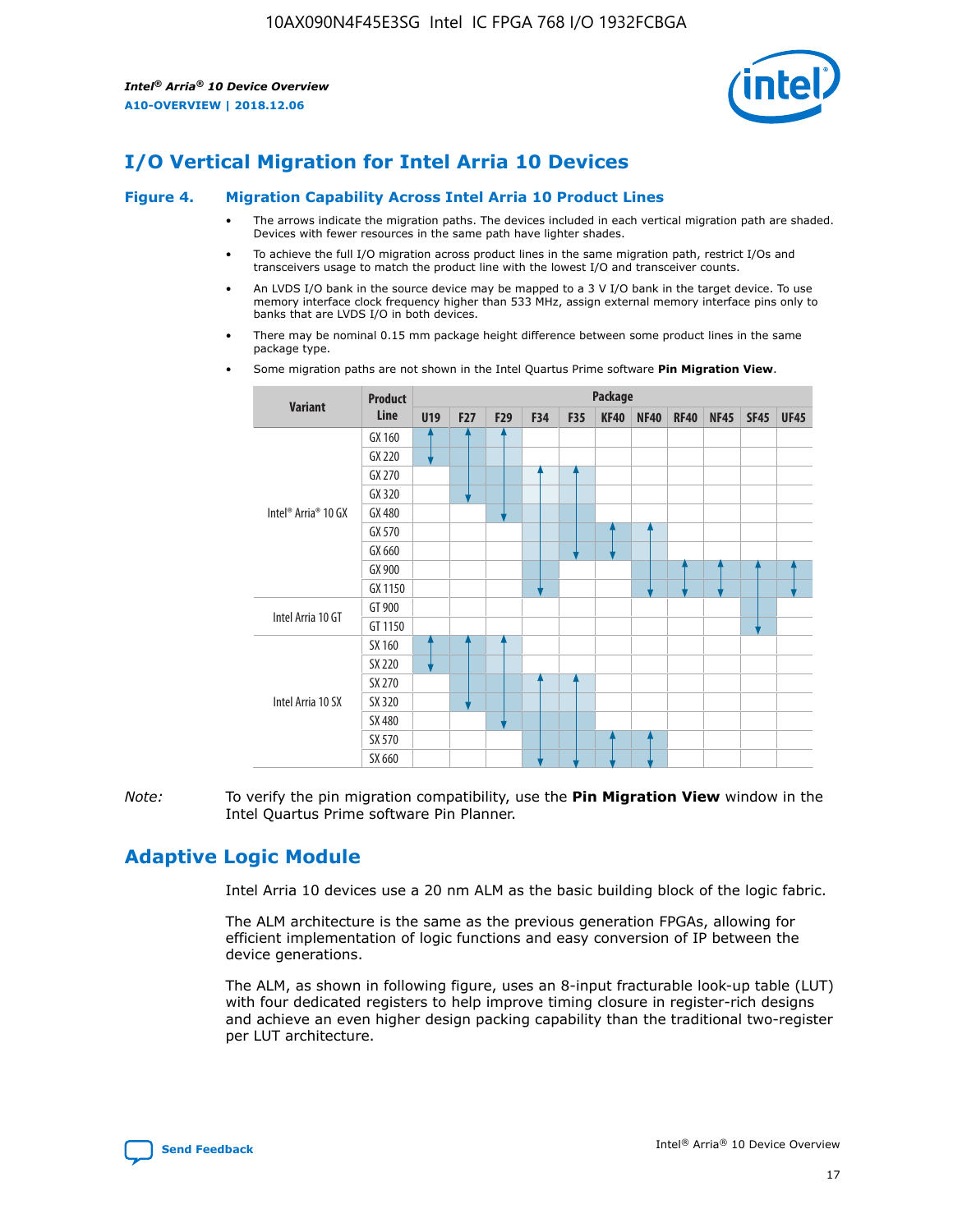

**Figure 5. ALM for Intel Arria 10 Devices**



The Intel Quartus Prime software optimizes your design according to the ALM logic structure and automatically maps legacy designs into the Intel Arria 10 ALM architecture.

# **Variable-Precision DSP Block**

The Intel Arria 10 variable precision DSP blocks support fixed-point arithmetic and floating-point arithmetic.

Features for fixed-point arithmetic:

- High-performance, power-optimized, and fully registered multiplication operations
- 18-bit and 27-bit word lengths
- Two 18 x 19 multipliers or one 27 x 27 multiplier per DSP block
- Built-in addition, subtraction, and 64-bit double accumulation register to combine multiplication results
- Cascading 19-bit or 27-bit when pre-adder is disabled and cascading 18-bit when pre-adder is used to form the tap-delay line for filtering applications
- Cascading 64-bit output bus to propagate output results from one block to the next block without external logic support
- Hard pre-adder supported in 19-bit and 27-bit modes for symmetric filters
- Internal coefficient register bank in both 18-bit and 27-bit modes for filter implementation
- 18-bit and 27-bit systolic finite impulse response (FIR) filters with distributed output adder
- Biased rounding support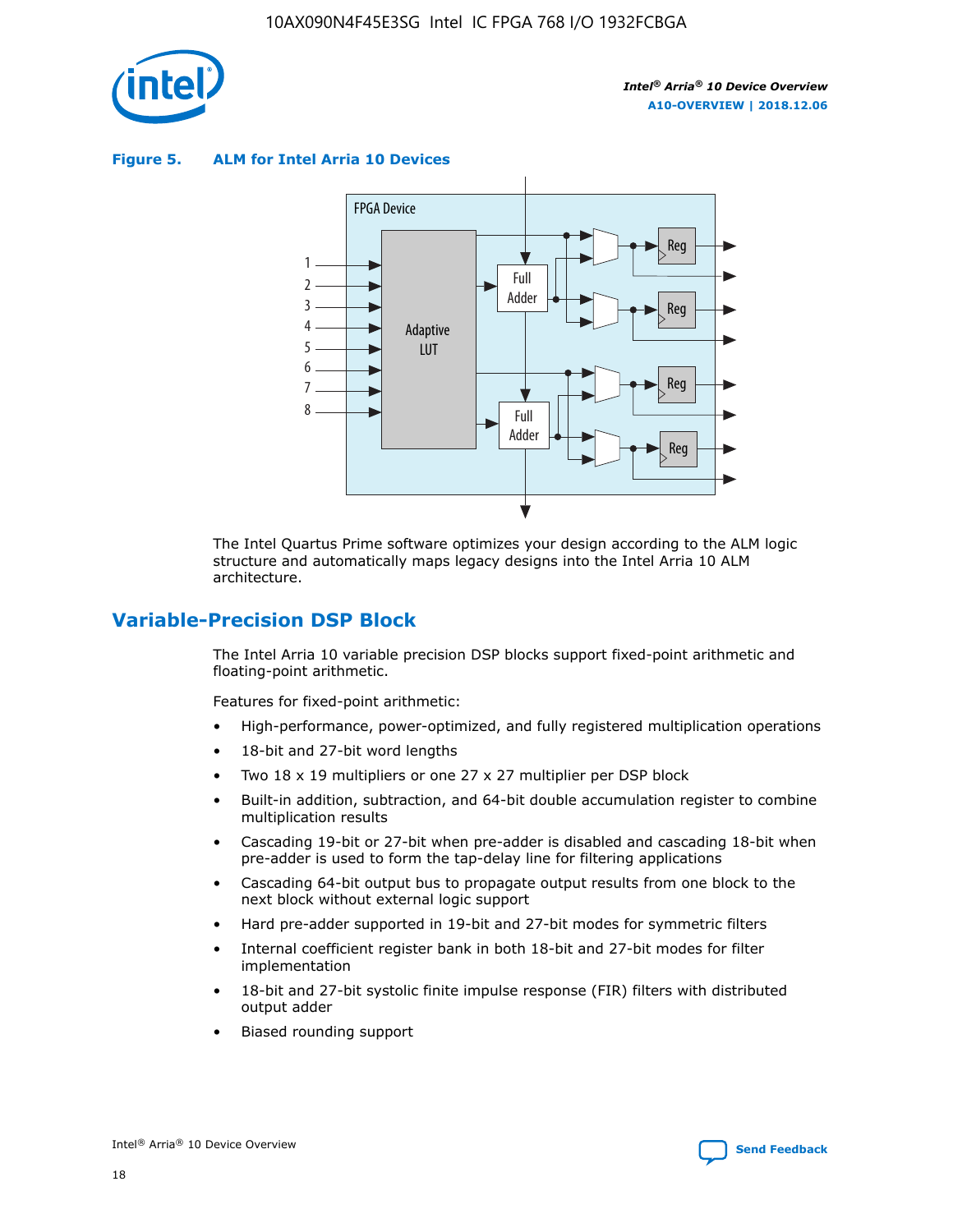

Features for floating-point arithmetic:

- A completely hardened architecture that supports multiplication, addition, subtraction, multiply-add, and multiply-subtract
- Multiplication with accumulation capability and a dynamic accumulator reset control
- Multiplication with cascade summation capability
- Multiplication with cascade subtraction capability
- Complex multiplication
- Direct vector dot product
- Systolic FIR filter

### **Table 15. Variable-Precision DSP Block Configurations for Intel Arria 10 Devices**

| <b>Usage Example</b>                                       | <b>Multiplier Size (Bit)</b>    | <b>DSP Block Resources</b> |
|------------------------------------------------------------|---------------------------------|----------------------------|
| Medium precision fixed point                               | Two 18 x 19                     |                            |
| High precision fixed or Single precision<br>floating point | One 27 x 27                     |                            |
| Fixed point FFTs                                           | One 19 x 36 with external adder |                            |
| Very high precision fixed point                            | One 36 x 36 with external adder |                            |
| Double precision floating point                            | One 54 x 54 with external adder | 4                          |

#### **Table 16. Resources for Fixed-Point Arithmetic in Intel Arria 10 Devices**

The table lists the variable-precision DSP resources by bit precision for each Intel Arria 10 device.

| <b>Variant</b>  | <b>Product Line</b> | <b>Variable-</b><br>precision<br><b>DSP Block</b> | <b>Independent Input and Output</b><br><b>Multiplications Operator</b> |                                     | 18 x 19<br><b>Multiplier</b><br><b>Adder Sum</b> | $18 \times 18$<br><b>Multiplier</b><br><b>Adder</b> |
|-----------------|---------------------|---------------------------------------------------|------------------------------------------------------------------------|-------------------------------------|--------------------------------------------------|-----------------------------------------------------|
|                 |                     |                                                   | 18 x 19<br><b>Multiplier</b>                                           | $27 \times 27$<br><b>Multiplier</b> | <b>Mode</b>                                      | <b>Summed with</b><br>36 bit Input                  |
| AIntel Arria 10 | GX 160              | 156                                               | 312                                                                    | 156                                 | 156                                              | 156                                                 |
| GX              | GX 220              | 192                                               | 384                                                                    | 192                                 | 192                                              | 192                                                 |
|                 | GX 270              | 830                                               | 1,660                                                                  | 830                                 | 830                                              | 830                                                 |
|                 | GX 320              | 984                                               | 1,968                                                                  | 984                                 | 984                                              | 984                                                 |
|                 | GX 480              | 1,368                                             | 2,736                                                                  | 1,368                               | 1,368                                            | 1,368                                               |
|                 | GX 570              | 1,523                                             | 3,046                                                                  | 1,523                               | 1,523                                            | 1,523                                               |
|                 | GX 660              | 1,687                                             | 3,374                                                                  | 1,687                               | 1,687                                            | 1,687                                               |
|                 | GX 900              | 1,518                                             | 3,036                                                                  | 1,518                               | 1,518                                            | 1,518                                               |
|                 | GX 1150             | 1,518                                             | 3,036                                                                  | 1,518                               | 1,518                                            | 1,518                                               |
| Intel Arria 10  | GT 900              | 1,518                                             | 3,036                                                                  | 1,518                               | 1,518                                            | 1,518                                               |
| GT              | GT 1150             | 1,518                                             | 3,036                                                                  | 1,518                               | 1,518                                            | 1,518                                               |
| Intel Arria 10  | SX 160              | 156                                               | 312                                                                    | 156                                 | 156                                              | 156                                                 |
| <b>SX</b>       | SX 220              | 192                                               | 384                                                                    | 192                                 | 192                                              | 192                                                 |
|                 | SX 270              | 830                                               | 1,660                                                                  | 830                                 | 830                                              | 830                                                 |
|                 |                     |                                                   |                                                                        |                                     |                                                  | continued                                           |

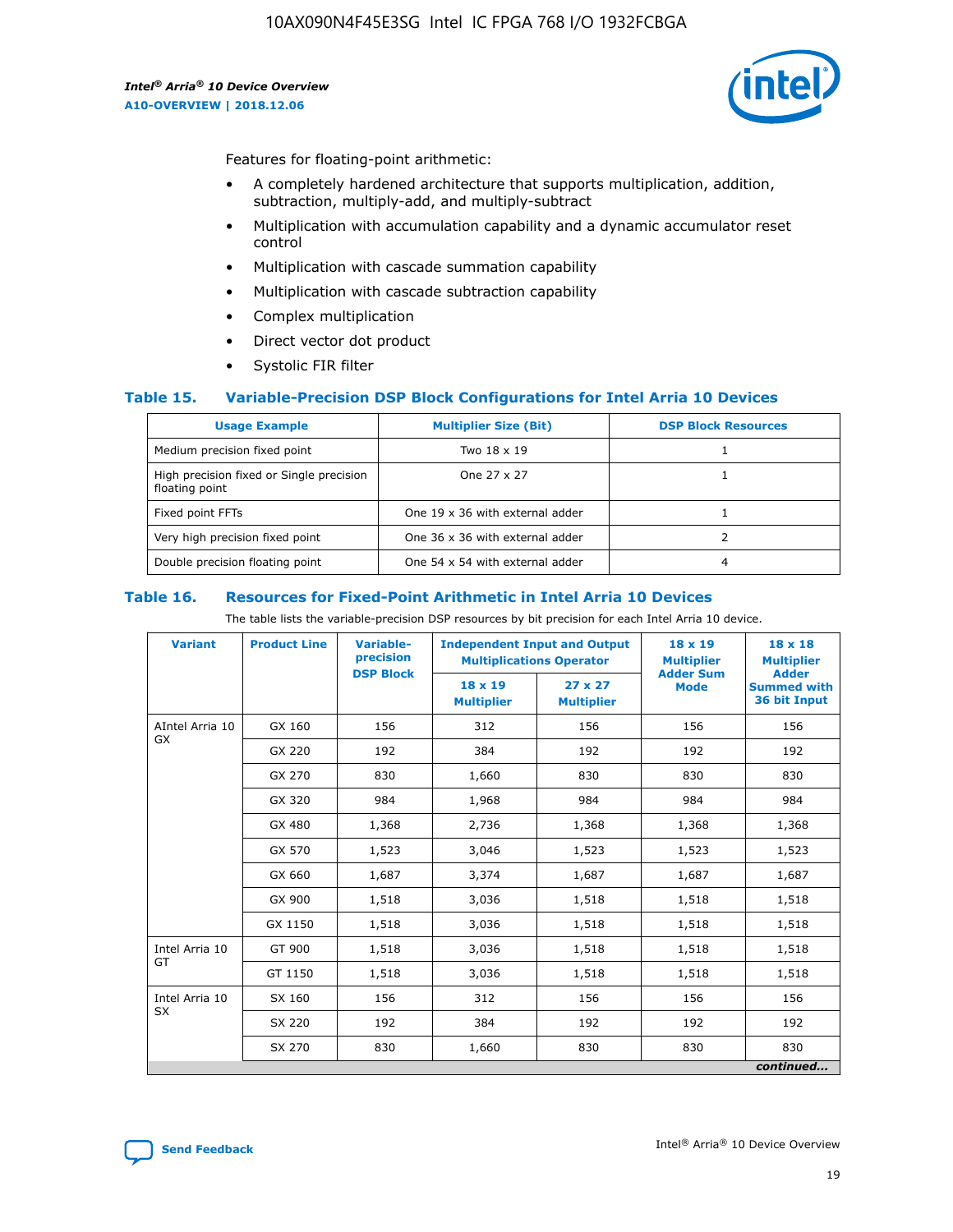

| <b>Variant</b> | <b>Product Line</b> | Variable-<br>precision | <b>Independent Input and Output</b><br><b>Multiplications Operator</b> |                                     | $18 \times 19$<br><b>Multiplier</b> | $18 \times 18$<br><b>Multiplier</b><br><b>Adder</b> |  |
|----------------|---------------------|------------------------|------------------------------------------------------------------------|-------------------------------------|-------------------------------------|-----------------------------------------------------|--|
|                |                     | <b>DSP Block</b>       | $18 \times 19$<br><b>Multiplier</b>                                    | $27 \times 27$<br><b>Multiplier</b> | <b>Adder Sum</b><br><b>Mode</b>     | <b>Summed with</b><br>36 bit Input                  |  |
|                | SX 320              | 984                    | 1,968                                                                  | 984                                 | 984                                 | 984                                                 |  |
|                | SX 480              | 1,368                  | 2,736                                                                  | 1,368                               | 1,368                               | 1,368                                               |  |
|                | SX 570              | 1,523                  | 3,046                                                                  | 1,523                               | 1,523                               | 1,523                                               |  |
|                | SX 660              | 1,687                  | 3,374                                                                  | 1,687                               | 1,687                               | 1,687                                               |  |

# **Table 17. Resources for Floating-Point Arithmetic in Intel Arria 10 Devices**

The table lists the variable-precision DSP resources by bit precision for each Intel Arria 10 device.

| <b>Variant</b> | <b>Product Line</b> | <b>Variable-</b><br>precision<br><b>DSP Block</b> | <b>Single</b><br><b>Precision</b><br><b>Floating-Point</b><br><b>Multiplication</b><br><b>Mode</b> | <b>Single-Precision</b><br><b>Floating-Point</b><br><b>Adder Mode</b> | Single-<br><b>Precision</b><br><b>Floating-Point</b><br><b>Multiply</b><br><b>Accumulate</b><br><b>Mode</b> | <b>Peak</b><br><b>Giga Floating-</b><br><b>Point</b><br><b>Operations</b><br>per Second<br>(GFLOPs) |
|----------------|---------------------|---------------------------------------------------|----------------------------------------------------------------------------------------------------|-----------------------------------------------------------------------|-------------------------------------------------------------------------------------------------------------|-----------------------------------------------------------------------------------------------------|
| Intel Arria 10 | GX 160              | 156                                               | 156                                                                                                | 156                                                                   | 156                                                                                                         | 140                                                                                                 |
| GX             | GX 220              | 192                                               | 192                                                                                                | 192                                                                   | 192                                                                                                         | 173                                                                                                 |
|                | GX 270              | 830                                               | 830                                                                                                | 830                                                                   | 830                                                                                                         | 747                                                                                                 |
|                | GX 320              | 984                                               | 984                                                                                                | 984                                                                   | 984                                                                                                         | 886                                                                                                 |
|                | GX 480              | 1,369                                             | 1,368                                                                                              | 1,368                                                                 | 1,368                                                                                                       | 1,231                                                                                               |
|                | GX 570              | 1,523                                             | 1,523                                                                                              | 1,523                                                                 | 1,523                                                                                                       | 1,371                                                                                               |
|                | GX 660              | 1,687                                             | 1,687                                                                                              | 1,687                                                                 | 1,687                                                                                                       | 1,518                                                                                               |
|                | GX 900              | 1,518                                             | 1,518                                                                                              | 1,518                                                                 | 1,518                                                                                                       | 1,366                                                                                               |
|                | GX 1150             | 1,518                                             | 1,518                                                                                              | 1,518                                                                 | 1,518                                                                                                       | 1,366                                                                                               |
| Intel Arria 10 | GT 900              | 1,518                                             | 1,518                                                                                              | 1,518                                                                 | 1,518                                                                                                       | 1,366                                                                                               |
| GT             | GT 1150             | 1,518                                             | 1,518                                                                                              | 1,518                                                                 | 1,518                                                                                                       | 1,366                                                                                               |
| Intel Arria 10 | SX 160              | 156                                               | 156                                                                                                | 156                                                                   | 156                                                                                                         | 140                                                                                                 |
| SX             | SX 220              | 192                                               | 192                                                                                                | 192                                                                   | 192                                                                                                         | 173                                                                                                 |
|                | SX 270              | 830                                               | 830                                                                                                | 830                                                                   | 830                                                                                                         | 747                                                                                                 |
|                | SX 320              | 984                                               | 984                                                                                                | 984                                                                   | 984                                                                                                         | 886                                                                                                 |
|                | SX 480              | 1,369                                             | 1,368                                                                                              | 1,368                                                                 | 1,368                                                                                                       | 1,231                                                                                               |
|                | SX 570              | 1,523                                             | 1,523                                                                                              | 1,523                                                                 | 1,523                                                                                                       | 1,371                                                                                               |
|                | SX 660              | 1,687                                             | 1,687                                                                                              | 1,687                                                                 | 1,687                                                                                                       | 1,518                                                                                               |

# **Embedded Memory Blocks**

The embedded memory blocks in the devices are flexible and designed to provide an optimal amount of small- and large-sized memory arrays to fit your design requirements.

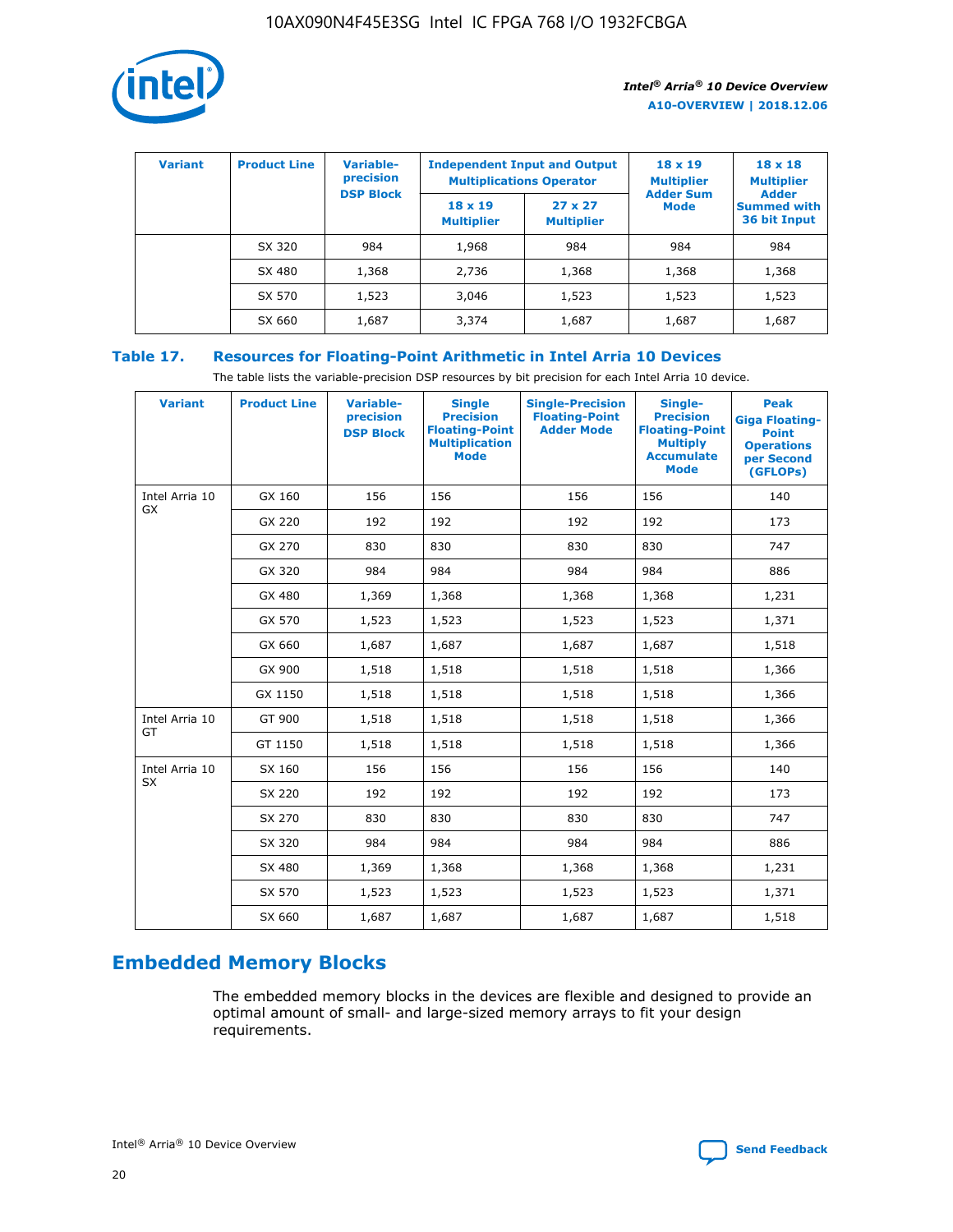

# **Types of Embedded Memory**

The Intel Arria 10 devices contain two types of memory blocks:

- 20 Kb M20K blocks—blocks of dedicated memory resources. The M20K blocks are ideal for larger memory arrays while still providing a large number of independent ports.
- 640 bit memory logic array blocks (MLABs)—enhanced memory blocks that are configured from dual-purpose logic array blocks (LABs). The MLABs are ideal for wide and shallow memory arrays. The MLABs are optimized for implementation of shift registers for digital signal processing (DSP) applications, wide and shallow FIFO buffers, and filter delay lines. Each MLAB is made up of ten adaptive logic modules (ALMs). In the Intel Arria 10 devices, you can configure these ALMs as ten 32 x 2 blocks, giving you one 32 x 20 simple dual-port SRAM block per MLAB.

# **Embedded Memory Capacity in Intel Arria 10 Devices**

|                   | <b>Product</b> |              | <b>M20K</b>         | <b>MLAB</b>  |                     | <b>Total RAM Bit</b> |
|-------------------|----------------|--------------|---------------------|--------------|---------------------|----------------------|
| <b>Variant</b>    | <b>Line</b>    | <b>Block</b> | <b>RAM Bit (Kb)</b> | <b>Block</b> | <b>RAM Bit (Kb)</b> | (Kb)                 |
| Intel Arria 10 GX | GX 160         | 440          | 8,800               | 1,680        | 1,050               | 9,850                |
|                   | GX 220         | 587          | 11,740              | 2,703        | 1,690               | 13,430               |
|                   | GX 270         | 750          | 15,000              | 3,922        | 2,452               | 17,452               |
|                   | GX 320         | 891          | 17,820              | 4,363        | 2,727               | 20,547               |
|                   | GX 480         | 1,431        | 28,620              | 6,662        | 4,164               | 32,784               |
|                   | GX 570         | 1,800        | 36,000              | 8,153        | 5,096               | 41,096               |
|                   | GX 660         | 2,131        | 42,620              | 9,260        | 5,788               | 48,408               |
|                   | GX 900         | 2,423        | 48,460              | 15,017       | 9,386               | 57,846               |
|                   | GX 1150        | 2,713        | 54,260              | 20,774       | 12,984              | 67,244               |
| Intel Arria 10 GT | GT 900         | 2,423        | 48,460              | 15,017       | 9,386               | 57,846               |
|                   | GT 1150        | 2,713        | 54,260              | 20,774       | 12,984              | 67,244               |
| Intel Arria 10 SX | SX 160         | 440          | 8,800               | 1,680        | 1,050               | 9,850                |
|                   | SX 220         | 587          | 11,740              | 2,703        | 1,690               | 13,430               |
|                   | SX 270         | 750          | 15,000              | 3,922        | 2,452               | 17,452               |
|                   | SX 320         | 891          | 17,820              | 4,363        | 2,727               | 20,547               |
|                   | SX 480         | 1,431        | 28,620              | 6,662        | 4,164               | 32,784               |
|                   | SX 570         | 1,800        | 36,000              | 8,153        | 5,096               | 41,096               |
|                   | SX 660         | 2,131        | 42,620              | 9,260        | 5,788               | 48,408               |

#### **Table 18. Embedded Memory Capacity and Distribution in Intel Arria 10 Devices**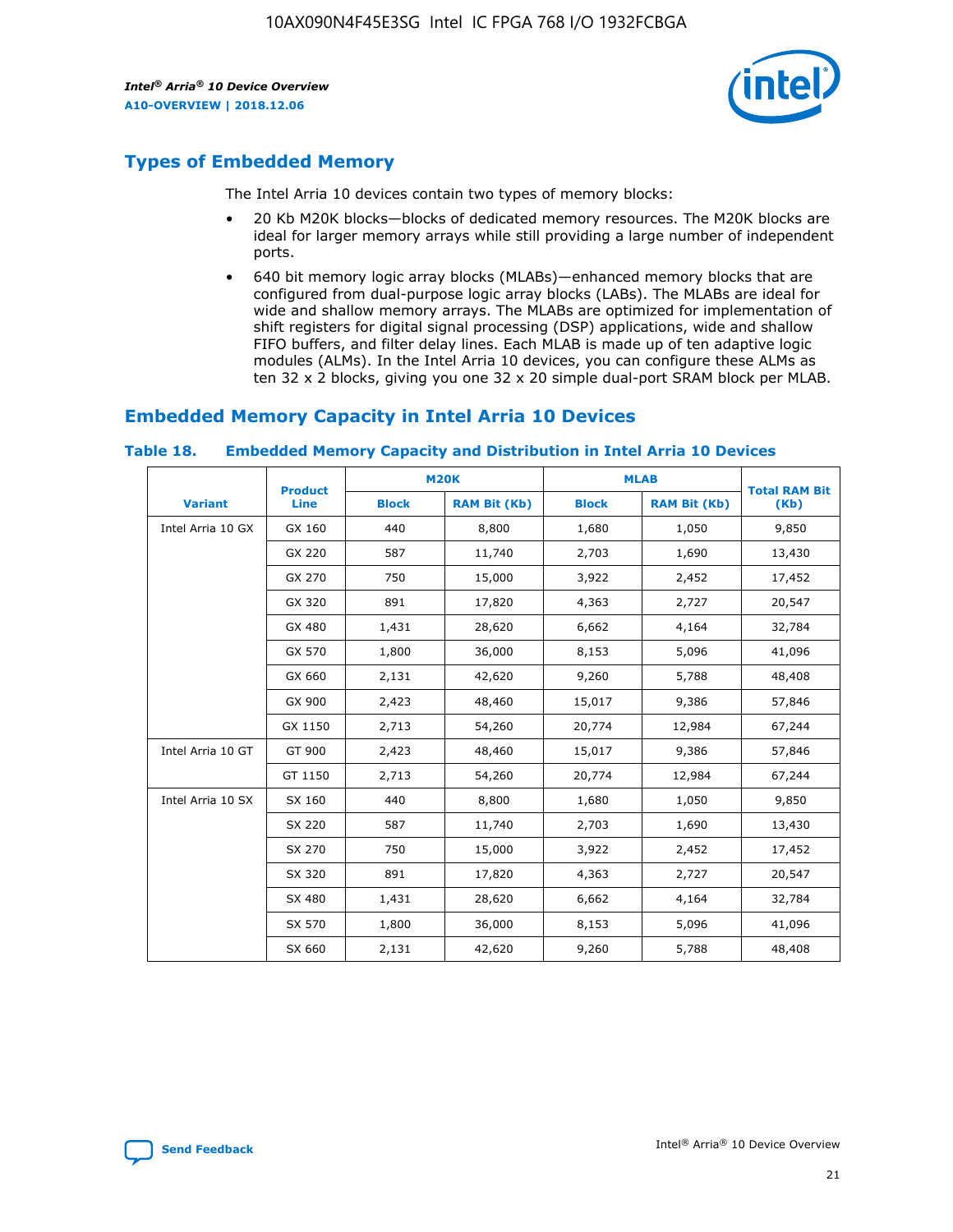

# **Embedded Memory Configurations for Single-port Mode**

#### **Table 19. Single-port Embedded Memory Configurations for Intel Arria 10 Devices**

This table lists the maximum configurations supported for single-port RAM and ROM modes.

| <b>Memory Block</b> | Depth (bits) | <b>Programmable Width</b> |
|---------------------|--------------|---------------------------|
| MLAB                | 32           | x16, x18, or x20          |
|                     | 64(10)       | x8, x9, x10               |
| M20K                | 512          | x40, x32                  |
|                     | 1K           | x20, x16                  |
|                     | 2K           | x10, x8                   |
|                     | 4K           | x5, x4                    |
|                     | 8K           | x2                        |
|                     | 16K          | x1                        |

# **Clock Networks and PLL Clock Sources**

The clock network architecture is based on Intel's global, regional, and peripheral clock structure. This clock structure is supported by dedicated clock input pins, fractional clock synthesis PLLs, and integer I/O PLLs.

# **Clock Networks**

The Intel Arria 10 core clock networks are capable of up to 800 MHz fabric operation across the full industrial temperature range. For the external memory interface, the clock network supports the hard memory controller with speeds up to 2,400 Mbps in a quarter-rate transfer.

To reduce power consumption, the Intel Quartus Prime software identifies all unused sections of the clock network and powers them down.

# **Fractional Synthesis and I/O PLLs**

Intel Arria 10 devices contain up to 32 fractional synthesis PLLs and up to 16 I/O PLLs that are available for both specific and general purpose uses in the core:

- Fractional synthesis PLLs—located in the column adjacent to the transceiver blocks
- I/O PLLs—located in each bank of the 48 I/Os

### **Fractional Synthesis PLLs**

You can use the fractional synthesis PLLs to:

- Reduce the number of oscillators that are required on your board
- Reduce the number of clock pins that are used in the device by synthesizing multiple clock frequencies from a single reference clock source

<sup>(10)</sup> Supported through software emulation and consumes additional MLAB blocks.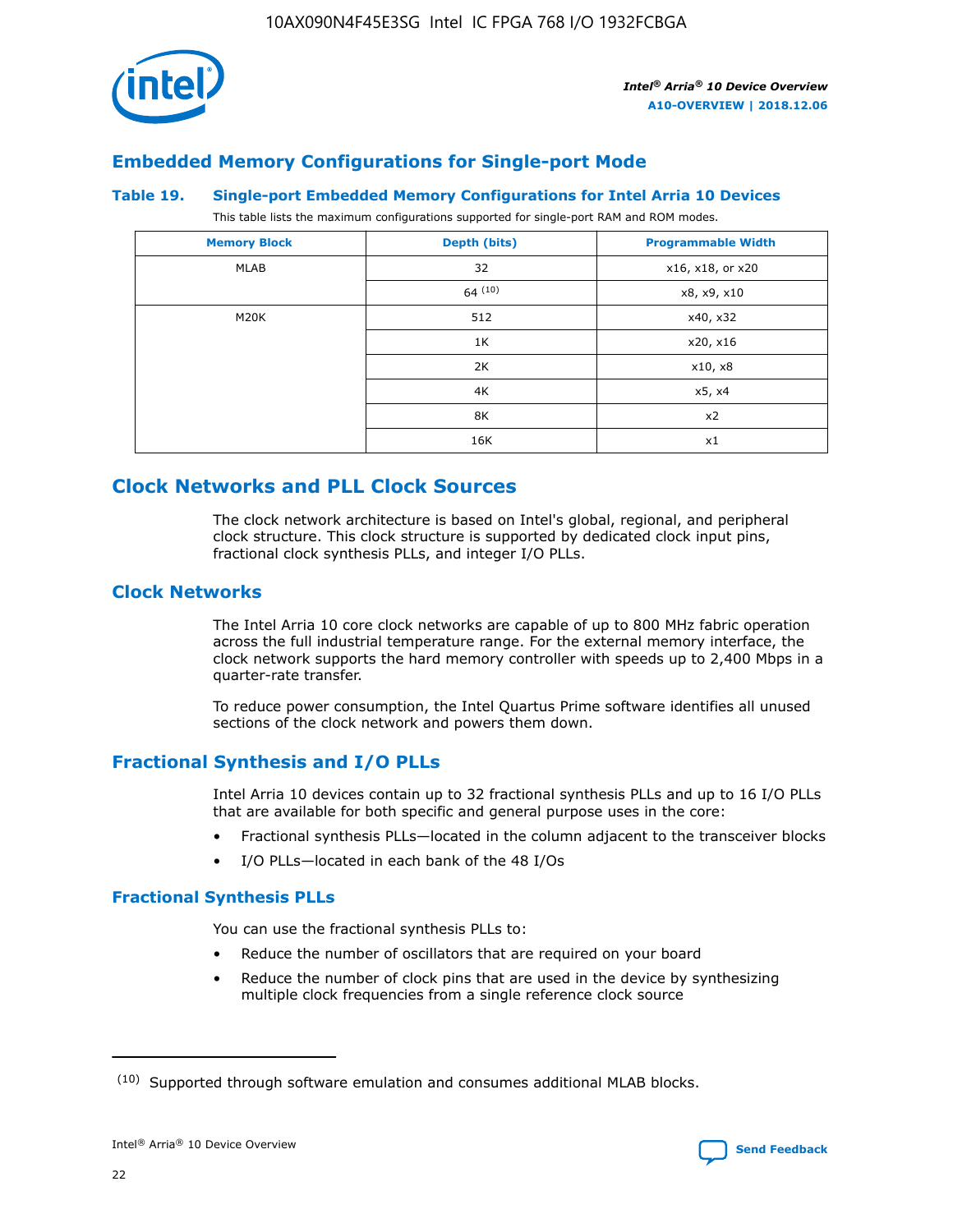

The fractional synthesis PLLs support the following features:

- Reference clock frequency synthesis for transceiver CMU and Advanced Transmit (ATX) PLLs
- Clock network delay compensation
- Zero-delay buffering
- Direct transmit clocking for transceivers
- Independently configurable into two modes:
	- Conventional integer mode equivalent to the general purpose PLL
	- Enhanced fractional mode with third order delta-sigma modulation
- PLL cascading

# **I/O PLLs**

The integer mode I/O PLLs are located in each bank of 48 I/Os. You can use the I/O PLLs to simplify the design of external memory and high-speed LVDS interfaces.

In each I/O bank, the I/O PLLs are adjacent to the hard memory controllers and LVDS SERDES. Because these PLLs are tightly coupled with the I/Os that need to use them, it makes it easier to close timing.

You can use the I/O PLLs for general purpose applications in the core such as clock network delay compensation and zero-delay buffering.

Intel Arria 10 devices support PLL-to-PLL cascading.

# **FPGA General Purpose I/O**

Intel Arria 10 devices offer highly configurable GPIOs. Each I/O bank contains 48 general purpose I/Os and a high-efficiency hard memory controller.

The following list describes the features of the GPIOs:

- Consist of 3 V I/Os for high-voltage application and LVDS I/Os for differential signaling
	- Up to two 3 V I/O banks, available in some devices, that support up to 3 V I/O standards
	- LVDS I/O banks that support up to 1.8 V I/O standards
- Support a wide range of single-ended and differential I/O interfaces
- LVDS speeds up to 1.6 Gbps
- Each LVDS pair of pins has differential input and output buffers, allowing you to configure the LVDS direction for each pair.
- Programmable bus hold and weak pull-up
- Programmable differential output voltage  $(V_{OD})$  and programmable pre-emphasis

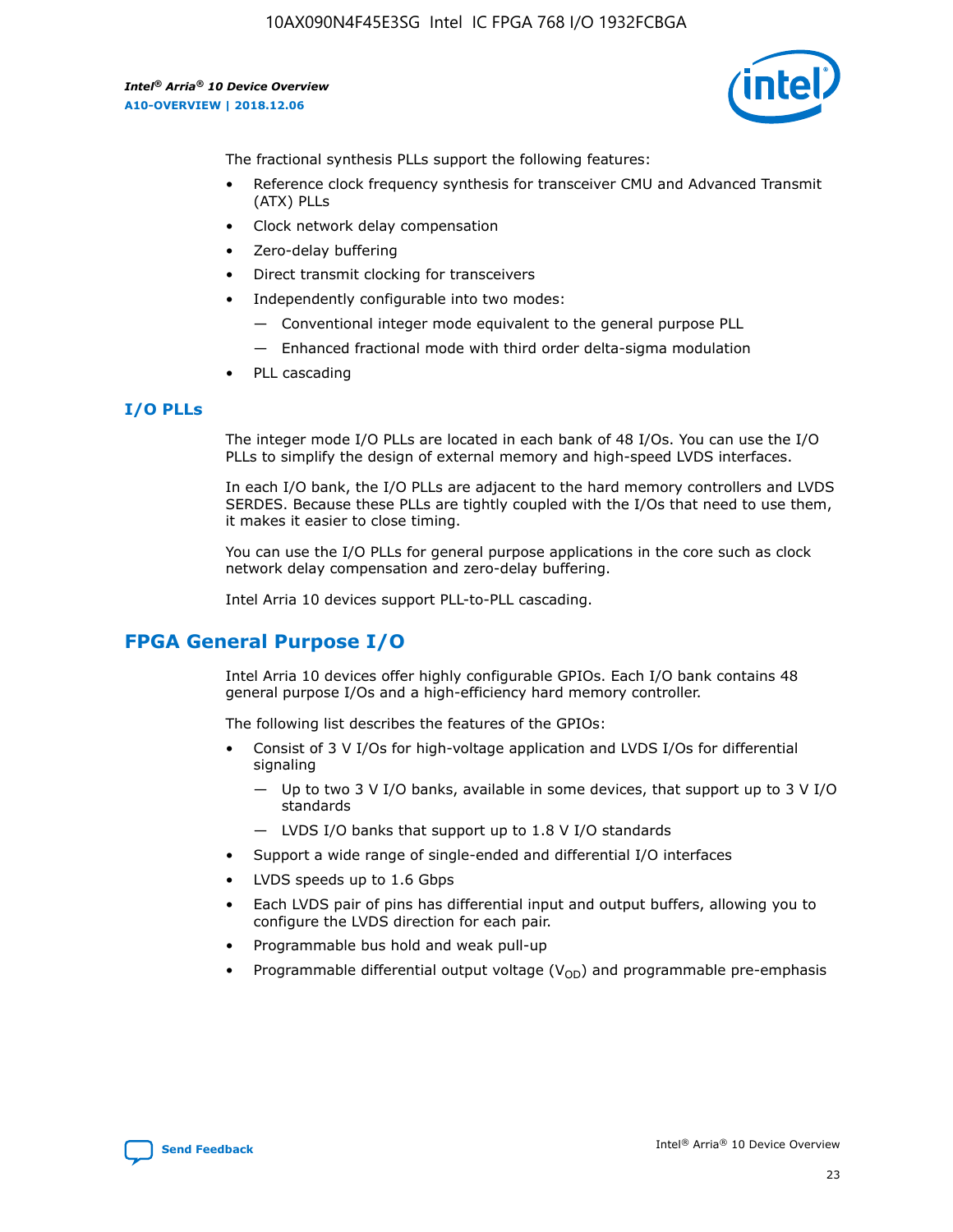

- Series (R<sub>S</sub>) and parallel (R<sub>T</sub>) on-chip termination (OCT) for all I/O banks with OCT calibration to limit the termination impedance variation
- On-chip dynamic termination that has the ability to swap between series and parallel termination, depending on whether there is read or write on a common bus for signal integrity
- Easy timing closure support using the hard read FIFO in the input register path, and delay-locked loop (DLL) delay chain with fine and coarse architecture

# **External Memory Interface**

Intel Arria 10 devices offer massive external memory bandwidth, with up to seven 32 bit DDR4 memory interfaces running at up to 2,400 Mbps. This bandwidth provides additional ease of design, lower power, and resource efficiencies of hardened highperformance memory controllers.

The memory interface within Intel Arria 10 FPGAs and SoCs delivers the highest performance and ease of use. You can configure up to a maximum width of 144 bits when using the hard or soft memory controllers. If required, you can bypass the hard memory controller and use a soft controller implemented in the user logic.

Each I/O contains a hardened DDR read/write path (PHY) capable of performing key memory interface functionality such as read/write leveling, FIFO buffering to lower latency and improve margin, timing calibration, and on-chip termination.

The timing calibration is aided by the inclusion of hard microcontrollers based on Intel's Nios® II technology, specifically tailored to control the calibration of multiple memory interfaces. This calibration allows the Intel Arria 10 device to compensate for any changes in process, voltage, or temperature either within the Intel Arria 10 device itself, or within the external memory device. The advanced calibration algorithms ensure maximum bandwidth and robust timing margin across all operating conditions.

In addition to parallel memory interfaces, Intel Arria 10 devices support serial memory technologies such as the Hybrid Memory Cube (HMC). The HMC is supported by the Intel Arria 10 high-speed serial transceivers which connect up to four HMC links, with each link running at data rates up to 15 Gbps.

### **Related Information**

### [External Memory Interface Spec Estimator](http://www.altera.com/technology/memory/estimator/mem-emif-index.html)

Provides a parametric tool that allows you to find and compare the performance of the supported external memory interfaces in IntelFPGAs.

# **Memory Standards Supported by Intel Arria 10 Devices**

The I/Os are designed to provide high performance support for existing and emerging external memory standards.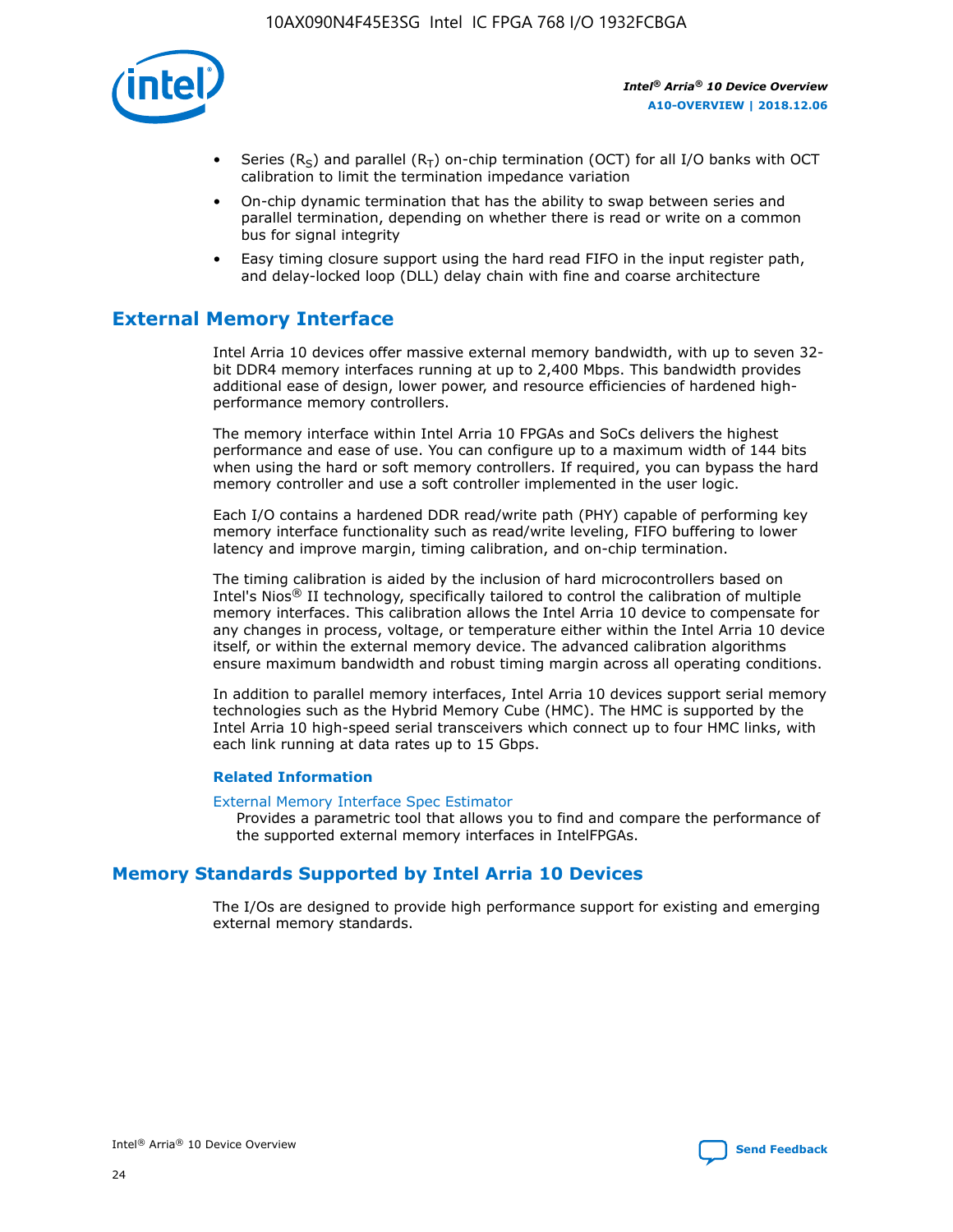

#### **Table 20. Memory Standards Supported by the Hard Memory Controller**

This table lists the overall capability of the hard memory controller. For specific details, refer to the External Memory Interface Spec Estimator and Intel Arria 10 Device Datasheet.

| <b>Memory Standard</b> | <b>Rate Support</b> | <b>Ping Pong PHY Support</b> | <b>Maximum Frequency</b><br>(MHz) |
|------------------------|---------------------|------------------------------|-----------------------------------|
| <b>DDR4 SDRAM</b>      | Quarter rate        | Yes                          | 1,067                             |
|                        |                     |                              | 1,200                             |
| DDR3 SDRAM             | Half rate           | Yes                          | 533                               |
|                        |                     |                              | 667                               |
|                        | Quarter rate        | Yes                          | 1,067                             |
|                        |                     |                              | 1,067                             |
| <b>DDR3L SDRAM</b>     | Half rate           | Yes                          | 533                               |
|                        |                     |                              | 667                               |
|                        | Quarter rate        | Yes                          | 933                               |
|                        |                     |                              | 933                               |
| LPDDR3 SDRAM           | Half rate           |                              | 533                               |
|                        | Quarter rate        |                              | 800                               |

### **Table 21. Memory Standards Supported by the Soft Memory Controller**

| <b>Memory Standard</b>      | <b>Rate Support</b> | <b>Maximum Frequency</b><br>(MHz) |
|-----------------------------|---------------------|-----------------------------------|
| <b>RLDRAM 3 (11)</b>        | Quarter rate        | 1,200                             |
| ODR IV SRAM <sup>(11)</sup> | Quarter rate        | 1,067                             |
| <b>ODR II SRAM</b>          | Full rate           | 333                               |
|                             | Half rate           | 633                               |
| <b>ODR II+ SRAM</b>         | Full rate           | 333                               |
|                             | Half rate           | 633                               |
| <b>ODR II+ Xtreme SRAM</b>  | Full rate           | 333                               |
|                             | Half rate           | 633                               |

#### **Table 22. Memory Standards Supported by the HPS Hard Memory Controller**

The hard processor system (HPS) is available in Intel Arria 10 SoC devices only.

| <b>Memory Standard</b> | <b>Rate Support</b> | <b>Maximum Frequency</b><br>(MHz) |
|------------------------|---------------------|-----------------------------------|
| <b>DDR4 SDRAM</b>      | Half rate           | 1,200                             |
| <b>DDR3 SDRAM</b>      | Half rate           | 1,067                             |
| <b>DDR3L SDRAM</b>     | Half rate           | 933                               |

<sup>(11)</sup> Intel Arria 10 devices support this external memory interface using hard PHY with soft memory controller.

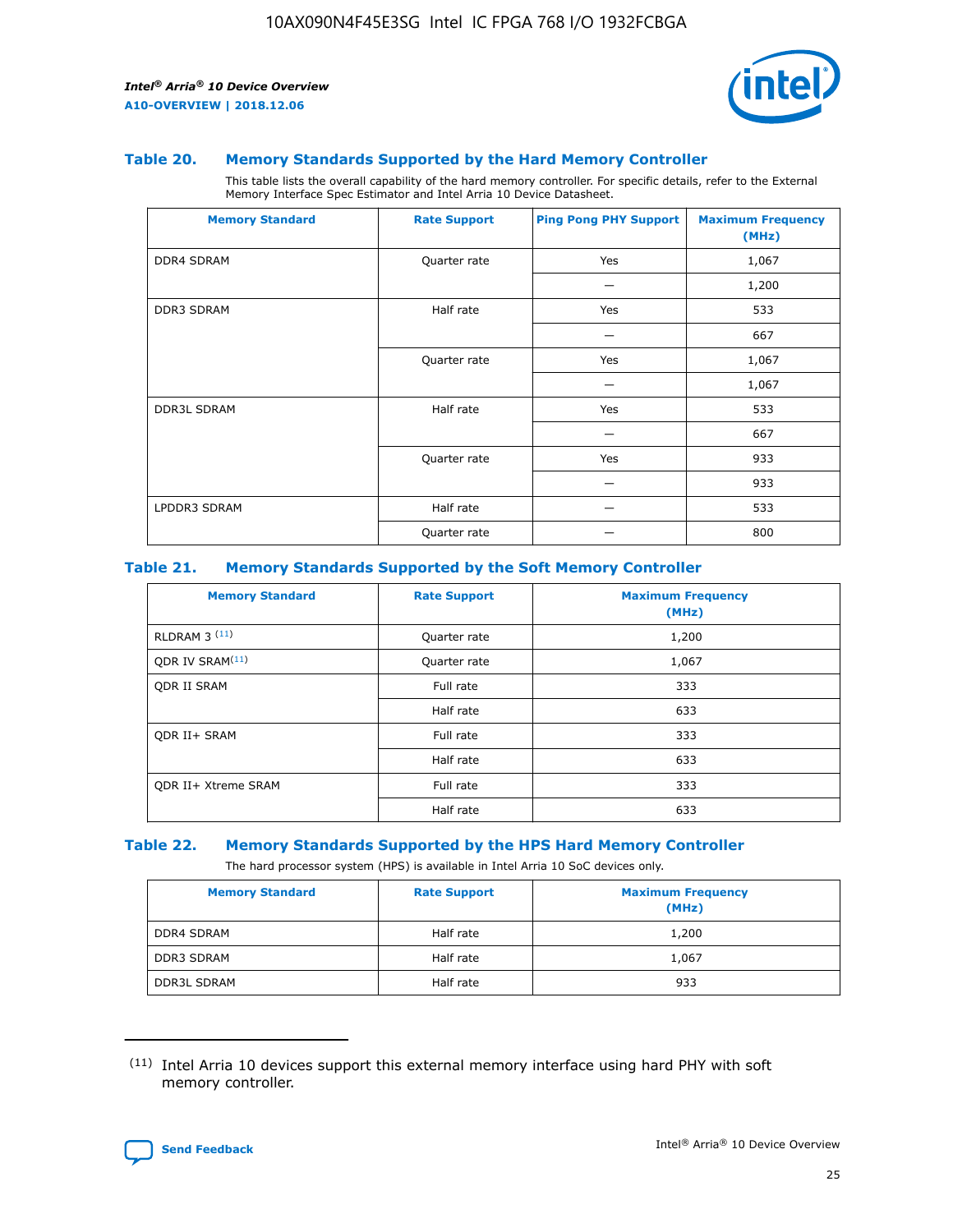

### **Related Information**

#### [Intel Arria 10 Device Datasheet](https://www.intel.com/content/www/us/en/programmable/documentation/mcn1413182292568.html#mcn1413182153340)

Lists the memory interface performance according to memory interface standards, rank or chip select configurations, and Intel Arria 10 device speed grades.

# **PCIe Gen1, Gen2, and Gen3 Hard IP**

Intel Arria 10 devices contain PCIe hard IP that is designed for performance and ease-of-use:

- Includes all layers of the PCIe stack—transaction, data link and physical layers.
- Supports PCIe Gen3, Gen2, and Gen1 Endpoint and Root Port in x1, x2, x4, or x8 lane configuration.
- Operates independently from the core logic—optional configuration via protocol (CvP) allows the PCIe link to power up and complete link training in less than 100 ms while the Intel Arria 10 device completes loading the programming file for the rest of the FPGA.
- Provides added functionality that makes it easier to support emerging features such as Single Root I/O Virtualization (SR-IOV) and optional protocol extensions.
- Provides improved end-to-end datapath protection using ECC.
- Supports FPGA configuration via protocol (CvP) using PCIe at Gen3, Gen2, or Gen1 speed.

#### **Related Information**

PCS Features on page 30

# **Enhanced PCS Hard IP for Interlaken and 10 Gbps Ethernet**

# **Interlaken Support**

The Intel Arria 10 enhanced PCS hard IP provides integrated Interlaken PCS supporting rates up to 25.8 Gbps per lane.

The Interlaken PCS is based on the proven functionality of the PCS developed for Intel's previous generation FPGAs, which demonstrated interoperability with Interlaken ASSP vendors and third-party IP suppliers. The Interlaken PCS is present in every transceiver channel in Intel Arria 10 devices.

### **Related Information**

PCS Features on page 30

# **10 Gbps Ethernet Support**

The Intel Arria 10 enhanced PCS hard IP supports 10GBASE-R PCS compliant with IEEE 802.3 10 Gbps Ethernet (10GbE). The integrated hard IP support for 10GbE and the 10 Gbps transceivers save external PHY cost, board space, and system power.

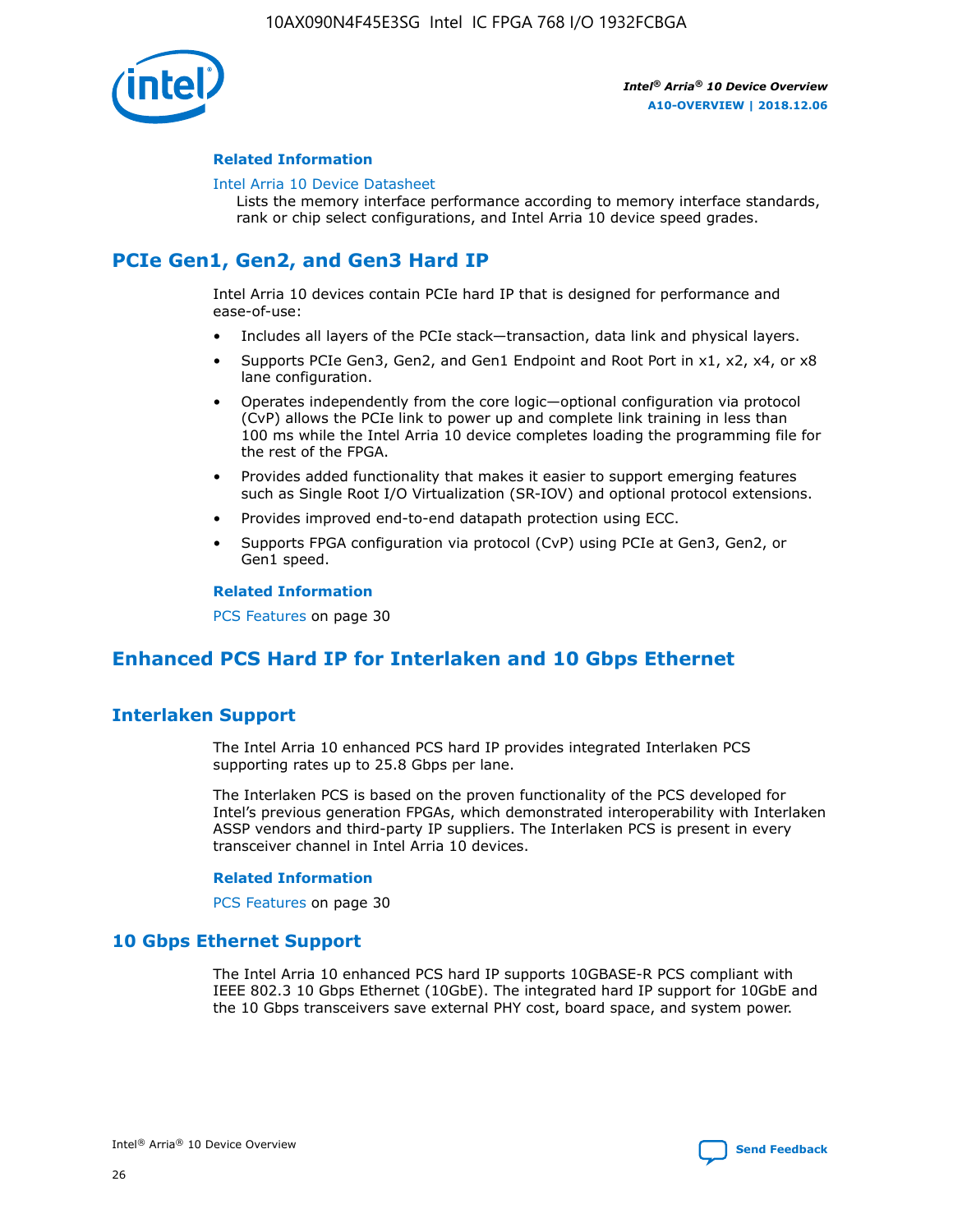

The scalable hard IP supports multiple independent 10GbE ports while using a single PLL for all the 10GBASE-R PCS instantiations, which saves on core logic resources and clock networks:

- Simplifies multiport 10GbE systems compared to XAUI interfaces that require an external XAUI-to-10G PHY.
- Incorporates Electronic Dispersion Compensation (EDC), which enables direct connection to standard 10 Gbps XFP and SFP+ pluggable optical modules.
- Supports backplane Ethernet applications and includes a hard 10GBASE-KR Forward Error Correction (FEC) circuit that you can use for 10 Gbps and 40 Gbps applications.

The 10 Gbps Ethernet PCS hard IP and 10GBASE-KR FEC are present in every transceiver channel.

#### **Related Information**

PCS Features on page 30

# **Low Power Serial Transceivers**

Intel Arria 10 FPGAs and SoCs include lowest power transceivers that deliver high bandwidth, throughput and low latency.

Intel Arria 10 devices deliver the industry's lowest power consumption per transceiver channel:

- 12.5 Gbps transceivers at as low as 242 mW
- 10 Gbps transceivers at as low as 168 mW
- 6 Gbps transceivers at as low as 117 mW

Intel Arria 10 transceivers support various data rates according to application:

- Chip-to-chip and chip-to-module applications—from 1 Gbps up to 25.8 Gbps
- Long reach and backplane applications—from 1 Gbps up to 12.5 with advanced adaptive equalization
- Critical power sensitive applications—from 1 Gbps up to 11.3 Gbps using lower power modes

The combination of 20 nm process technology and architectural advances provide the following benefits:

- Significant reduction in die area and power consumption
- Increase of up to two times in transceiver I/O density compared to previous generation devices while maintaining optimal signal integrity
- Up to 72 total transceiver channels—you can configure up to 6 of these channels to run as fast as 25.8 Gbps
- All channels feature continuous data rate support up to the maximum rated speed

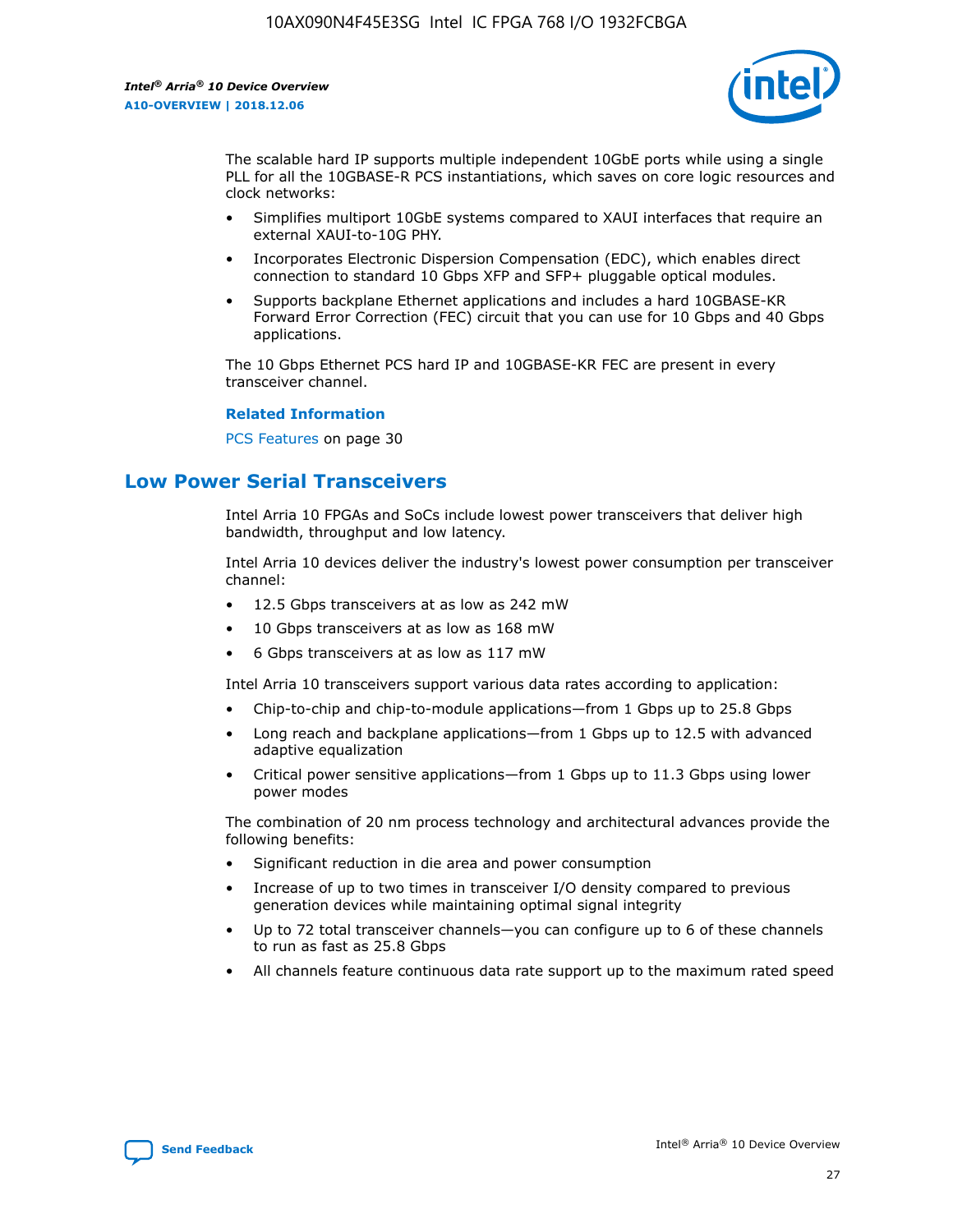

# Transceiver PMA TX/RX PCS ATX PLL Transceiver PMA TX/RX PCS fPLL Network Flexible Clock Distribution Network PCS Transceiver PMA TX/RX FPGA **Clock Distribution** Fabric PCS Transceiver PMA TX/RX ATX Flexible PLL PCS Transceiver PMA TX/RX ▲ fPLL Transceiver PMA TX/RX PCS 4

## **Figure 6. Intel Arria 10 Transceiver Block Architecture**

# **Transceiver Channels**

All transceiver channels feature a dedicated Physical Medium Attachment (PMA) and a hardened Physical Coding Sublayer (PCS).

- The PMA provides primary interfacing capabilities to physical channels.
- The PCS typically handles encoding/decoding, word alignment, and other preprocessing functions before transferring data to the FPGA core fabric.

A transceiver channel consists of a PMA and a PCS block. Most transceiver banks have 6 channels. There are some transceiver banks that contain only 3 channels.

A wide variety of bonded and non-bonded data rate configurations is possible using a highly configurable clock distribution network. Up to 80 independent transceiver data rates can be configured.

The following figures are graphical representations of top views of the silicon die, which correspond to reverse views for flip chip packages. Different Intel Arria 10 devices may have different floorplans than the ones shown in the figures.

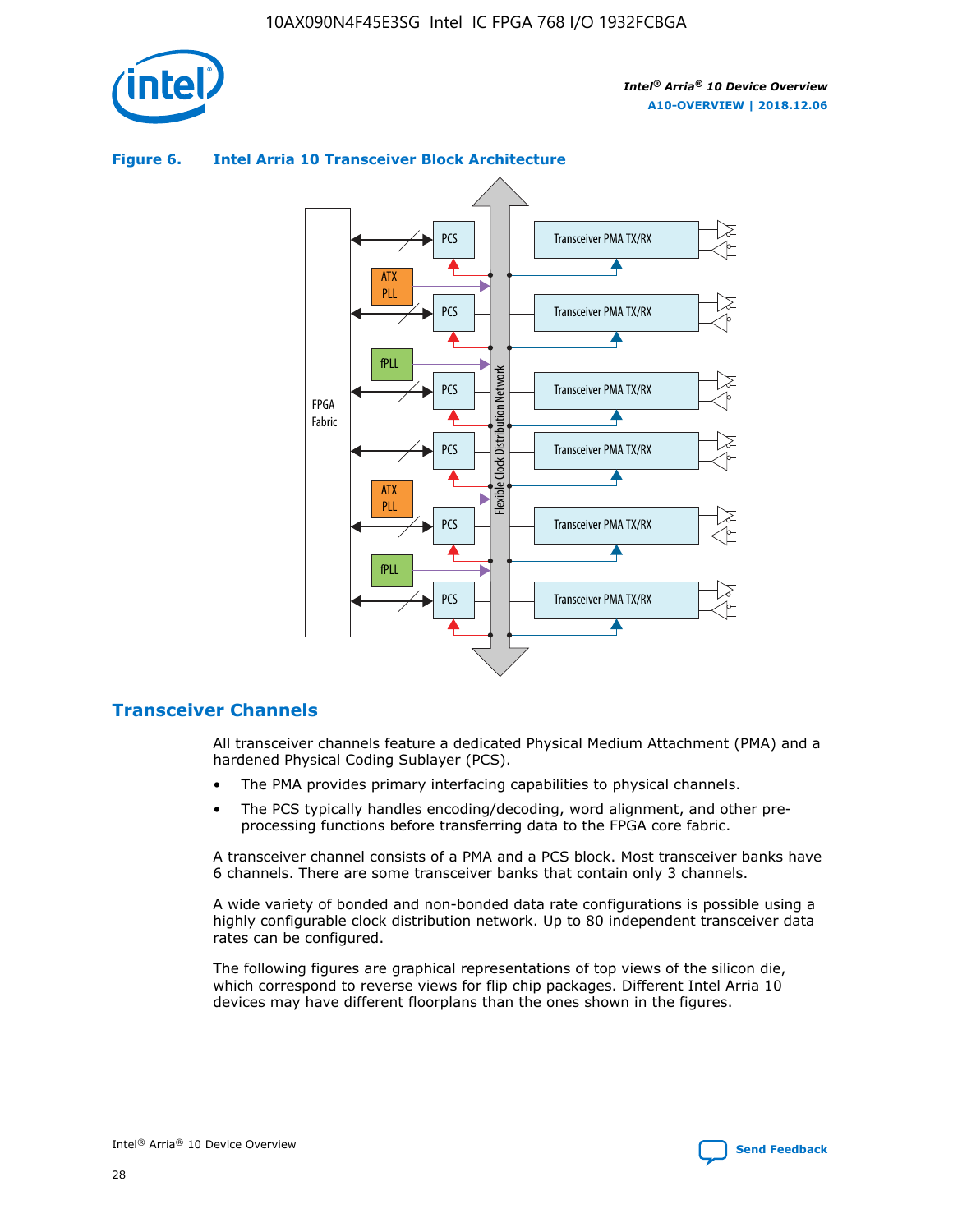

## **Figure 7. Device Chip Overview for Intel Arria 10 GX and GT Devices**



M20K Internal Memory Blocks Core Logic Fabric Transceiver Channels Hard IP Per Transceiver: Standard PCS and Enhanced PCS Hard IPs PCI Express Gen3 Hard IP Fractional PLLs M20K Internal Memory Blocks PCI Express Gen3 Hard IP Variable Precision DSP Blocks I/O PLLs Hard Memory Controllers, General-Purpose I/O Cells, LVDS Hard Processor Subsystem, Dual-Core ARM Cortex A9 M20K Internal Memory Blocks Variable Precision DSP Blocks M20K Internal Memory Blocks Core Logic Fabric I/O PLLs Hard Memory Controllers, General-Purpose I/O Cells, LVDS M20K Internal Memory Blocks Variable Precision DSP Blocks M20K Internal Memory Blocks Transceiver Channels Hard IP Per Transceiver: Standard PCS and Enhanced PCS Hard IPs PCI Express Gen3 Hard IP Fractional PLLs PCI Express Gen3 Hard IP Hard PCS Hard PCS Hard PCS Hard PCS Hard PCS Hard PCS Hard PCS Hard PCS Hard PCS Transceiver PMA Transceiver PMA Transceiver PMA Transceiver PMA Transceiver PMA Transceiver PMA Transceiver PMA Unused transceiver chann can be used as additional transceiver transmit PLLs Transceiver PMA Transceiver PMA Transceiver Clock Networks ATX (LC) **Transmit** PLL fPLL ATX (LC) Transmi PLL fPLL ATX (LC) **Transmit** PLL

# **PMA Features**

Intel Arria 10 transceivers provide exceptional signal integrity at data rates up to 25.8 Gbps. Clocking options include ultra-low jitter ATX PLLs (LC tank based), clock multiplier unit (CMU) PLLs, and fractional PLLs.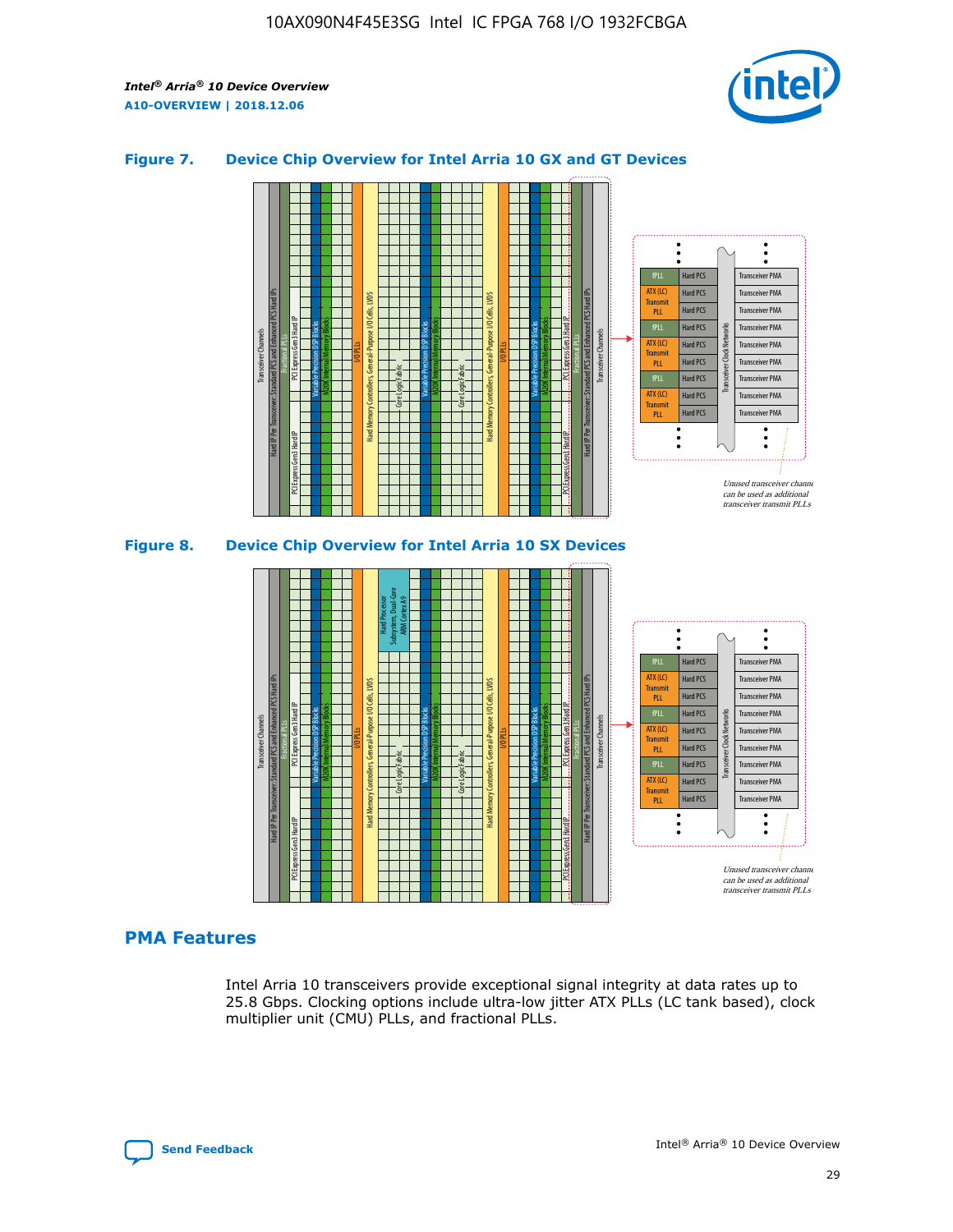

Each transceiver channel contains a channel PLL that can be used as the CMU PLL or clock data recovery (CDR) PLL. In CDR mode, the channel PLL recovers the receiver clock and data in the transceiver channel. Up to 80 independent data rates can be configured on a single Intel Arria 10 device.

## **Table 23. PMA Features of the Transceivers in Intel Arria 10 Devices**

| <b>Feature</b>                                             | <b>Capability</b>                                                                                                                                                                                                             |
|------------------------------------------------------------|-------------------------------------------------------------------------------------------------------------------------------------------------------------------------------------------------------------------------------|
| Chip-to-Chip Data Rates                                    | 1 Gbps to 17.4 Gbps (Intel Arria 10 GX devices)<br>1 Gbps to 25.8 Gbps (Intel Arria 10 GT devices)                                                                                                                            |
| <b>Backplane Support</b>                                   | Drive backplanes at data rates up to 12.5 Gbps                                                                                                                                                                                |
| <b>Optical Module Support</b>                              | SFP+/SFP, XFP, CXP, QSFP/QSFP28, CFP/CFP2/CFP4                                                                                                                                                                                |
| Cable Driving Support                                      | SFP+ Direct Attach, PCI Express over cable, eSATA                                                                                                                                                                             |
| Transmit Pre-Emphasis                                      | 4-tap transmit pre-emphasis and de-emphasis to compensate for system channel loss                                                                                                                                             |
| Continuous Time Linear<br>Equalizer (CTLE)                 | Dual mode, high-gain, and high-data rate, linear receive equalization to compensate for<br>system channel loss                                                                                                                |
| Decision Feedback Equalizer<br>(DFE)                       | 7-fixed and 4-floating tap DFE to equalize backplane channel loss in the presence of<br>crosstalk and noisy environments                                                                                                      |
| Variable Gain Amplifier                                    | Optimizes the signal amplitude prior to the CDR sampling and operates in fixed and<br>adaptive modes                                                                                                                          |
| Altera Digital Adaptive<br>Parametric Tuning (ADAPT)       | Fully digital adaptation engine to automatically adjust all link equalization parameters-<br>including CTLE, DFE, and variable gain amplifier blocks—that provide optimal link margin<br>without intervention from user logic |
| Precision Signal Integrity<br>Calibration Engine (PreSICE) | Hardened calibration controller to quickly calibrate all transceiver control parameters on<br>power-up, which provides the optimal signal integrity and jitter performance                                                    |
| Advanced Transmit (ATX)<br><b>PLL</b>                      | Low jitter ATX (LC tank based) PLLs with continuous tuning range to cover a wide range of<br>standard and proprietary protocols                                                                                               |
| <b>Fractional PLLs</b>                                     | On-chip fractional frequency synthesizers to replace on-board crystal oscillators and reduce<br>system cost                                                                                                                   |
| Digitally Assisted Analog<br><b>CDR</b>                    | Superior jitter tolerance with fast lock time                                                                                                                                                                                 |
| Dynamic Partial<br>Reconfiguration                         | Allows independent control of the Avalon memory-mapped interface of each transceiver<br>channel for the highest transceiver flexibility                                                                                       |
| Multiple PCS-PMA and PCS-<br>PLD interface widths          | 8-, 10-, 16-, 20-, 32-, 40-, or 64-bit interface widths for flexibility of deserialization width,<br>encoding, and reduced latency                                                                                            |

# **PCS Features**

This table summarizes the Intel Arria 10 transceiver PCS features. You can use the transceiver PCS to support a wide range of protocols ranging from 1 Gbps to 25.8 Gbps.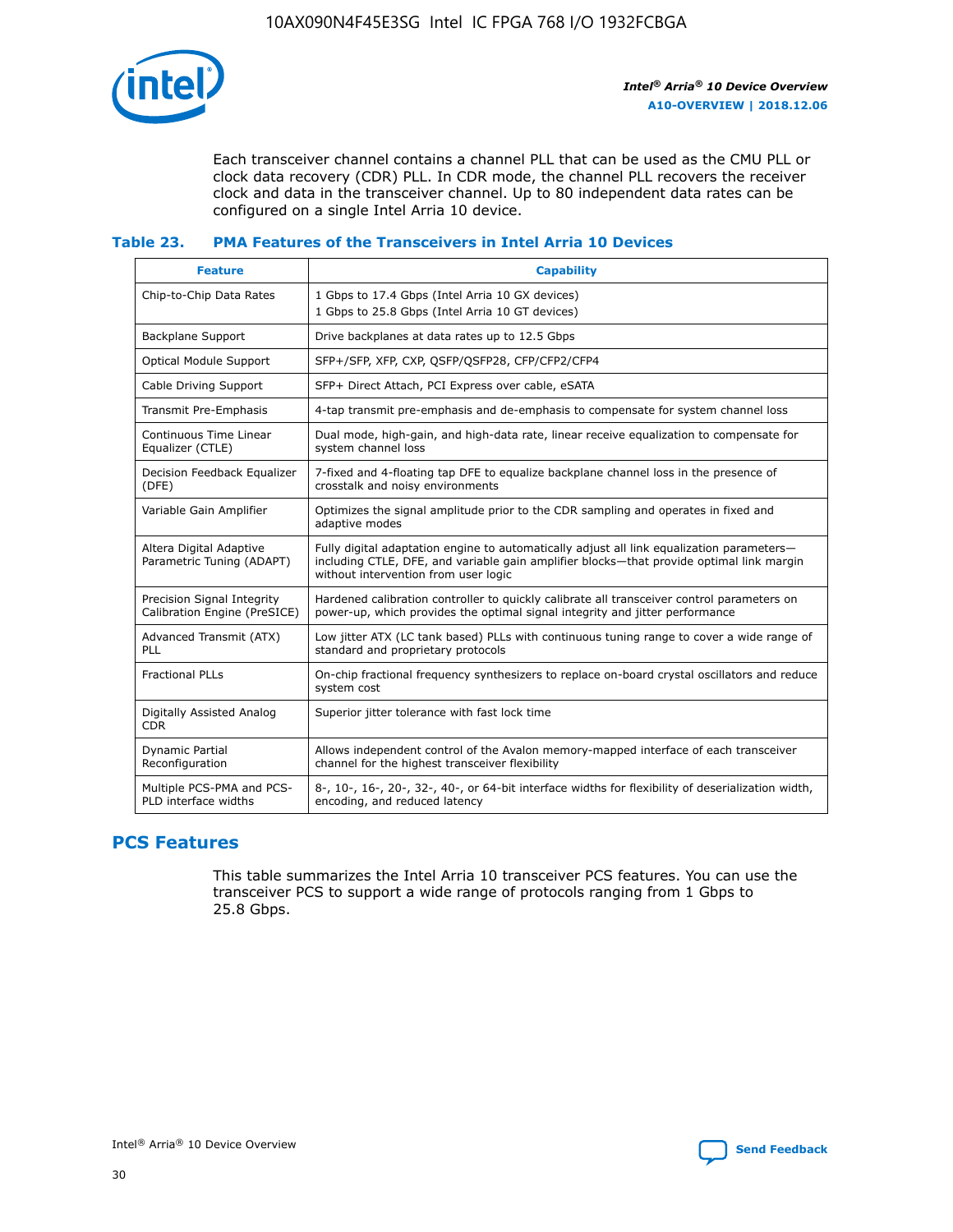

| <b>PCS</b>    | <b>Description</b>                                                                                                                                                                                                                                                                                                                                                                                             |
|---------------|----------------------------------------------------------------------------------------------------------------------------------------------------------------------------------------------------------------------------------------------------------------------------------------------------------------------------------------------------------------------------------------------------------------|
| Standard PCS  | Operates at a data rate up to 12 Gbps<br>Supports protocols such as PCI-Express, CPRI 4.2+, GigE, IEEE 1588 in Hard PCS<br>Implements other protocols using Basic/Custom (Standard PCS) transceiver<br>configuration rules.                                                                                                                                                                                    |
| Enhanced PCS  | Performs functions common to most serial data industry standards, such as word<br>alignment, encoding/decoding, and framing, before data is sent or received off-chip<br>through the PMA<br>• Handles data transfer to and from the FPGA fabric<br>Handles data transfer internally to and from the PMA<br>Provides frequency compensation<br>Performs channel bonding for multi-channel low skew applications |
| PCIe Gen3 PCS | Supports the seamless switching of Data and Clock between the Gen1, Gen2, and Gen3<br>data rates<br>Provides support for PIPE 3.0 features<br>Supports the PIPE interface with the Hard IP enabled, as well as with the Hard IP<br>bypassed                                                                                                                                                                    |

#### **Related Information**

- PCIe Gen1, Gen2, and Gen3 Hard IP on page 26
- Interlaken Support on page 26
- 10 Gbps Ethernet Support on page 26

# **PCS Protocol Support**

This table lists some of the protocols supported by the Intel Arria 10 transceiver PCS. For more information about the blocks in the transmitter and receiver data paths, refer to the related information.

| <b>Protocol</b>                                 | <b>Data Rate</b><br>(Gbps) | <b>Transceiver IP</b>       | <b>PCS Support</b>                      |
|-------------------------------------------------|----------------------------|-----------------------------|-----------------------------------------|
| PCIe Gen3 x1, x2, x4, x8                        | 8.0                        | Native PHY (PIPE)           | Standard PCS and PCIe<br>Gen3 PCS       |
| PCIe Gen2 x1, x2, x4, x8                        | 5.0                        | Native PHY (PIPE)           | <b>Standard PCS</b>                     |
| PCIe Gen1 x1, x2, x4, x8                        | 2.5                        | Native PHY (PIPE)           | Standard PCS                            |
| 1000BASE-X Gigabit Ethernet                     | 1.25                       | Native PHY                  | <b>Standard PCS</b>                     |
| 1000BASE-X Gigabit Ethernet with<br>IEEE 1588v2 | 1.25                       | Native PHY                  | Standard PCS                            |
| 10GBASE-R                                       | 10.3125                    | Native PHY                  | <b>Enhanced PCS</b>                     |
| 10GBASE-R with IEEE 1588v2                      | 10.3125                    | Native PHY                  | <b>Enhanced PCS</b>                     |
| 10GBASE-R with KR FEC                           | 10.3125                    | Native PHY                  | <b>Enhanced PCS</b>                     |
| 10GBASE-KR and 1000BASE-X                       | 10.3125                    | 1G/10GbE and 10GBASE-KR PHY | Standard PCS and<br><b>Enhanced PCS</b> |
| Interlaken (CEI-6G/11G)                         | 3.125 to 17.4              | Native PHY                  | <b>Enhanced PCS</b>                     |
| SFI-S/SFI-5.2                                   | 11.2                       | Native PHY                  | <b>Enhanced PCS</b>                     |
| $10G$ SDI                                       | 10.692                     | Native PHY                  | <b>Enhanced PCS</b>                     |
|                                                 |                            |                             | continued                               |

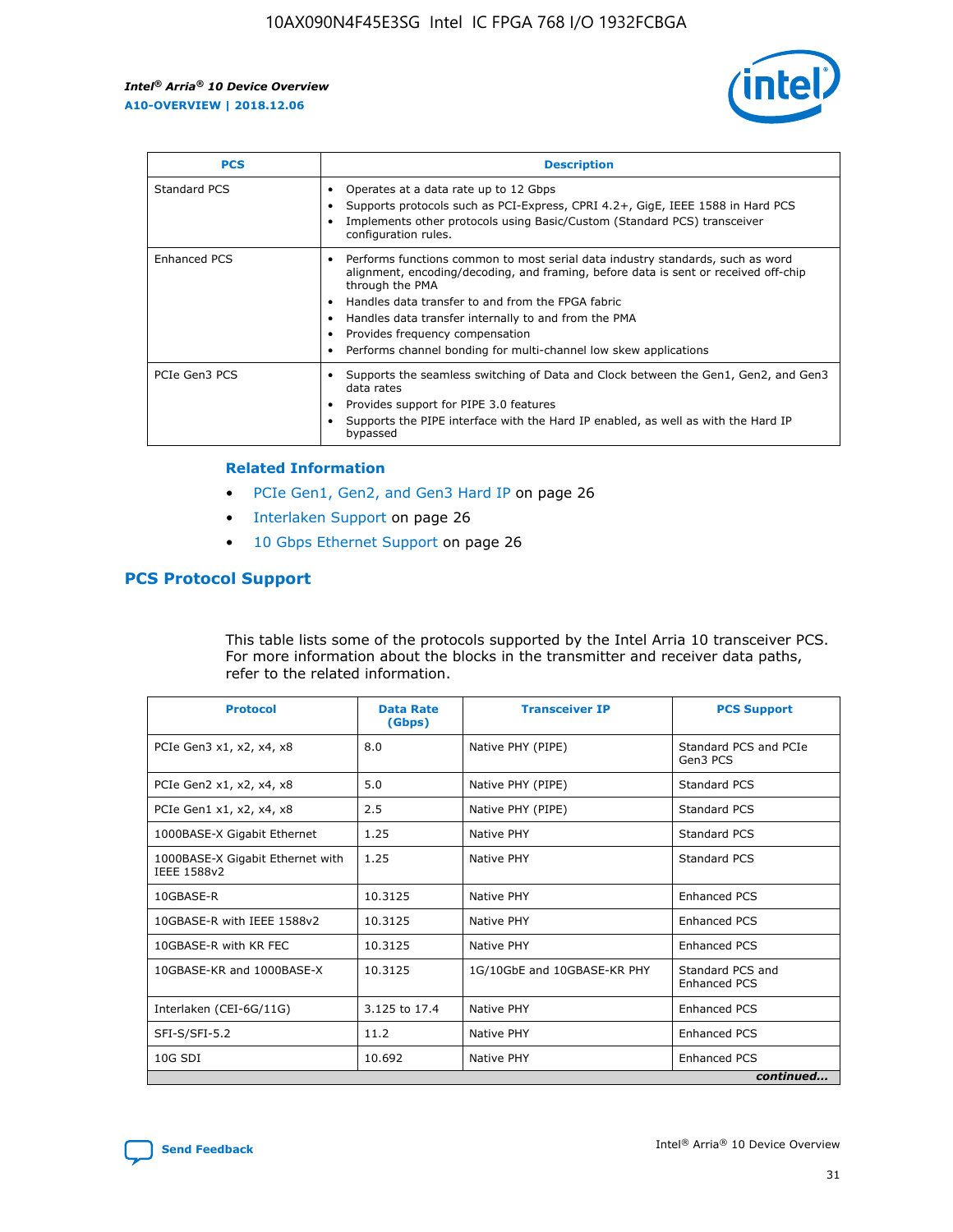

| <b>Protocol</b>      | <b>Data Rate</b><br>(Gbps) | <b>Transceiver IP</b> | <b>PCS Support</b>  |
|----------------------|----------------------------|-----------------------|---------------------|
| CPRI 6.0 (64B/66B)   | 0.6144 to<br>10.1376       | Native PHY            | <b>Enhanced PCS</b> |
| CPRI 4.2 (8B/10B)    | 0.6144 to<br>9.8304        | Native PHY            | Standard PCS        |
| OBSAI RP3 v4.2       | 0.6144 to 6.144            | Native PHY            | Standard PCS        |
| SD-SDI/HD-SDI/3G-SDI | $0.143(12)$ to<br>2.97     | Native PHY            | Standard PCS        |

## **Related Information**

#### [Intel Arria 10 Transceiver PHY User Guide](https://www.intel.com/content/www/us/en/programmable/documentation/nik1398707230472.html#nik1398707091164)

Provides more information about the supported transceiver protocols and PHY IP, the PMA architecture, and the standard, enhanced, and PCIe Gen3 PCS architecture.

# **SoC with Hard Processor System**

Each SoC device combines an FPGA fabric and a hard processor system (HPS) in a single device. This combination delivers the flexibility of programmable logic with the power and cost savings of hard IP in these ways:

- Reduces board space, system power, and bill of materials cost by eliminating a discrete embedded processor
- Allows you to differentiate the end product in both hardware and software, and to support virtually any interface standard
- Extends the product life and revenue through in-field hardware and software updates

 $(12)$  The 0.143 Gbps data rate is supported using oversampling of user logic that you must implement in the FPGA fabric.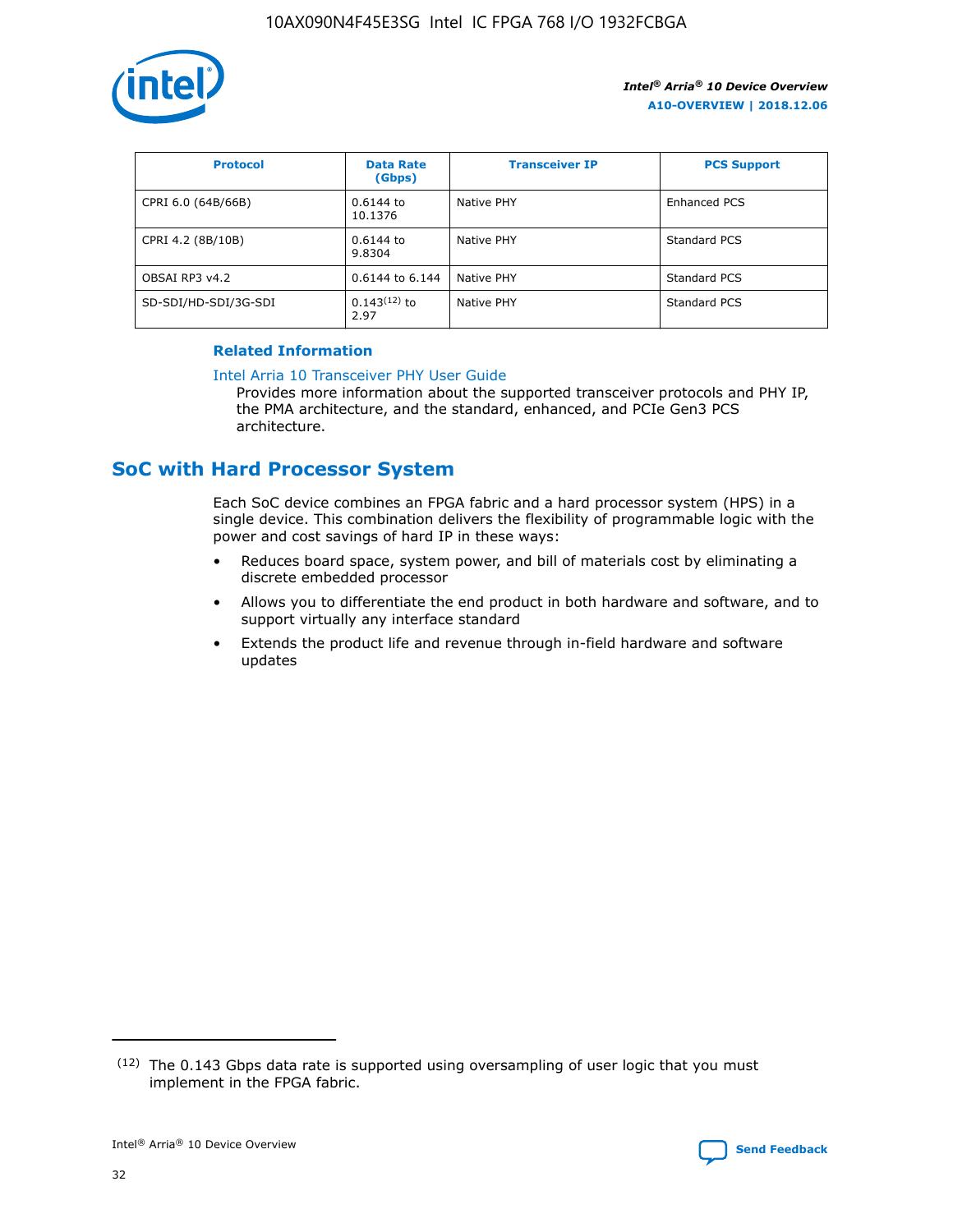

#### **Figure 9. HPS Block Diagram**

This figure shows a block diagram of the HPS with the dual ARM Cortex-A9 MPCore processor.



# **Key Advantages of 20-nm HPS**

The 20-nm HPS strikes a balance between enabling maximum software compatibility with 28-nm SoCs while still improving upon the 28-nm HPS architecture. These improvements address the requirements of the next generation target markets such as wireless and wireline communications, compute and storage equipment, broadcast and military in terms of performance, memory bandwidth, connectivity via backplane and security.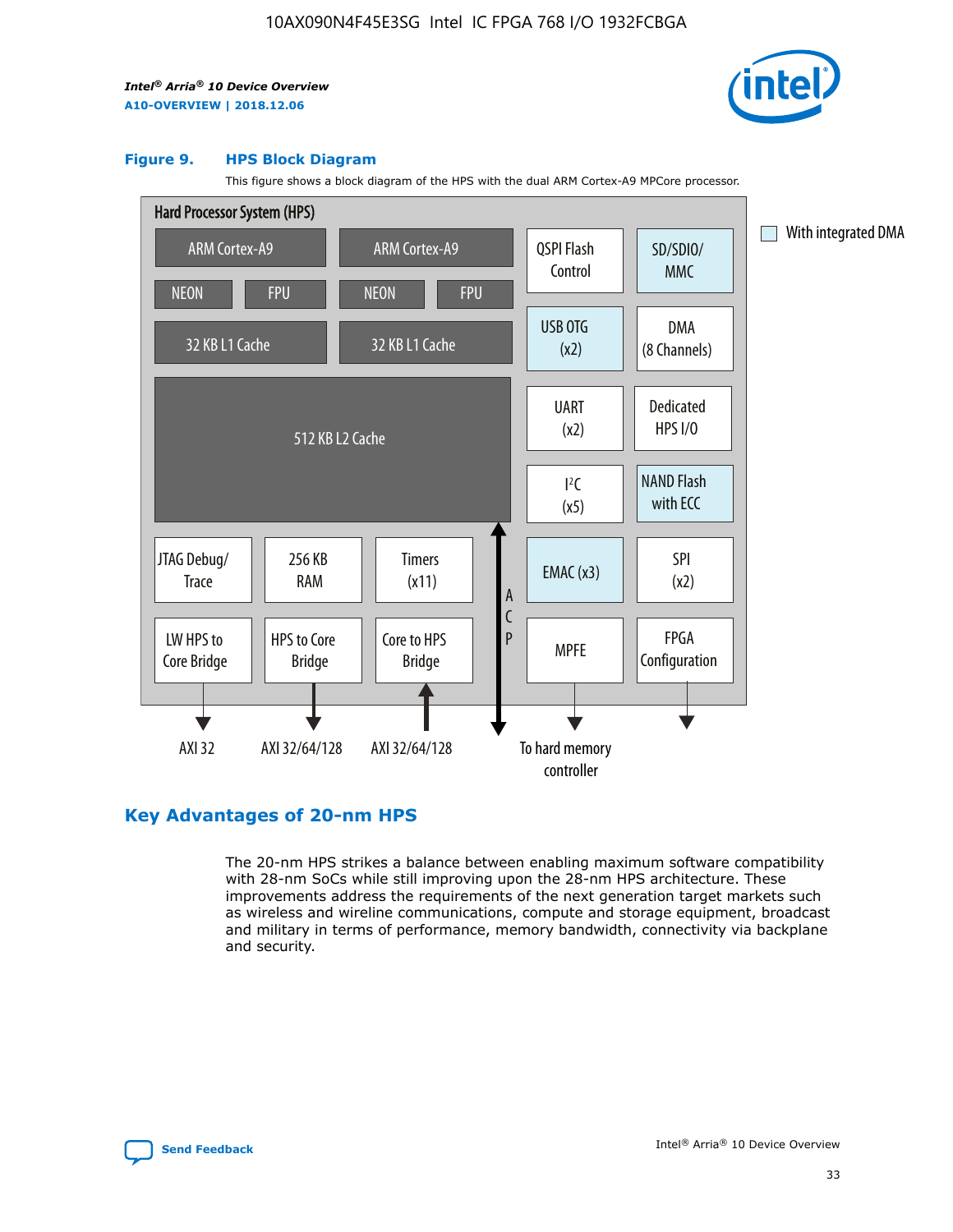

## **Table 24. Improvements in 20 nm HPS**

This table lists the key improvements of the 20 nm HPS compared to the 28 nm HPS.

| Advantages/<br><b>Improvements</b>                          | <b>Description</b>                                                                                                                                                                                                                                                                                                                                                                                                                                                                                                                                                                                                                                                                                                                                                                                                                                                                                                                                |
|-------------------------------------------------------------|---------------------------------------------------------------------------------------------------------------------------------------------------------------------------------------------------------------------------------------------------------------------------------------------------------------------------------------------------------------------------------------------------------------------------------------------------------------------------------------------------------------------------------------------------------------------------------------------------------------------------------------------------------------------------------------------------------------------------------------------------------------------------------------------------------------------------------------------------------------------------------------------------------------------------------------------------|
| Increased performance and<br>overdrive capability           | While the nominal processor frequency is 1.2 GHz, the 20 nm HPS offers an "overdrive"<br>feature which enables a higher processor operating frequency. This requires a higher supply<br>voltage value that is unique to the HPS and may require a separate regulator.                                                                                                                                                                                                                                                                                                                                                                                                                                                                                                                                                                                                                                                                             |
| Increased processor memory<br>bandwidth and DDR4<br>support | Up to 64-bit DDR4 memory at 2,400 Mbps support is available for the processor. The hard<br>memory controller for the HPS comprises a multi-port front end that manages connections<br>to a single port memory controller. The multi-port front end allows logic core and the HPS<br>to share ports and thereby the available bandwidth of the memory controller.                                                                                                                                                                                                                                                                                                                                                                                                                                                                                                                                                                                  |
| Flexible I/O sharing                                        | An advanced I/O pin muxing scheme allows improved sharing of I/O between the HPS and<br>the core logic. The following types of I/O are available for SoC:<br>17 dedicated I/Os-physically located inside the HPS block and are not accessible to<br>$\bullet$<br>logic within the core. The 17 dedicated I/Os are used for HPS clock, resets, and<br>interfacing with boot devices, QSPI, and SD/MMC.<br>48 direct shared I/O-located closest to the HPS block and are ideal for high speed HPS<br>$\bullet$<br>peripherals such as EMAC, USB, and others. There is one bank of 48 I/Os that supports<br>direct sharing where the 48 I/Os can be shared 12 I/Os at a time.<br>Standard (shared) I/O-all standard I/Os can be shared by the HPS peripherals and any<br>logic within the core. For designs where more than 48 I/Os are reguired to fully use all<br>the peripherals in the HPS, these I/Os can be connected through the core logic. |
| <b>EMAC</b> core                                            | Three EMAC cores are available in the HPS. The EMAC cores enable an application to<br>support two redundant Ethernet connections; for example, backplane, or two EMAC cores<br>for managing IEEE 1588 time stamp information while allowing a third EMAC core for debug<br>and configuration. All three EMACs can potentially share the same time stamps, simplifying<br>the 1588 time stamping implementation. A new serial time stamp interface allows core<br>logic to access and read the time stamp values. The integrated EMAC controllers can be<br>connected to external Ethernet PHY through the provided MDIO or I <sup>2</sup> C interface.                                                                                                                                                                                                                                                                                            |
| On-chip memory                                              | The on-chip memory is updated to 256 KB support and can support larger data sets and<br>real time algorithms.                                                                                                                                                                                                                                                                                                                                                                                                                                                                                                                                                                                                                                                                                                                                                                                                                                     |
| <b>ECC</b> enhancements                                     | Improvements in L2 Cache ECC management allow identification of errors down to the<br>address level. ECC enhancements also enable improved error injection and status reporting<br>via the introduction of new memory mapped access to syndrome and data signals.                                                                                                                                                                                                                                                                                                                                                                                                                                                                                                                                                                                                                                                                                 |
| HPS to FPGA Interconnect<br>Backbone                        | Although the HPS and the Logic Core can operate independently, they are tightly coupled<br>via a high-bandwidth system interconnect built from high-performance ARM AMBA AXI bus<br>bridges. IP bus masters in the FPGA fabric have access to HPS bus slaves via the FPGA-to-<br>HPS interconnect. Similarly, HPS bus masters have access to bus slaves in the core fabric<br>via the HPS-to-FPGA bridge. Both bridges are AMBA AXI-3 compliant and support<br>simultaneous read and write transactions. Up to three masters within the core fabric can<br>share the HPS SDRAM controller with the processor. Additionally, the processor can be used<br>to configure the core fabric under program control via a dedicated 32-bit configuration port.                                                                                                                                                                                            |
| FPGA configuration and HPS<br>booting                       | The FPGA fabric and HPS in the SoCs are powered independently. You can reduce the clock<br>frequencies or gate the clocks to reduce dynamic power.<br>You can configure the FPGA fabric and boot the HPS independently, in any order, providing<br>you with more design flexibility.                                                                                                                                                                                                                                                                                                                                                                                                                                                                                                                                                                                                                                                              |
| Security                                                    | New security features have been introduced for anti-tamper management, secure boot,<br>encryption (AES), and authentication (SHA).                                                                                                                                                                                                                                                                                                                                                                                                                                                                                                                                                                                                                                                                                                                                                                                                                |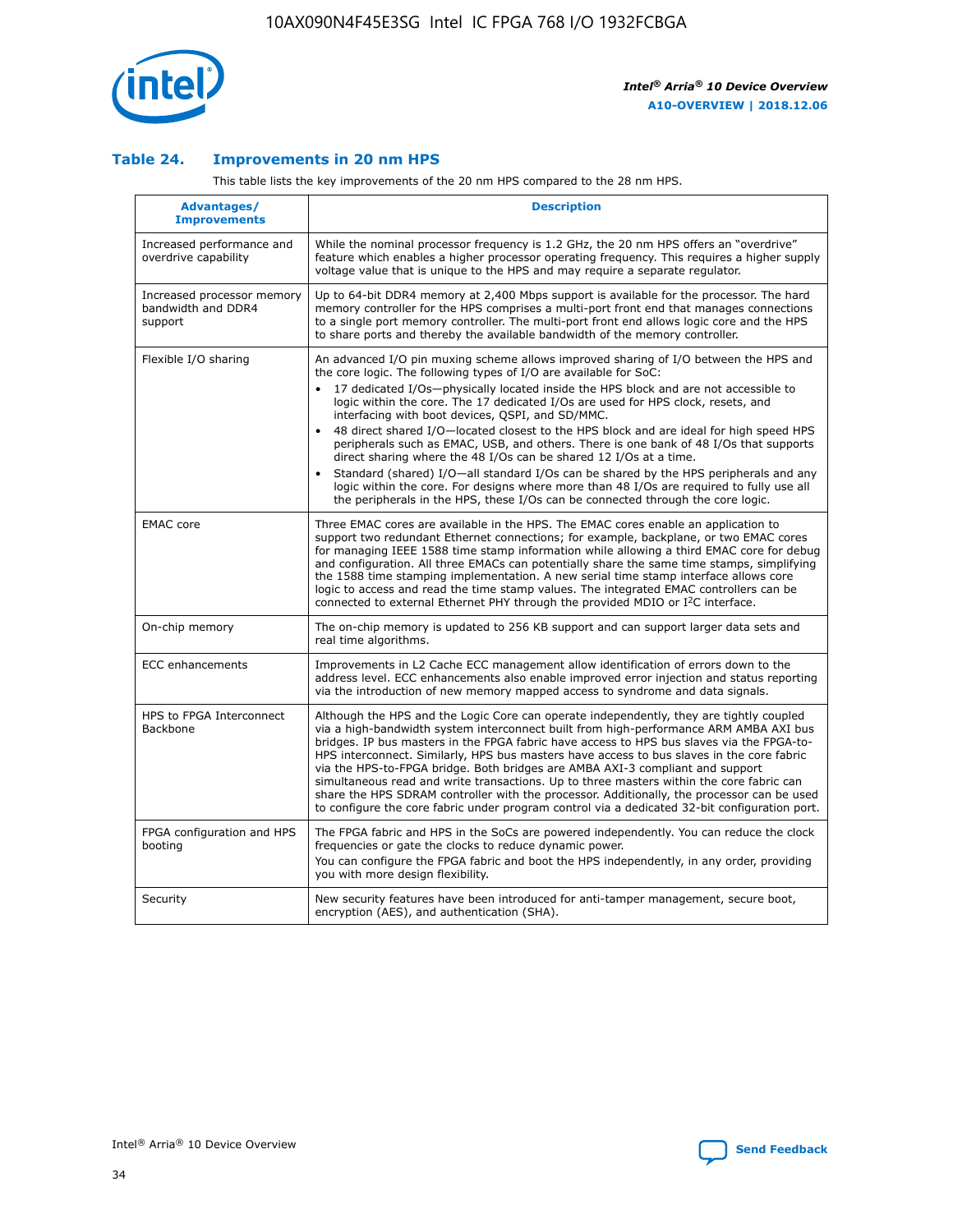

# **Features of the HPS**

The HPS has the following features:

- 1.2-GHz, dual-core ARM Cortex-A9 MPCore processor with up to 1.5-GHz via overdrive
	- ARMv7-A architecture that runs 32-bit ARM instructions, 16-bit and 32-bit Thumb instructions, and 8-bit Java byte codes in Jazelle style
	- Superscalar, variable length, out-of-order pipeline with dynamic branch prediction
	- Instruction Efficiency 2.5 MIPS/MHz, which provides total performance of 7500 MIPS at 1.5 GHz
- Each processor core includes:
	- 32 KB of L1 instruction cache, 32 KB of L1 data cache
	- Single- and double-precision floating-point unit and NEON media engine
	- CoreSight debug and trace technology
	- Snoop Control Unit (SCU) and Acceleration Coherency Port (ACP)
- 512 KB of shared L2 cache
- 256 KB of scratch RAM
- Hard memory controller with support for DDR3, DDR4 and optional error correction code (ECC) support
- Multiport Front End (MPFE) Scheduler interface to the hard memory controller
- 8-channel direct memory access (DMA) controller
- QSPI flash controller with SIO, DIO, QIO SPI Flash support
- NAND flash controller (ONFI 1.0 or later) with DMA and ECC support, updated to support 8 and 16-bit Flash devices and new command DMA to offload CPU for fast power down recovery
- Updated SD/SDIO/MMC controller to eMMC 4.5 with DMA with CE-ATA digital command support
- 3 10/100/1000 Ethernet media access control (MAC) with DMA
- 2 USB On-the-Go (OTG) controllers with DMA
- $\bullet$  5 I<sup>2</sup>C controllers (3 can be used by EMAC for MIO to external PHY)
- 2 UART 16550 Compatible controllers
- 4 serial peripheral interfaces (SPI) (2 Master, 2 Slaves)
- 62 programmable general-purpose I/Os, which includes 48 direct share I/Os that allows the HPS peripherals to connect directly to the FPGA I/Os
- 7 general-purpose timers
- 4 watchdog timers
- Anti-tamper, Secure Boot, Encryption (AES) and Authentication (SHA)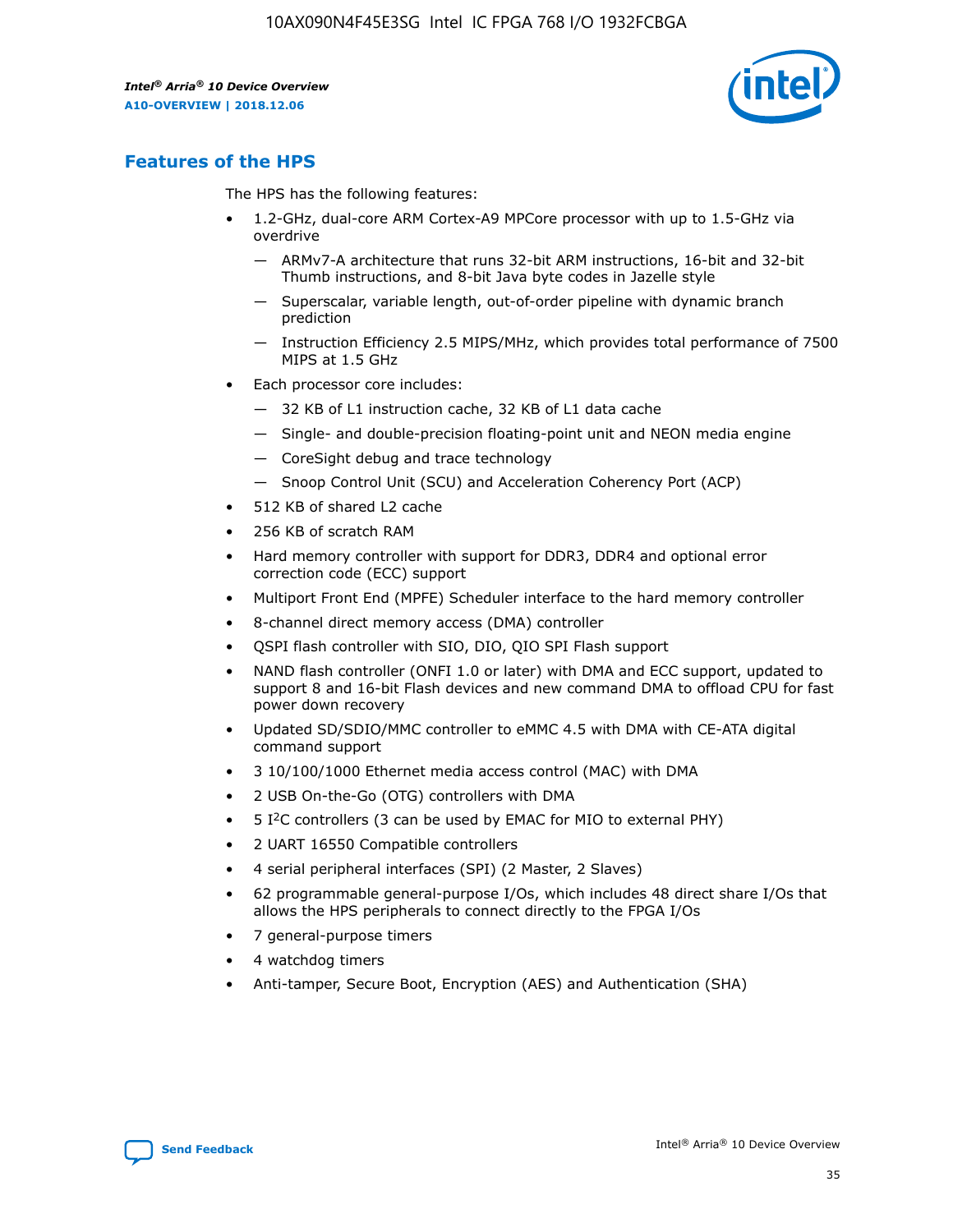

# **System Peripherals and Debug Access Port**

Each Ethernet MAC, USB OTG, NAND flash controller, and SD/MMC controller module has an integrated DMA controller. For modules without an integrated DMA controller, an additional DMA controller module provides up to eight channels of high-bandwidth data transfers. Peripherals that communicate off-chip are multiplexed with other peripherals at the HPS pin level. This allows you to choose which peripherals interface with other devices on your PCB.

The debug access port provides interfaces to industry standard JTAG debug probes and supports ARM CoreSight debug and core traces to facilitate software development.

#### **HPS–FPGA AXI Bridges**

The HPS–FPGA bridges, which support the Advanced Microcontroller Bus Architecture (AMBA) Advanced eXtensible Interface (AXI™) specifications, consist of the following bridges:

- FPGA-to-HPS AMBA AXI bridge—a high-performance bus supporting 32, 64, and 128 bit data widths that allows the FPGA fabric to issue transactions to slaves in the HPS.
- HPS-to-FPGA Avalon/AMBA AXI bridge—a high-performance bus supporting 32, 64, and 128 bit data widths that allows the HPS to issue transactions to slaves in the FPGA fabric.
- Lightweight HPS-to-FPGA AXI bridge—a lower latency 32 bit width bus that allows the HPS to issue transactions to soft peripherals in the FPGA fabric. This bridge is primarily used for control and status register (CSR) accesses to peripherals in the FPGA fabric.

The HPS–FPGA AXI bridges allow masters in the FPGA fabric to communicate with slaves in the HPS logic, and vice versa. For example, the HPS-to-FPGA AXI bridge allows you to share memories instantiated in the FPGA fabric with one or both microprocessors in the HPS, while the FPGA-to-HPS AXI bridge allows logic in the FPGA fabric to access the memory and peripherals in the HPS.

Each HPS–FPGA bridge also provides asynchronous clock crossing for data transferred between the FPGA fabric and the HPS.

#### **HPS SDRAM Controller Subsystem**

The HPS SDRAM controller subsystem contains a multiport SDRAM controller and DDR PHY that are shared between the FPGA fabric (through the FPGA-to-HPS SDRAM interface), the level 2 (L2) cache, and the level 3 (L3) system interconnect. The FPGA-to-HPS SDRAM interface supports AMBA AXI and Avalon® Memory-Mapped (Avalon-MM) interface standards, and provides up to six individual ports for access by masters implemented in the FPGA fabric.

The HPS SDRAM controller supports up to 3 masters (command ports), 3x 64-bit read data ports and 3x 64-bit write data ports.

To maximize memory performance, the SDRAM controller subsystem supports command and data reordering, deficit round-robin arbitration with aging, and high-priority bypass features.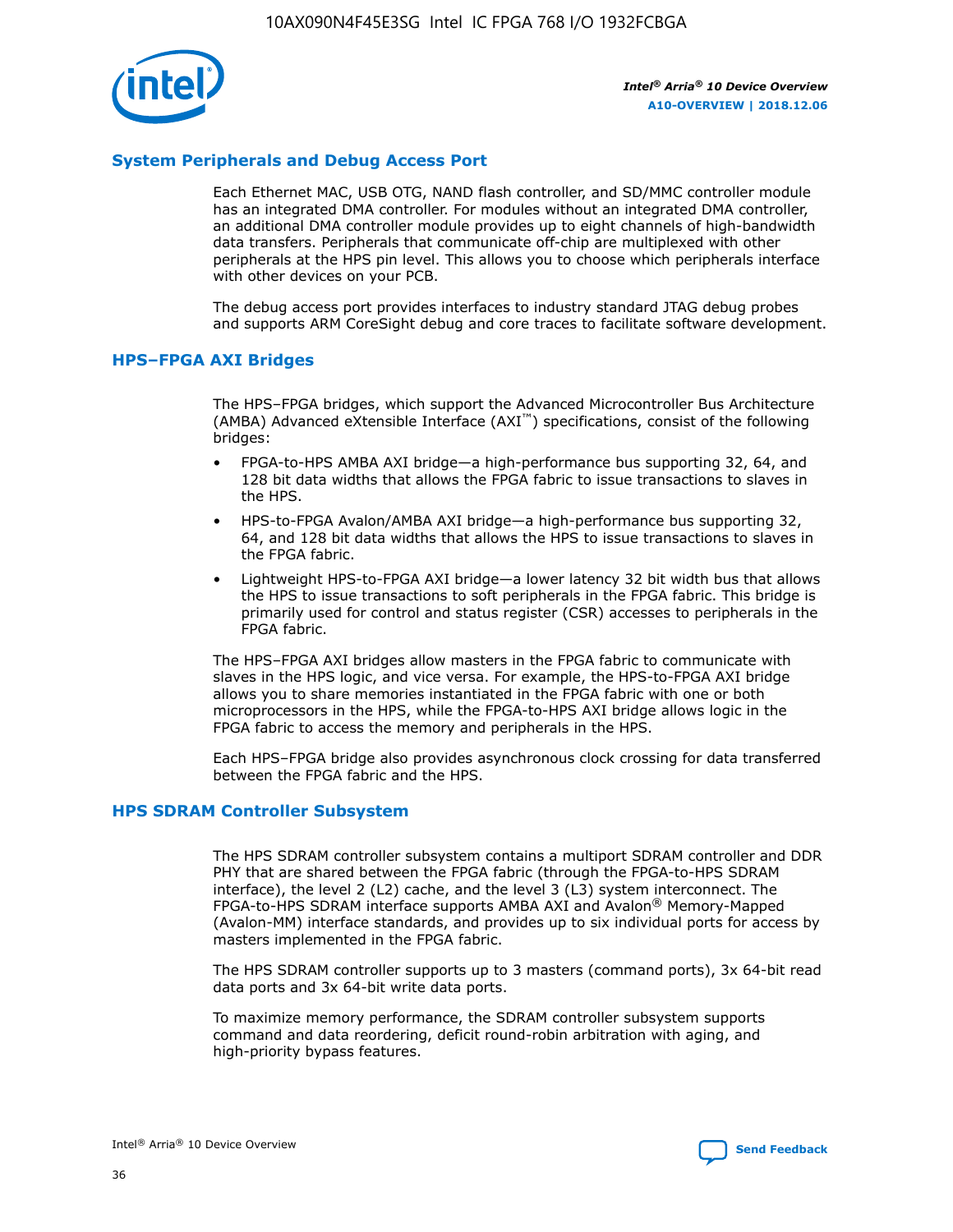

# **FPGA Configuration and HPS Booting**

The FPGA fabric and HPS in the SoC FPGA must be powered at the same time. You can reduce the clock frequencies or gate the clocks to reduce dynamic power.

Once powered, the FPGA fabric and HPS can be configured independently thus providing you with more design flexibility:

- You can boot the HPS independently. After the HPS is running, the HPS can fully or partially reconfigure the FPGA fabric at any time under software control. The HPS can also configure other FPGAs on the board through the FPGA configuration controller.
- Configure the FPGA fabric first, and then boot the HPS from memory accessible to the FPGA fabric.

## **Hardware and Software Development**

For hardware development, you can configure the HPS and connect your soft logic in the FPGA fabric to the HPS interfaces using the Platform Designer system integration tool in the Intel Quartus Prime software.

For software development, the ARM-based SoC FPGA devices inherit the rich software development ecosystem available for the ARM Cortex-A9 MPCore processor. The software development process for Intel SoC FPGAs follows the same steps as those for other SoC devices from other manufacturers. Support for Linux\*, VxWorks\*, and other operating systems are available for the SoC FPGAs. For more information on the operating systems support availability, contact the Intel FPGA sales team.

You can begin device-specific firmware and software development on the Intel SoC FPGA Virtual Target. The Virtual Target is a fast PC-based functional simulation of a target development system—a model of a complete development board. The Virtual Target enables the development of device-specific production software that can run unmodified on actual hardware.

# **Dynamic and Partial Reconfiguration**

The Intel Arria 10 devices support dynamic and partial reconfiguration. You can use dynamic and partial reconfiguration simultaneously to enable seamless reconfiguration of both the device core and transceivers.

# **Dynamic Reconfiguration**

You can reconfigure the PMA and PCS blocks while the device continues to operate. This feature allows you to change the data rates, protocol, and analog settings of a channel in a transceiver bank without affecting on-going data transfer in other transceiver banks. This feature is ideal for applications that require dynamic multiprotocol or multirate support.

# **Partial Reconfiguration**

Using partial reconfiguration, you can reconfigure some parts of the device while keeping the device in operation.

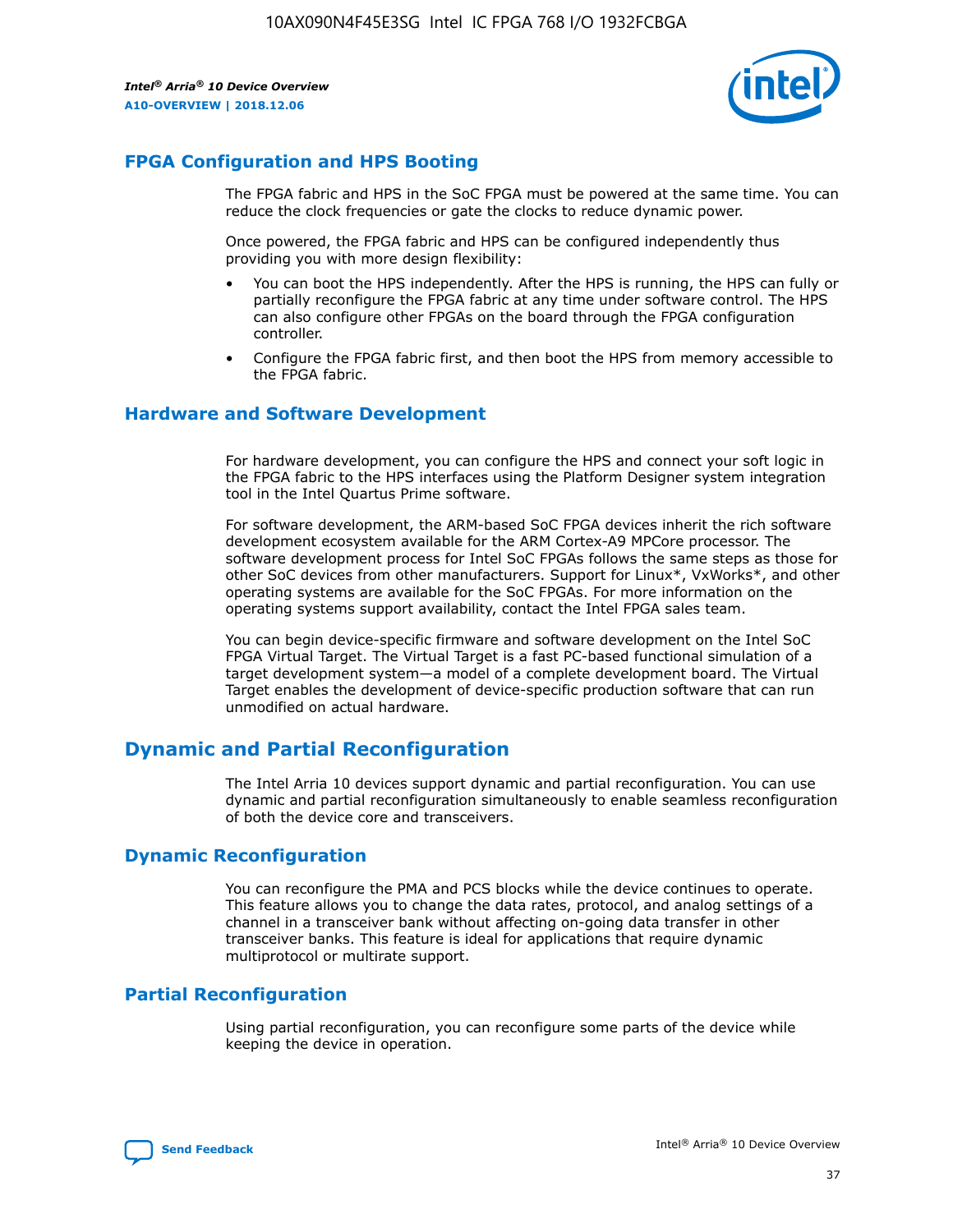

Instead of placing all device functions in the FPGA fabric, you can store some functions that do not run simultaneously in external memory and load them only when required. This capability increases the effective logic density of the device, and lowers cost and power consumption.

In the Intel solution, you do not have to worry about intricate device architecture to perform a partial reconfiguration. The partial reconfiguration capability is built into the Intel Quartus Prime design software, making such time-intensive task simple.

Intel Arria 10 devices support partial reconfiguration in the following configuration options:

- Using an internal host:
	- All supported configuration modes where the FPGA has access to external memory devices such as serial and parallel flash memory.
	- Configuration via Protocol [CvP (PCIe)]
- Using an external host—passive serial (PS), fast passive parallel (FPP) x8, FPP x16, and FPP x32 I/O interface.

# **Enhanced Configuration and Configuration via Protocol**

# **Table 25. Configuration Schemes and Features of Intel Arria 10 Devices**

Intel Arria 10 devices support 1.8 V programming voltage and several configuration schemes.

| <b>Scheme</b>                                                          | <b>Data</b><br><b>Width</b> | <b>Max Clock</b><br>Rate<br>(MHz) | <b>Max Data</b><br>Rate<br>(Mbps)<br>(13) | <b>Decompression</b> | <b>Design</b><br>Security <sup>(1</sup><br>4) | <b>Partial</b><br><b>Reconfiguration</b><br>(15) | <b>Remote</b><br><b>System</b><br><b>Update</b> |
|------------------------------------------------------------------------|-----------------------------|-----------------------------------|-------------------------------------------|----------------------|-----------------------------------------------|--------------------------------------------------|-------------------------------------------------|
| <b>JTAG</b>                                                            | 1 bit                       | 33                                | 33                                        |                      |                                               | Yes <sup>(16)</sup>                              |                                                 |
| Active Serial (AS)<br>through the<br>EPCO-L<br>configuration<br>device | 1 bit,<br>4 bits            | 100                               | 400                                       | Yes                  | Yes                                           | $Y_{PS}(16)$                                     | Yes                                             |
| Passive serial (PS)<br>through CPLD or<br>external<br>microcontroller  | 1 bit                       | 100                               | 100                                       | Yes                  | Yes                                           | Yes(16)                                          | Parallel<br>Flash<br>Loader<br>(PFL) IP<br>core |
|                                                                        |                             |                                   |                                           |                      |                                               |                                                  | continued                                       |

<sup>(13)</sup> Enabling either compression or design security features affects the maximum data rate. Refer to the Intel Arria 10 Device Datasheet for more information.

<sup>(14)</sup> Encryption and compression cannot be used simultaneously.

 $(15)$  Partial reconfiguration is an advanced feature of the device family. If you are interested in using partial reconfiguration, contact Intel for support.

 $(16)$  Partial configuration can be performed only when it is configured as internal host.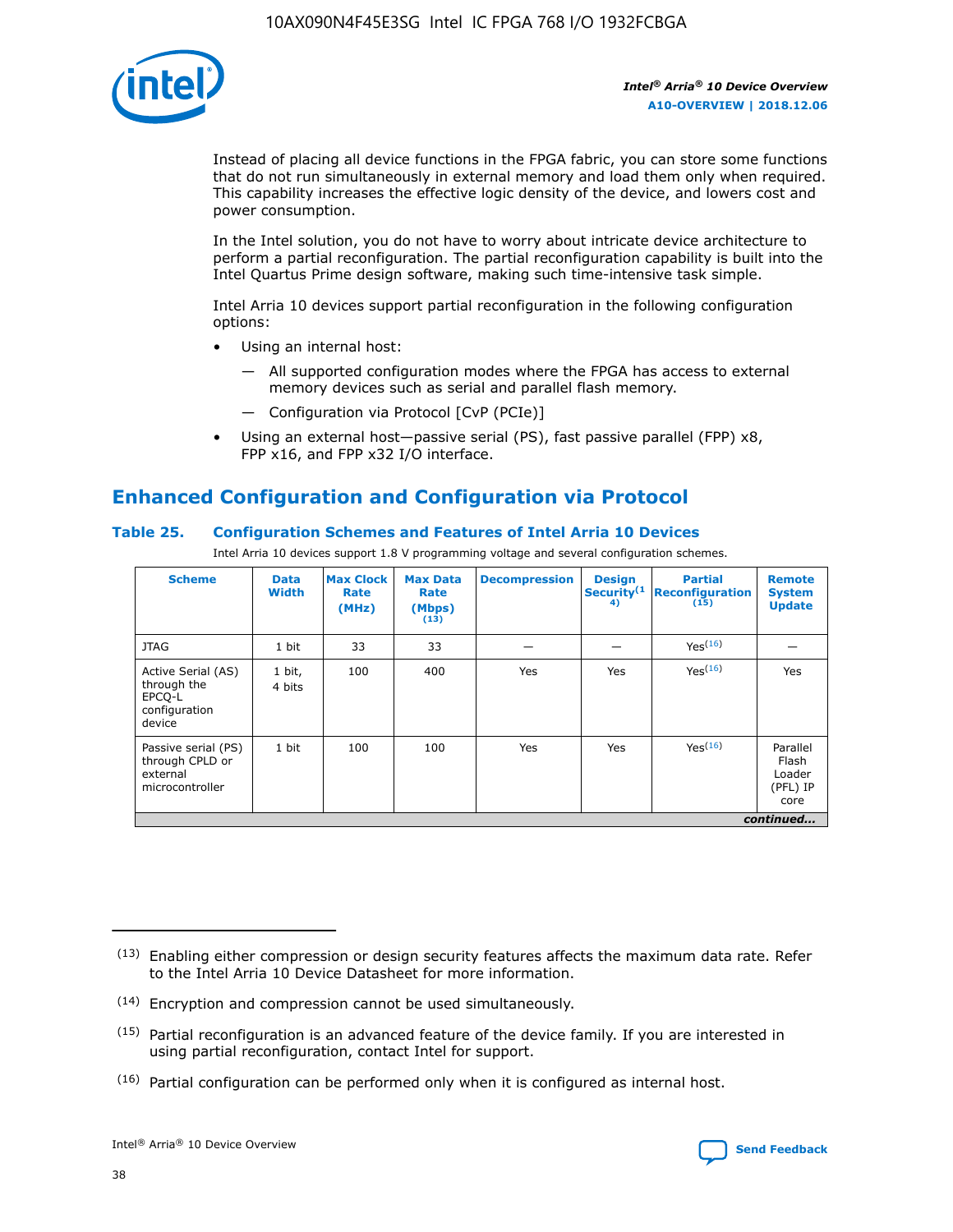

| <b>Scheme</b>                                   | <b>Data</b><br><b>Width</b> | <b>Max Clock</b><br>Rate<br>(MHz) | <b>Max Data</b><br>Rate<br>(Mbps)<br>(13) | <b>Decompression</b> | <b>Design</b><br>Security <sup>(1</sup><br>4) | <b>Partial</b><br><b>Reconfiguration</b><br>(15) | <b>Remote</b><br><b>System</b><br><b>Update</b> |
|-------------------------------------------------|-----------------------------|-----------------------------------|-------------------------------------------|----------------------|-----------------------------------------------|--------------------------------------------------|-------------------------------------------------|
| Fast passive                                    | 8 bits                      | 100                               | 3200                                      | Yes                  | Yes                                           | Yes(17)                                          | PFL IP                                          |
| parallel (FPP)<br>through CPLD or               | 16 bits                     |                                   |                                           | Yes                  | Yes                                           |                                                  | core                                            |
| external<br>microcontroller                     | 32 bits                     |                                   |                                           | Yes                  | Yes                                           |                                                  |                                                 |
| Configuration via                               | 16 bits                     | 100                               | 3200                                      | Yes                  | Yes                                           | Yes <sup>(17)</sup>                              |                                                 |
| <b>HPS</b>                                      | 32 bits                     |                                   |                                           | Yes                  | Yes                                           |                                                  |                                                 |
| Configuration via<br>Protocol [CvP<br>$(PCIe*)$ | x1, x2,<br>x4, x8<br>lanes  |                                   | 8000                                      | Yes                  | Yes                                           | Yes <sup>(16)</sup>                              |                                                 |

You can configure Intel Arria 10 devices through PCIe using Configuration via Protocol (CvP). The Intel Arria 10 CvP implementation conforms to the PCIe 100 ms power-up-to-active time requirement.

### **Related Information**

[Configuration via Protocol \(CvP\) Implementation in Intel FPGAs User Guide](https://www.intel.com/content/www/us/en/programmable/documentation/dsu1441819344145.html#dsu1442269728522) Provides more information about the CvP configuration scheme.

# **SEU Error Detection and Correction**

Intel Arria 10 devices offer robust and easy-to-use single-event upset (SEU) error detection and correction circuitry.

The detection and correction circuitry includes protection for Configuration RAM (CRAM) programming bits and user memories. The CRAM is protected by a continuously running CRC error detection circuit with integrated ECC that automatically corrects one or two errors and detects higher order multi-bit errors. When more than two errors occur, correction is available through reloading of the core programming file, providing a complete design refresh while the FPGA continues to operate.

The physical layout of the Intel Arria 10 CRAM array is optimized to make the majority of multi-bit upsets appear as independent single-bit or double-bit errors which are automatically corrected by the integrated CRAM ECC circuitry. In addition to the CRAM protection, the M20K memory blocks also include integrated ECC circuitry and are layout-optimized for error detection and correction. The MLAB does not have ECC.

(14) Encryption and compression cannot be used simultaneously.

<sup>(17)</sup> Supported at a maximum clock rate of 100 MHz.



 $(13)$  Enabling either compression or design security features affects the maximum data rate. Refer to the Intel Arria 10 Device Datasheet for more information.

 $(15)$  Partial reconfiguration is an advanced feature of the device family. If you are interested in using partial reconfiguration, contact Intel for support.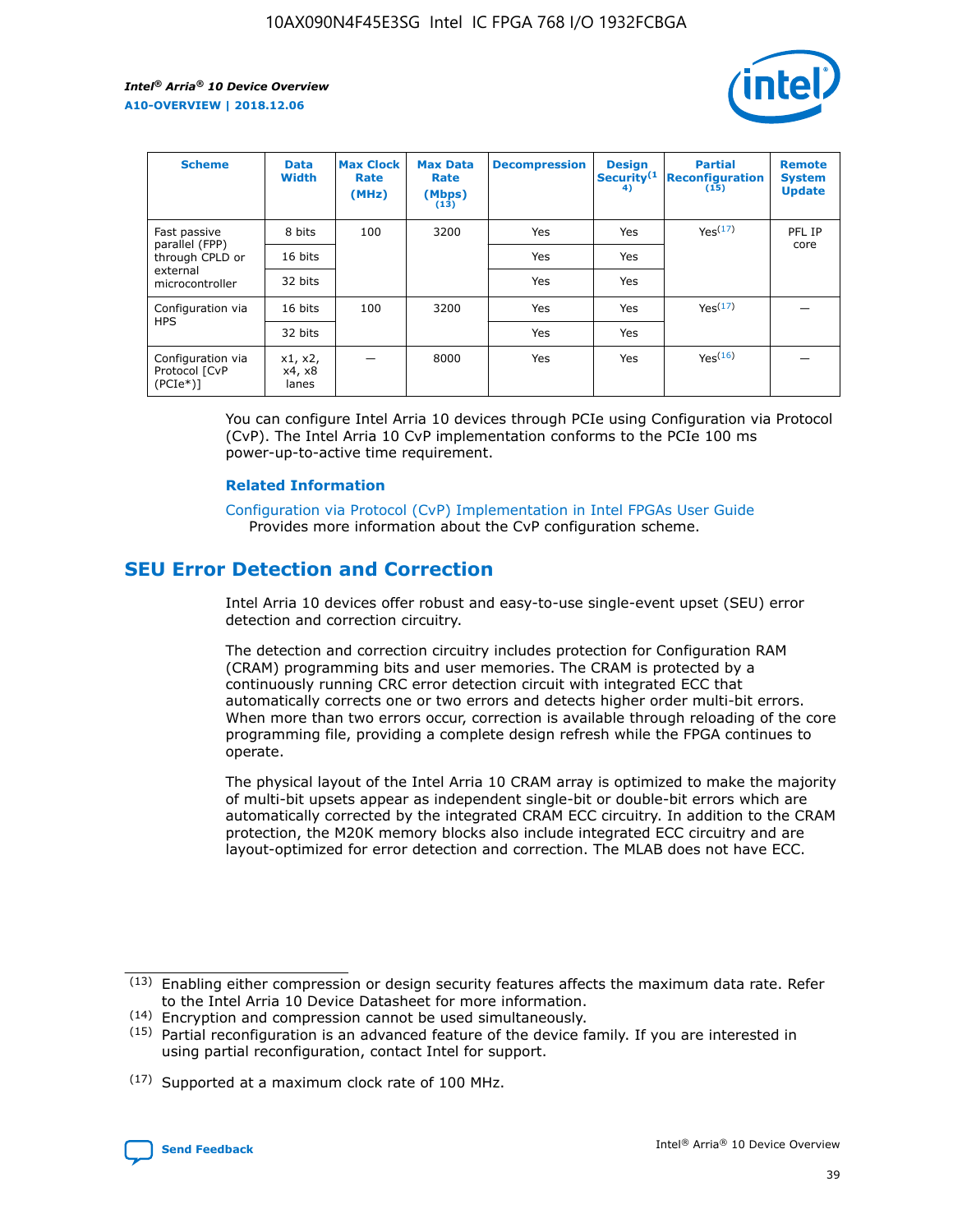

# **Power Management**

Intel Arria 10 devices leverage the advanced 20 nm process technology, a low 0.9 V core power supply, an enhanced core architecture, and several optional power reduction techniques to reduce total power consumption by as much as 40% compared to Arria V devices and as much as 60% compared to Stratix V devices.

The optional power reduction techniques in Intel Arria 10 devices include:

- **SmartVID**—a code is programmed into each device during manufacturing that allows a smart regulator to operate the device at lower core  $V_{CC}$  while maintaining performance
- **Programmable Power Technology**—non-critical timing paths are identified by the Intel Quartus Prime software and the logic in these paths is biased for low power instead of high performance
- **Low Static Power Options**—devices are available with either standard static power or low static power while maintaining performance

Furthermore, Intel Arria 10 devices feature Intel's industry-leading low power transceivers and include a number of hard IP blocks that not only reduce logic resources but also deliver substantial power savings compared to soft implementations. In general, hard IP blocks consume up to 90% less power than the equivalent soft logic implementations.

# **Incremental Compilation**

The Intel Quartus Prime software incremental compilation feature reduces compilation time and helps preserve performance to ease timing closure. The incremental compilation feature enables the partial reconfiguration flow for Intel Arria 10 devices.

Incremental compilation supports top-down, bottom-up, and team-based design flows. This feature facilitates modular, hierarchical, and team-based design flows where different designers compile their respective design sections in parallel. Furthermore, different designers or IP providers can develop and optimize different blocks of the design independently. These blocks can then be imported into the top level project.

# **Document Revision History for Intel Arria 10 Device Overview**

| <b>Document</b><br><b>Version</b> | <b>Changes</b>                                                                                                                                                                                                                                                              |
|-----------------------------------|-----------------------------------------------------------------------------------------------------------------------------------------------------------------------------------------------------------------------------------------------------------------------------|
| 2018.12.06                        | Added links to Intel Arria 10 device errata documents.<br>Removed automotive temperature option from the Intel Arria 10 GX devices.<br>Removed -3 fabric speed grade from the Intel Arria 10 GT devices.<br>Updated power options for the Intel Arria 10 GX and GT devices. |
| 2018.04.09                        | Updated the lowest $V_{CC}$ from 0.83 V to 0.82 V in the topic listing a summary of the device features.                                                                                                                                                                    |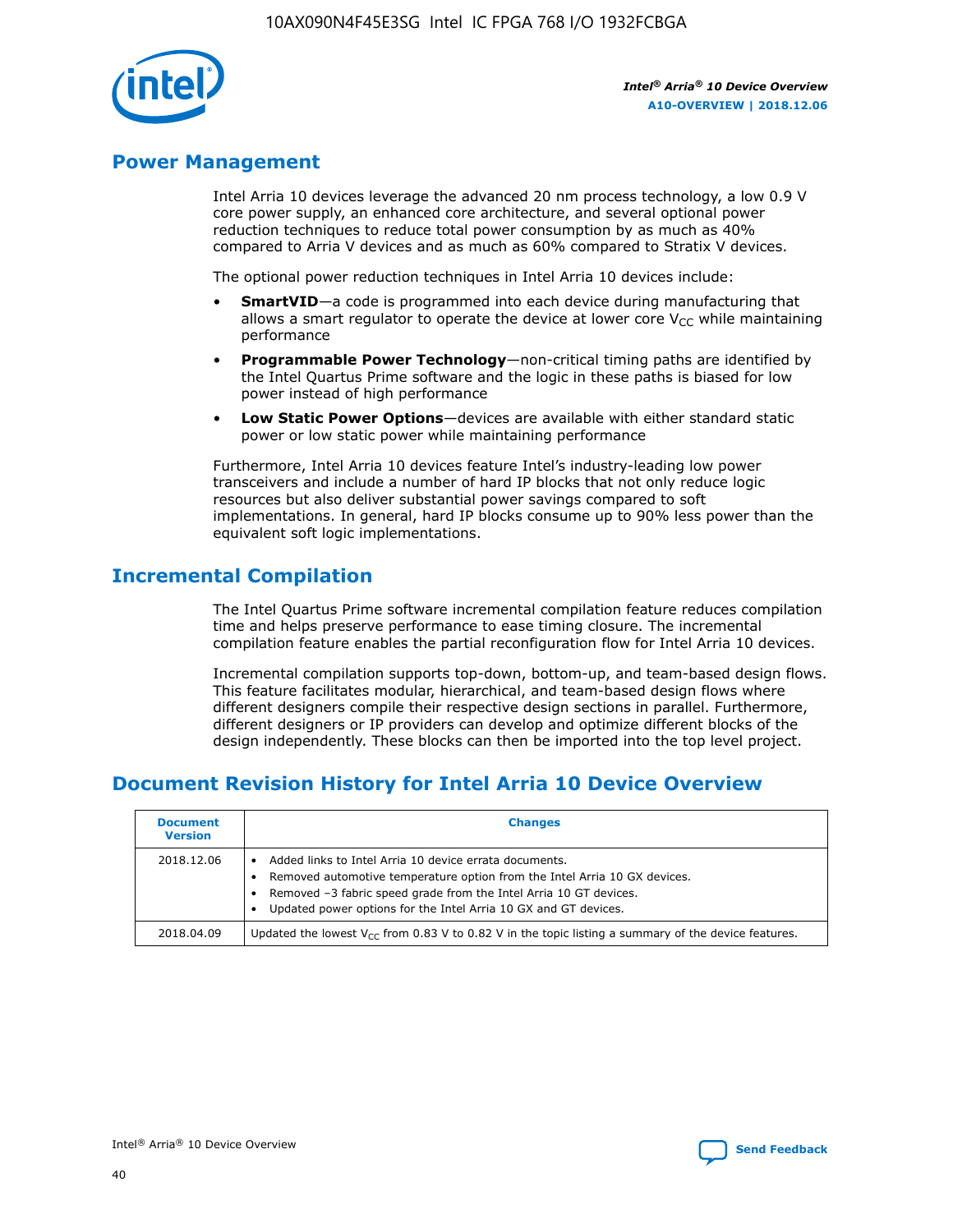*Intel® Arria® 10 Device Overview* **A10-OVERVIEW | 2018.12.06**



| <b>Date</b>    | <b>Version</b> | <b>Changes</b>                                                                                                                                                                                                                                                                                                                                                                                                                                                                                                                                                                                                                                                                                                                                                                                                                                                                                                                                                                         |
|----------------|----------------|----------------------------------------------------------------------------------------------------------------------------------------------------------------------------------------------------------------------------------------------------------------------------------------------------------------------------------------------------------------------------------------------------------------------------------------------------------------------------------------------------------------------------------------------------------------------------------------------------------------------------------------------------------------------------------------------------------------------------------------------------------------------------------------------------------------------------------------------------------------------------------------------------------------------------------------------------------------------------------------|
| January 2018   | 2018.01.17     | Updated the maximum data rate for HPS (Intel Arria 10 SX devices<br>external memory interface DDR3 controller from 2,166 Mbps to 2,133<br>Mbps.<br>Updated maximum frequency supported for half rate QDRII and QDRII<br>+ SRAM to 633 MHz in Memory Standards Supported by the Soft<br>Memory Controller table.<br>Updated transceiver backplane capability to 12.5 Gbps.<br>$\bullet$<br>Removed transceiver speed grade 5 in Sample Ordering Core and<br>$\bullet$<br>Available Options for Intel Arria 10 GX Devices figure.<br>Removed package code 40, low static power, SmartVID, industrial, and<br>military operating temperature support from Sample Ordering Core and<br>Available Options for Intel Arria 10 GT Devices figure.<br>Updated short reach transceiver rate for Intel Arria 10 GT devices to<br>25.8 Gbps.<br>Removed On-Die Instrumentation - EyeQ and Jitter Margin Tool<br>support from PMA Features of the Transceivers in Intel Arria 10 Devices<br>table. |
| September 2017 | 2017.09.20     | Updated the maximum speed of the DDR4 external memory interface from<br>1,333 MHz/2,666 Mbps to 1,200 MHz/2,400 Mbps.                                                                                                                                                                                                                                                                                                                                                                                                                                                                                                                                                                                                                                                                                                                                                                                                                                                                  |
| July 2017      | 2017.07.13     | Corrected the automotive temperature range in the figure showing the<br>available options for the Intel Arria 10 GX devices from "-40°C to 100°C"<br>to "-40°C to 125°C".                                                                                                                                                                                                                                                                                                                                                                                                                                                                                                                                                                                                                                                                                                                                                                                                              |
| July 2017      | 2017.07.06     | Added automotive temperature option to Intel Arria 10 GX device family.                                                                                                                                                                                                                                                                                                                                                                                                                                                                                                                                                                                                                                                                                                                                                                                                                                                                                                                |
| May 2017       | 2017.05.08     | Corrected protocol names with "1588" to "IEEE 1588v2".<br>$\bullet$<br>Updated the vertical migration table to remove vertical migration<br>$\bullet$<br>between Intel Arria 10 GX and Intel Arria 10 SX device variants.<br>Removed all "Preliminary" marks.<br>$\bullet$                                                                                                                                                                                                                                                                                                                                                                                                                                                                                                                                                                                                                                                                                                             |
| March 2017     | 2017.03.15     | Removed the topic about migration from Intel Arria 10 to Intel Stratix<br>$\bullet$<br>10 devices.<br>Rebranded as Intel.<br>$\bullet$                                                                                                                                                                                                                                                                                                                                                                                                                                                                                                                                                                                                                                                                                                                                                                                                                                                 |
| October 2016   | 2016.10.31     | Removed package F36 from Intel Arria 10 GX devices.<br>Updated Intel Arria 10 GT sample ordering code and maximum GX<br>$\bullet$<br>transceiver count. Intel Arria 10 GT devices are available only in the<br>SF45 package option with a maximum of 72 transceivers.                                                                                                                                                                                                                                                                                                                                                                                                                                                                                                                                                                                                                                                                                                                  |
| May 2016       | 2016.05.02     | Updated the FPGA Configuration and HPS Booting topic.<br>$\bullet$<br>Remove V <sub>CC</sub> PowerManager from the Summary of Features, Power<br>Management and Arria 10 Device Variants and packages topics. This<br>feature is no longer supported in Arria 10 devices.<br>Removed LPDDR3 from the Memory Standards Supported by the HPS<br>Hard Memory Controller table in the Memory Standards Supported by<br>Intel Arria 10 Devices topic. This standard is only supported by the<br>FPGA.<br>Removed transceiver speed grade 5 from the Device Variants and<br>Packages topic for Arria 10 GX and SX devices.                                                                                                                                                                                                                                                                                                                                                                   |
| February 2016  | 2016.02.11     | Changed the maximum Arria 10 GT datarate to 25.8 Gbps and the<br>minimum datarate to 1 Gbps globally.<br>Revised the state for Core clock networks in the Summary of Features<br>$\bullet$<br>topic.<br>Changed the transceiver parameters in the "Summary of Features for<br>$\bullet$<br>Arria 10 Devices" table.<br>• Changed the transceiver parameters in the "Maximum Resource Counts<br>for Arria 10 GT Devices" table.<br>Changed the package availability for GT devices in the "Package Plan<br>for Arria 10 GT Devices" table.<br>Changed the package configurations for GT devices in the "Migration"<br>Capability Across Arria 10 Product Lines" figure.<br>continued                                                                                                                                                                                                                                                                                                    |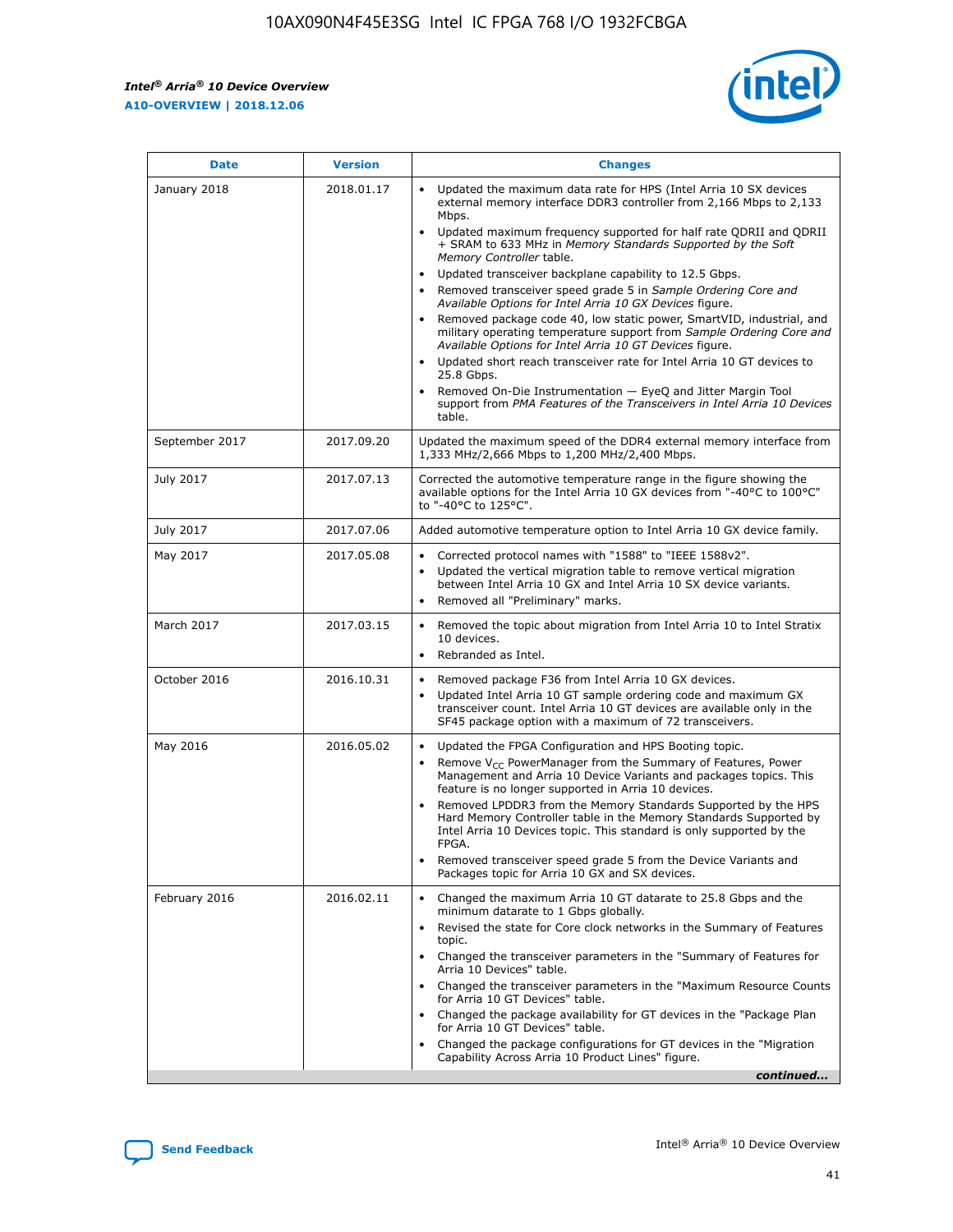

| <b>Date</b>   | <b>Version</b> | <b>Changes</b>                                                                                                                                                               |
|---------------|----------------|------------------------------------------------------------------------------------------------------------------------------------------------------------------------------|
|               |                | Changed transceiver parameters in the "Low Power Serial Transceivers"<br>$\bullet$<br>section.                                                                               |
|               |                | • Changed the transceiver descriptions in the "Device Variants for the<br>Arria 10 Device Family" table.                                                                     |
|               |                | • Changed the "Sample Ordering Code and Available Options for Arria 10<br>GT Devices" figure.                                                                                |
|               |                | Changed the datarates for GT devices in the "PMA Features" section.                                                                                                          |
|               |                | Changed the datarates for GT devices in the "PCS Features" section.<br>$\bullet$                                                                                             |
| December 2015 | 2015.12.14     | Updated the number of M20K memory blocks for Arria 10 GX 660 from<br>2133 to 2131 and corrected the total RAM bit from 48,448 Kb to<br>48,408 Kb.                            |
|               |                | Corrected the number of DSP blocks for Arria 10 GX 660 from 1688 to<br>$\bullet$<br>1687 in the table listing floating-point arithmetic resources.                           |
| November 2015 | 2015.11.02     | Updated the maximum resources for Arria 10 GX 220, GX 320, GX 480,<br>GX 660, SX 220, SX 320, SX 480, and SX 660.                                                            |
|               |                | Updated resource count for Arria 10 GX 320, GX 480, GX 660, SX 320,<br>SX 480, a SX 660 devices in Number of Multipliers in Intel Arria 10<br><b>Devices</b> table.          |
|               |                | Updated the available options for Arria 10 GX, GT, and SX.<br>$\bullet$                                                                                                      |
|               |                | Changed instances of Quartus II to Quartus Prime.<br>$\bullet$                                                                                                               |
| June 2015     | 2015.06.15     | Corrected label for Intel Arria 10 GT product lines in the vertical migration<br>figure.                                                                                     |
| May 2015      | 2015.05.15     | Corrected the DDR3 half rate and quarter rate maximum frequencies in the<br>table that lists the memory standards supported by the Intel Arria 10 hard<br>memory controller. |
| May 2015      | 2015.05.04     | • Added support for 13.5G JESD204b in the Summary of Features table.<br>Added a link to Arria 10 GT Channel Usage in the Arria 10 GT Package<br>$\bullet$<br>Plan topic.     |
|               |                | • Added a note to the table, Maximum Resource Counts for Arria 10 GT<br>devices.                                                                                             |
|               |                | • Updated the power requirements of the transceivers in the Low Power<br>Serial Transceivers topic.                                                                          |
| January 2015  | 2015.01.23     | • Added floating point arithmetic features in the Summary of Features<br>table.                                                                                              |
|               |                | • Updated the total embedded memory from 38.38 megabits (Mb) to<br>65.6 Mb.                                                                                                  |
|               |                | • Updated the table that lists the memory standards supported by Intel<br>Arria 10 devices.                                                                                  |
|               |                | Removed support for DDR3U, LPDDR3 SDRAM, RLDRAM 2, and DDR2.                                                                                                                 |
|               |                | Moved RLDRAM 3 support from hard memory controller to soft memory<br>controller. RLDRAM 3 support uses hard PHY with soft memory<br>controller.                              |
|               |                | Added soft memory controller support for QDR IV.                                                                                                                             |
|               |                | Updated the maximum resource count table to include the number of<br>hard memory controllers available in each device variant.                                               |
|               |                | Updated the transceiver PCS data rate from 12.5 Gbps to 12 Gbps.                                                                                                             |
|               |                | Updated the max clock rate of PS, FPP x8, FPP x16, and Configuration<br>via HPS from 125 MHz to 100 MHz.                                                                     |
|               |                | Added a feature for fractional synthesis PLLs: PLL cascading.                                                                                                                |
|               |                | Updated the HPS programmable general-purpose I/Os from 54 to 62.<br>$\bullet$                                                                                                |
|               |                | continued                                                                                                                                                                    |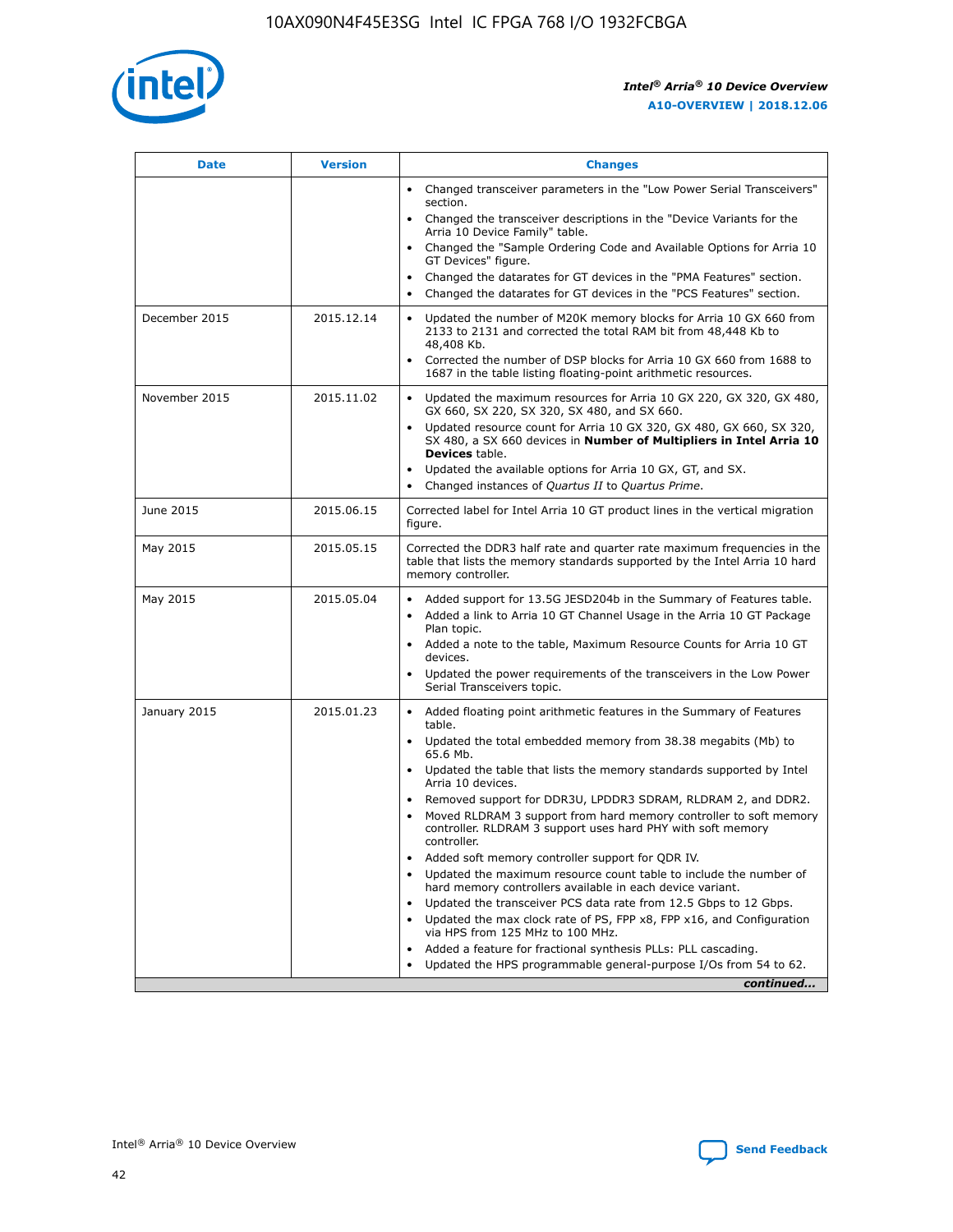r



| <b>Date</b>    | <b>Version</b> | <b>Changes</b>                                                                                                                                                                                                                                                                                                                                                                                                                                                                                                                                      |
|----------------|----------------|-----------------------------------------------------------------------------------------------------------------------------------------------------------------------------------------------------------------------------------------------------------------------------------------------------------------------------------------------------------------------------------------------------------------------------------------------------------------------------------------------------------------------------------------------------|
| September 2014 | 2014.09.30     | Corrected the 3 V I/O and LVDS I/O counts for F35 and F36 packages<br>$\bullet$<br>of Arria 10 GX.<br>Corrected the 3 V I/O, LVDS I/O, and transceiver counts for the NF40<br>$\bullet$<br>package of the Arria GX 570 and 660.<br>Removed 3 V I/O, LVDS I/O, and transceiver counts for the NF40<br>package of the Arria GX 900 and 1150. The NF40 package is not<br>available for Arria 10 GX 900 and 1150.                                                                                                                                       |
| August 2014    | 2014.08.18     | Updated Memory (Kb) M20K maximum resources for Arria 10 GX 660<br>devices from 42,660 to 42,620.<br>Added GPIO columns consisting of LVDS I/O Bank and 3V I/O Bank in<br>$\bullet$<br>the Package Plan table.<br>Added how to use memory interface clock frequency higher than 533<br>$\bullet$<br>MHz in the I/O vertical migration.<br>Added information to clarify that RLDRAM3 support uses hard PHY with<br>$\bullet$<br>soft memory controller.<br>Added variable precision DSP blocks support for floating-point<br>$\bullet$<br>arithmetic. |
| June 2014      | 2014.06.19     | Updated number of dedicated I/Os in the HPS block to 17.                                                                                                                                                                                                                                                                                                                                                                                                                                                                                            |
| February 2014  | 2014.02.21     | Updated transceiver speed grade options for GT devices in Figure 2.                                                                                                                                                                                                                                                                                                                                                                                                                                                                                 |
| February 2014  | 2014.02.06     | Updated data rate for Arria 10 GT devices from 28.1 Gbps to 28.3 Gbps.                                                                                                                                                                                                                                                                                                                                                                                                                                                                              |
| December 2013  | 2013.12.10     | Updated the HPS memory standards support from LPDDR2 to LPDDR3.<br>Updated HPS block diagram to include dedicated HPS I/O and FPGA<br>$\bullet$<br>Configuration blocks as well as repositioned SD/SDIO/MMC, DMA, SPI<br>and NAND Flash with ECC blocks.                                                                                                                                                                                                                                                                                            |
| December 2013  | 2013.12.02     | Initial release.                                                                                                                                                                                                                                                                                                                                                                                                                                                                                                                                    |